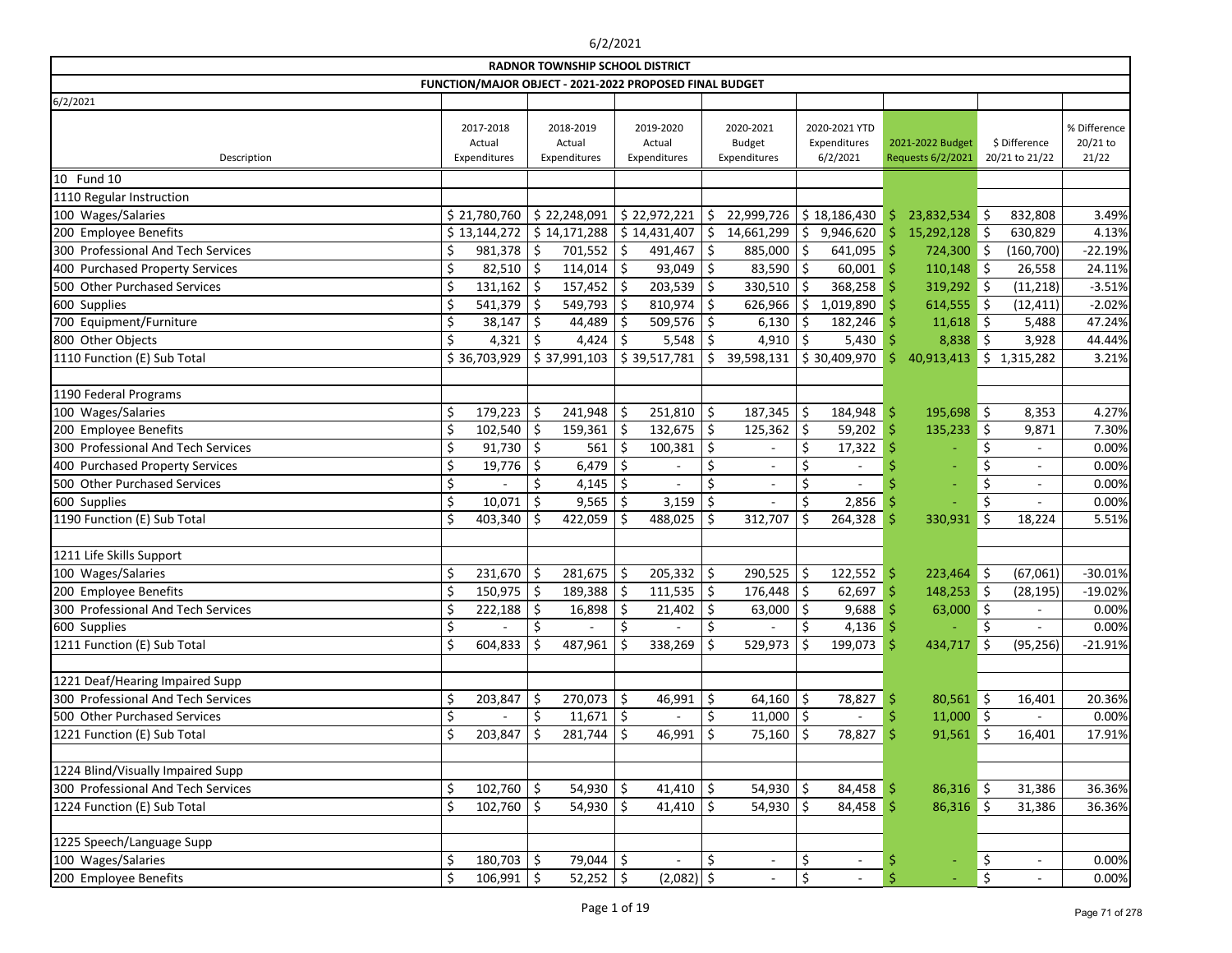|                                    |                                     |     | <b>RADNOR TOWNSHIP SCHOOL DISTRICT</b>                  |         |                                     |    |                                            |                     |                                           |     |                                       |         |                                 |                                   |
|------------------------------------|-------------------------------------|-----|---------------------------------------------------------|---------|-------------------------------------|----|--------------------------------------------|---------------------|-------------------------------------------|-----|---------------------------------------|---------|---------------------------------|-----------------------------------|
|                                    |                                     |     | FUNCTION/MAJOR OBJECT - 2021-2022 PROPOSED FINAL BUDGET |         |                                     |    |                                            |                     |                                           |     |                                       |         |                                 |                                   |
| 6/2/2021                           |                                     |     |                                                         |         |                                     |    |                                            |                     |                                           |     |                                       |         |                                 |                                   |
| Description                        | 2017-2018<br>Actual<br>Expenditures |     | 2018-2019<br>Actual<br>Expenditures                     |         | 2019-2020<br>Actual<br>Expenditures |    | 2020-2021<br><b>Budget</b><br>Expenditures |                     | 2020-2021 YTD<br>Expenditures<br>6/2/2021 |     | 2021-2022 Budget<br>Requests 6/2/2021 |         | \$ Difference<br>20/21 to 21/22 | % Difference<br>20/21 to<br>21/22 |
| 300 Professional And Tech Services | \$<br>164,673                       | \$. | 361,024                                                 | S       | 419,606                             | S  | 217,466                                    | \$                  | 630,180                                   | Ŝ   | $245,561$ \$                          |         | 28,095                          | 11.44%                            |
| 500 Other Purchased Services       | \$                                  | S   | 1,795                                                   |         |                                     |    |                                            |                     |                                           |     |                                       |         |                                 | 0.00%                             |
| 600 Supplies                       | \$                                  | \$  | 436                                                     |         |                                     |    | 1,090                                      | \$                  | 1,087                                     |     | 1,090                                 | \$      | $\overline{\phantom{a}}$        | 0.00%                             |
| 1225 Function (E) Sub Total        | \$<br>452,367                       |     | 494,551                                                 | S       | 417,524                             |    | 218,556                                    | Ŝ                   | 631,267                                   | S   | 246,651                               | -\$     | 28,095                          | 11.39%                            |
|                                    |                                     |     |                                                         |         |                                     |    |                                            |                     |                                           |     |                                       |         |                                 |                                   |
| 1231 Emotional Support             |                                     |     |                                                         |         |                                     |    |                                            |                     |                                           |     |                                       |         |                                 |                                   |
| 100 Wages/Salaries                 | \$<br>369,100                       | \$  | 289,642                                                 |         | 301,600                             | \$ | 309,175                                    | \$                  | 247,210                                   | \$  | 324,570 \$                            |         | 15,395                          | 4.74%                             |
| 200 Employee Benefits              | \$<br>$194,653$ \$                  |     | 144,229                                                 |         | 150,787                             | \$ | 156,887                                    | \$                  | 115,683                                   | -Ŝ  | $176,755$ \$                          |         | 19,868                          | 11.24%                            |
| 300 Professional And Tech Services | \$<br>$408,984$ \$                  |     | 313,039                                                 | S       | 217,280                             | \$ | 258,428                                    | \$                  | 372,866                                   | -Ŝ  | 258,428 \$                            |         |                                 | 0.00%                             |
| 500 Other Purchased Services       | \$<br>1,706,055                     | S   | 1,866,275                                               | S       | 1,669,865                           |    | 1,850,500                                  | -Ŝ                  | 606,985                                   |     | 517,500                               |         | \$ (1,333,000)                  | $-257.58%$                        |
| 600 Supplies                       | \$                                  | \$  |                                                         | Ś.      | 161                                 | Ŝ  | 2,072                                      | \$                  | 1,128                                     |     | 2,072                                 | \$      |                                 | 0.00%                             |
| 1231 Function (E) Sub Total        | \$<br>2,678,792                     | \$  | 2,613,185                                               | Ŝ.      | 2,339,693                           |    | 2,577,062                                  | \$                  | 1,343,872                                 |     | 1,279,325                             |         | \$ (1,297,737)                  | $-101.44%$                        |
|                                    |                                     |     |                                                         |         |                                     |    |                                            |                     |                                           |     |                                       |         |                                 |                                   |
| 1233 Autistic Support              |                                     |     |                                                         |         |                                     |    |                                            |                     |                                           |     |                                       |         |                                 |                                   |
| 300 Professional And Tech Services | \$<br>$117,010$ \$                  |     | 212,740                                                 | .S      | 269,108                             | \$ | 198,437                                    | \$                  | 150,067                                   | -\$ | $212,956$ \$                          |         | 14,519                          | 6.82%                             |
| 500 Other Purchased Services       | \$<br>$671,906$ \$                  |     | 984,648                                                 | Ŝ       | 656,627                             | \$ | 950,000                                    | \$                  | 612,752                                   | \$  | 870,478 \$                            |         | (79, 522)                       | $-9.14%$                          |
| 1233 Function (E) Sub Total        | \$<br>788,916                       | \$  | 1,197,388                                               |         | 925,735                             |    | 1,148,437                                  | Ŝ.                  | 762,819                                   |     | 1,083,434                             | Ŝ.      | (65,003)                        | $-6.00%$                          |
|                                    |                                     |     |                                                         |         |                                     |    |                                            |                     |                                           |     |                                       |         |                                 |                                   |
| 1241 Learning Support              |                                     |     |                                                         |         |                                     |    |                                            |                     |                                           |     |                                       |         |                                 |                                   |
| 100 Wages/Salaries                 | \$<br>3,368,278                     | Ŝ   | 3,620,731                                               | \$      | 3,686,048                           |    | 3,894,139                                  | \$                  | 2,924,932                                 | S   | $4,006,336$ \$                        |         | 112,197                         | 2.80%                             |
| 200 Employee Benefits              | \$<br>1,890,087                     | \$  | 2,081,524                                               | \$      | 2,132,872                           | \$ | 2,462,724                                  | \$                  | 1,504,087                                 | S   | $2,383,979$ \$                        |         | (78, 745)                       | $-3.30%$                          |
| 300 Professional And Tech Services | \$<br>882,849                       | Ś   | 876,849                                                 |         | 839,462                             | \$ | 911,298                                    | \$                  | 787,642                                   |     | 547,307                               | Š.      | (363,991)                       | $-66.51%$                         |
| 400 Purchased Property Services    | \$<br>32,659                        | \$  | 23,294                                                  |         | 45,524                              | \$ | 15,000                                     | \$                  | 12,125                                    | -Ŝ  | $15,000$ \$                           |         |                                 | 0.00%                             |
| 500 Other Purchased Services       | \$<br>619,719                       | ∣\$ | 584,997                                                 | S       | 740,883                             |    | 588,000                                    | Ŝ.                  | 815,084                                   |     | 638,776 \$                            |         | 50,776                          | 7.95%                             |
| 600 Supplies                       | \$<br>41,437                        | -Ś  | 32,676                                                  | $\zeta$ | 44,743                              | S. | 151,956                                    | <sup>5</sup>        | 39,143                                    |     | 224,022                               | $\zeta$ | 72,066                          | 32.17%                            |
| 700 Equipment/Furniture            | \$<br>$1,750$ \$                    |     | 420                                                     | \$      | 1,698                               | Ś. | 26,160                                     | \$                  | 7,109                                     |     | $26,160$ \$                           |         |                                 | 0.00%                             |
| 800 Other Objects                  | \$<br>350                           |     |                                                         |         |                                     |    | 300                                        | \$                  |                                           |     | 300                                   | \$      |                                 | 0.00%                             |
| 1241 Function (E) Sub Total        | \$<br>6,837,129                     | \$. | 7,220,491                                               | \$.     | 7,491,230                           |    | 8,049,577                                  | $\ddot{\mathsf{S}}$ | 6,090,122                                 |     | 7,841,880                             | \$      | (207, 697)                      | $-2.65%$                          |
|                                    |                                     |     |                                                         |         |                                     |    |                                            |                     |                                           |     |                                       |         |                                 |                                   |
| 1243 Gifted Support                |                                     |     |                                                         |         |                                     |    |                                            |                     |                                           |     |                                       |         |                                 |                                   |
| 100 Wages/Salaries                 | \$<br>$813,556$ \$                  |     | 829,920                                                 | \$      | 845,859                             | \$ | 879,663                                    | \$                  | 674,494                                   | -Ş  | 825,300 \$                            |         | (54, 363)                       | $-6.59%$                          |
| 200 Employee Benefits              | \$<br>511,191                       | \$  | 541,076                                                 |         | 526,285                             |    | 563,546                                    | \$                  | 371,196                                   |     | 559,032 \$                            |         | (4, 514)                        | $-0.81%$                          |
| 300 Professional And Tech Services | \$<br>$1,560$   \$                  |     |                                                         |         |                                     |    | $1,273$ \$                                 |                     |                                           |     | 1,273                                 | ∥\$     |                                 | 0.00%                             |
| 500 Other Purchased Services       | \$<br>846 5                         |     | 36                                                      |         | 32                                  |    | 2,547                                      | \$                  |                                           |     | 2,547                                 | - 15    |                                 | 0.00%                             |
| 600 Supplies                       | \$<br>$3,961$ \$                    |     | 2,233                                                   |         | 1,893                               |    | 3,403                                      |                     | 3,556                                     |     | $3,387$ \$                            |         | (16)                            | $-0.47%$                          |
| 800 Other Objects                  | \$                                  |     |                                                         |         |                                     |    | 120                                        |                     |                                           |     | 120                                   | ∥\$     |                                 | 0.00%                             |
| 1243 Function (E) Sub Total        | \$<br>1,331,114                     | \$  | 1,373,265                                               | \$      | 1,374,069                           |    | 1,450,552                                  | \$.                 | 1,049,246                                 |     | 1,391,659                             | \$      | (58, 893)                       | $-4.23%$                          |
|                                    |                                     |     |                                                         |         |                                     |    |                                            |                     |                                           |     |                                       |         |                                 |                                   |
| 1270 Multi-handicapped Supp        |                                     |     |                                                         |         |                                     |    |                                            |                     |                                           |     |                                       |         |                                 |                                   |
| 100 Wages/Salaries                 | \$<br>$21,850$ \$                   |     | $294 \mid 5$                                            |         | $\overline{\phantom{a}}$            | \$ | $\overline{\phantom{a}}$                   | \$                  | $\blacksquare$                            | \$  | $\equiv$                              | \$      | $\overline{\phantom{a}}$        | 0.00%                             |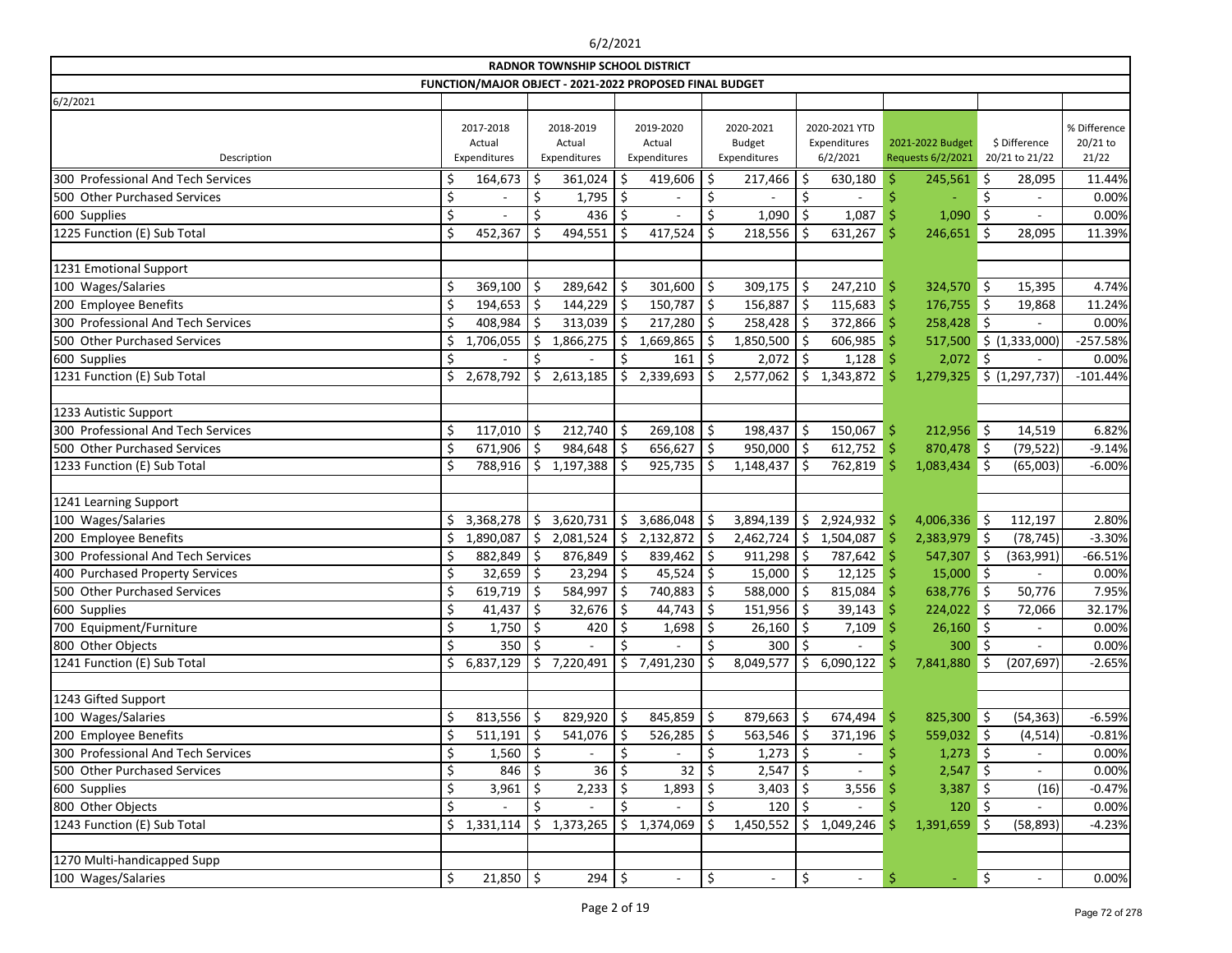|                                             |          |                                     |          | <b>RADNOR TOWNSHIP SCHOOL DISTRICT</b>                  |               |                                     |          |                                            |          |                                           |                    |                                       |         |                                 |                                   |
|---------------------------------------------|----------|-------------------------------------|----------|---------------------------------------------------------|---------------|-------------------------------------|----------|--------------------------------------------|----------|-------------------------------------------|--------------------|---------------------------------------|---------|---------------------------------|-----------------------------------|
|                                             |          |                                     |          | FUNCTION/MAJOR OBJECT - 2021-2022 PROPOSED FINAL BUDGET |               |                                     |          |                                            |          |                                           |                    |                                       |         |                                 |                                   |
| 6/2/2021                                    |          |                                     |          |                                                         |               |                                     |          |                                            |          |                                           |                    |                                       |         |                                 |                                   |
| Description                                 |          | 2017-2018<br>Actual<br>Expenditures |          | 2018-2019<br>Actual<br>Expenditures                     |               | 2019-2020<br>Actual<br>Expenditures |          | 2020-2021<br><b>Budget</b><br>Expenditures |          | 2020-2021 YTD<br>Expenditures<br>6/2/2021 |                    | 2021-2022 Budget<br>Requests 6/2/2021 |         | \$ Difference<br>20/21 to 21/22 | % Difference<br>20/21 to<br>21/22 |
| 200 Employee Benefits                       | \$,      | 15,627                              | \$       | 693                                                     | Ŝ             |                                     | \$       |                                            | \$       |                                           |                    |                                       | \$      | $\overline{\phantom{a}}$        | 0.00%                             |
| 300 Professional And Tech Services          | \$       | 1,242                               | \$.      | 40,134                                                  |               | 5,226                               |          | 160,000                                    | \$       | 16,935                                    | Ŝ                  | 160,000                               | Ś.      |                                 | 0.00%                             |
| 500 Other Purchased Services                | \$       | 1,766,570                           | \$       | 1,529,817                                               | Ŝ.            | 1,312,894                           |          | 1,332,000                                  | \$       | 1,098,876                                 |                    | $1,332,000$ \$                        |         | $\overline{\phantom{a}}$        | 0.00%                             |
| 1270 Function (E) Sub Total                 | \$       | 1,805,289                           | Ŝ.       | 1,570,938                                               | <sup>\$</sup> | 1,318,120                           |          | 1,492,000                                  | $\zeta$  | 1,115,811                                 | \$                 | 1,492,000                             | ∥\$     | $\overline{\phantom{a}}$        | 0.00%                             |
|                                             |          |                                     |          |                                                         |               |                                     |          |                                            |          |                                           |                    |                                       |         |                                 |                                   |
| 1280 Early Intervention                     |          |                                     |          |                                                         |               |                                     |          |                                            |          |                                           |                    |                                       |         |                                 |                                   |
| 300 Professional And Tech Services          | \$       | 131,650                             | \$       | 83,633                                                  | \$            | 88,780                              | \$       | 135,000                                    | \$       | 59,353                                    | \$                 | $80,000$ \$                           |         | (55,000)                        | $-68.75%$                         |
| 1280 Function (E) Sub Total                 | \$       | $131,650$ \$                        |          | 83,633                                                  | \$            | 88,780                              | Ś.       | $135,000$   \$                             |          | 59,353                                    | $\dot{\mathsf{S}}$ | $80,000$ \$                           |         | (55,000)                        | $-68.75%$                         |
|                                             |          |                                     |          |                                                         |               |                                     |          |                                            |          |                                           |                    |                                       |         |                                 |                                   |
| 1290 APS                                    |          |                                     |          |                                                         |               |                                     |          |                                            |          |                                           |                    |                                       |         |                                 |                                   |
| 500 Other Purchased Services                | \$       | 357,080                             | \$       | 342,138                                                 | \$,           | 394,587                             | \$       | 360,000                                    | \$       |                                           | \$                 | 396,000                               | \$      | 36,000                          | 9.09%                             |
| 1290 Function (E) Sub Total                 | \$       | 357,080                             | Ś        | 342,138                                                 |               | 394,587                             | Ś.       | 360,000                                    | \$       |                                           | Ś                  | 396,000                               | \$      | 36,000                          | 9.09%                             |
|                                             |          |                                     |          |                                                         |               |                                     |          |                                            |          |                                           |                    |                                       |         |                                 |                                   |
| 1390 Vocational Ed Programs                 |          |                                     |          |                                                         |               |                                     |          |                                            |          |                                           |                    |                                       |         |                                 |                                   |
| 500 Other Purchased Services                | \$       | $189,150$ \$                        |          | 228,754                                                 | \$            | 262,709                             | \$       | 324,478                                    | \$       | 377,778                                   | \$                 | 388,310 \$                            |         | 63,832                          | 16.44%                            |
| 1390 Function (E) Sub Total                 | \$       | 189,150                             | .S       | 228,754                                                 | \$            | 262,709                             | \$       | 324,478                                    | \$       | 377,778                                   | Ŝ                  | 388,310                               | $\zeta$ | 63,832                          | 16.44%                            |
|                                             |          |                                     |          |                                                         |               |                                     |          |                                            |          |                                           |                    |                                       |         |                                 |                                   |
| 1430 Homebound Instruction                  |          |                                     |          |                                                         |               |                                     |          |                                            |          |                                           |                    |                                       |         |                                 |                                   |
| 100 Wages/Salaries                          | \$       | 3,645                               | \$       | 2,498                                                   | \$            | 979                                 | \$       | 12,000                                     | \$       | $\overline{\phantom{a}}$                  |                    | $12,500$ \$                           |         | 500                             | 4.00%                             |
| 200 Employee Benefits                       | \$       | 1,487                               | \$       | 1,040                                                   | \$            | 418                                 |          | 5,195                                      | \$       |                                           |                    | $5,450$ \$                            |         | 255                             | 4.68%                             |
| 300 Professional And Tech Services          | \$       |                                     | \$       |                                                         | \$            | 32,241                              | \$       |                                            | \$       | 33,000                                    |                    | 28,000                                | ∥\$     | 28,000                          | 100.00%                           |
| 1430 Function (E) Sub Total                 | \$       | 5,132                               | Ŝ        | 3,538                                                   |               | 33,638                              | \$       | 17,195                                     | \$       | 33,000                                    | Ś                  | 45,950                                | \$      | 28,755                          | 62.58%                            |
|                                             |          |                                     |          |                                                         |               |                                     |          |                                            |          |                                           |                    |                                       |         |                                 |                                   |
| 1441 Detention                              |          |                                     |          |                                                         |               |                                     |          |                                            |          |                                           |                    |                                       |         |                                 |                                   |
| 500 Other Purchased Services                | Ŝ.       | $10,808$ \$                         |          | $\overline{\phantom{a}}$                                | \$            | 85                                  | \$       | $11,000$   \$                              |          |                                           | \$                 | $11,000$ \$                           |         |                                 | 0.00%                             |
| 1441 Function (E) Sub Total                 | \$       | $10,808$ \$                         |          |                                                         | \$            | 85                                  | \$       | 11,000                                     | \$       |                                           | \$                 | $11,000$ \$                           |         |                                 | 0.00%                             |
|                                             |          |                                     |          |                                                         |               |                                     |          |                                            |          |                                           |                    |                                       |         |                                 |                                   |
| 1450 Instruction Outside Day                |          |                                     |          |                                                         |               |                                     |          |                                            |          |                                           |                    |                                       |         |                                 |                                   |
| 100 Wages/Salaries                          | \$       | $\overline{\phantom{a}}$            | \$       | $\blacksquare$                                          | \$            | $\blacksquare$                      | \$       | $\overline{\phantom{a}}$                   | \$       | 63,405                                    | \$.                | ÷,                                    | \$      | $\overline{\phantom{a}}$        | 0.00%                             |
| 200 Employee Benefits                       | \$       | $\overline{\phantom{0}}$            | \$       |                                                         | \$            |                                     | \$       | $\overline{\phantom{a}}$                   | \$       | 27,216                                    |                    |                                       | \$      | $\overline{\phantom{a}}$        | 0.00%                             |
| 600 Supplies<br>1450 Function (E) Sub Total | \$<br>\$ |                                     | \$<br>\$ |                                                         | \$<br>\$      |                                     | \$<br>\$ | $\overline{\phantom{a}}$                   | \$<br>\$ | 237<br>90,858                             |                    |                                       | \$      | $\overline{\phantom{a}}$        | 0.00%                             |
|                                             |          |                                     |          |                                                         |               |                                     |          |                                            |          |                                           | \$                 |                                       |         |                                 |                                   |
| 1693 Delaware County Community College      |          |                                     |          |                                                         |               |                                     |          |                                            |          |                                           |                    |                                       |         |                                 |                                   |
| 500 Other Purchased Services                | \$       | $\overline{\phantom{a}}$            | \$       | $\overline{\phantom{a}}$                                | \$            | $\overline{\phantom{a}}$            | \$       | 1,166,227                                  |          | \$1,166,227                               |                    | $1,194,381$ \$                        |         |                                 | 0.00%                             |
| 1693 Function (E) Sub Total                 | \$       | $\overline{\phantom{a}}$            | \$       | $\overline{\phantom{a}}$                                | \$            | $\overline{\phantom{a}}$            | \$       | 1,166,227                                  |          | \$1,166,227                               | \$                 | 1,194,381                             |         |                                 |                                   |
|                                             |          |                                     |          |                                                         |               |                                     |          |                                            |          |                                           |                    |                                       |         |                                 |                                   |
| 1700 Higher Education Programs              |          |                                     |          |                                                         |               |                                     |          |                                            |          |                                           |                    |                                       |         |                                 |                                   |
| 500 Other Purchased Services                | \$.      | 1,129,056                           | \$.      | 1,148,553                                               | \$            | $1,159,845$ \$                      |          | $\overline{\phantom{a}}$                   | \$       |                                           |                    |                                       | \$      | $\overline{\phantom{a}}$        | 0.00%                             |
| 1700 Function (E) Sub Total                 | \$       | $1,129,056$ \$                      |          | 1,148,553                                               | \$            | $1,159,845$ \$                      |          |                                            | \$       |                                           | Ś                  |                                       | $\zeta$ |                                 | 0.00%                             |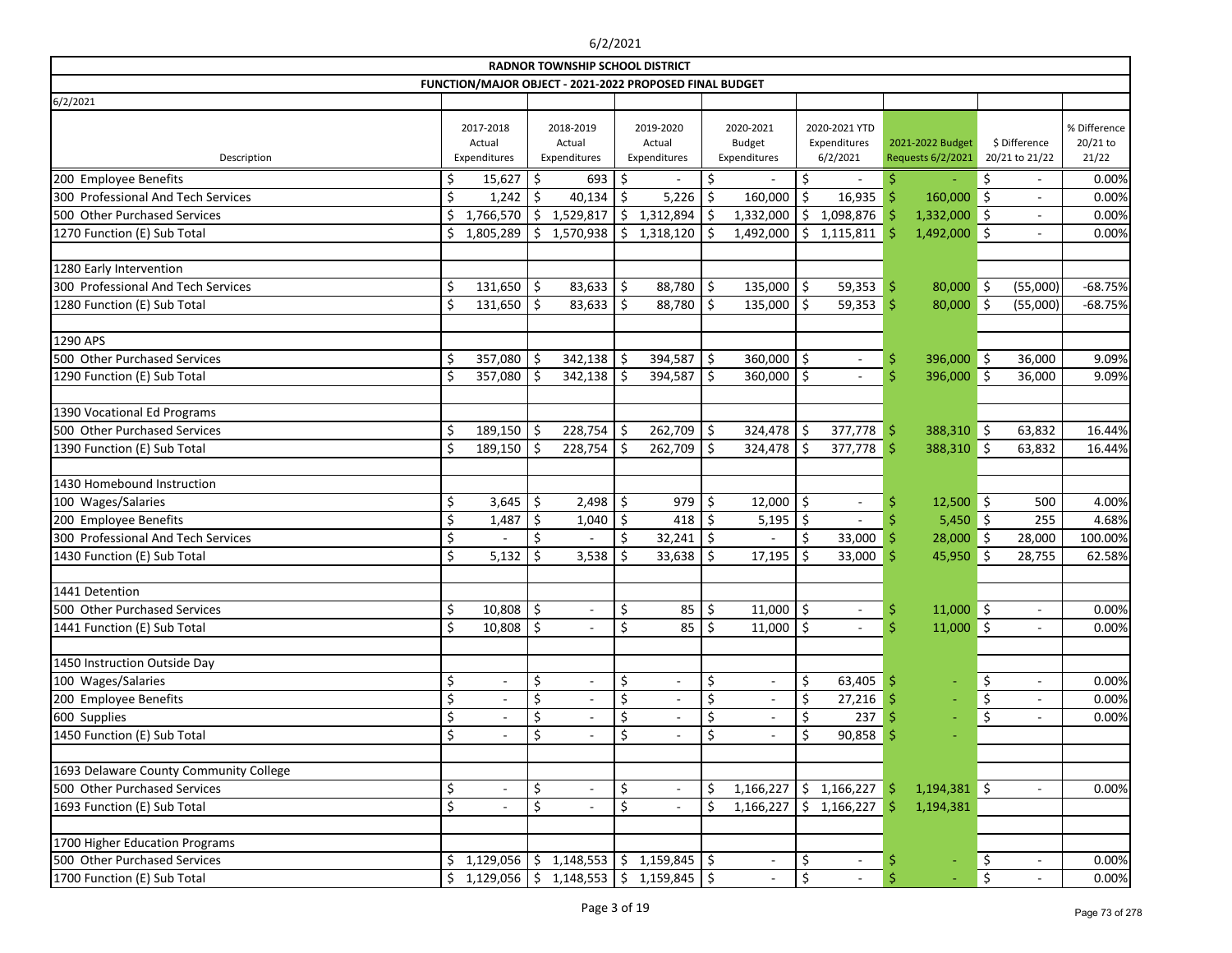|                                      |    |                                     |            | <b>RADNOR TOWNSHIP SCHOOL DISTRICT</b>                  |               |                                     |    |                                            |         |                                           |     |                                       |      |                                 |                                   |
|--------------------------------------|----|-------------------------------------|------------|---------------------------------------------------------|---------------|-------------------------------------|----|--------------------------------------------|---------|-------------------------------------------|-----|---------------------------------------|------|---------------------------------|-----------------------------------|
|                                      |    |                                     |            | FUNCTION/MAJOR OBJECT - 2021-2022 PROPOSED FINAL BUDGET |               |                                     |    |                                            |         |                                           |     |                                       |      |                                 |                                   |
| 6/2/2021                             |    |                                     |            |                                                         |               |                                     |    |                                            |         |                                           |     |                                       |      |                                 |                                   |
| Description                          |    | 2017-2018<br>Actual<br>Expenditures |            | 2018-2019<br>Actual<br>Expenditures                     |               | 2019-2020<br>Actual<br>Expenditures |    | 2020-2021<br><b>Budget</b><br>Expenditures |         | 2020-2021 YTD<br>Expenditures<br>6/2/2021 |     | 2021-2022 Budget<br>Requests 6/2/2021 |      | \$ Difference<br>20/21 to 21/22 | % Difference<br>20/21 to<br>21/22 |
|                                      |    |                                     |            |                                                         |               |                                     |    |                                            |         |                                           |     |                                       |      |                                 |                                   |
| 2111 SUPERVISION OF STUDENT SERVICES |    |                                     |            |                                                         |               |                                     |    |                                            |         |                                           |     |                                       |      |                                 |                                   |
| 100 Wages/Salaries                   |    | 294,900 \$                          |            | $277,632$ \$                                            |               | 317,109                             | Ŝ  | 288,846                                    | \$      | 323,442                                   | \$  | $331,728$ \$                          |      | 42,882                          | 12.93%                            |
| 200 Employee Benefits                | \$ | 191,225                             | $\vert$ \$ | 193,736                                                 | \$            | 219,535                             | \$ | 266,494                                    | \$      | 180,691                                   | \$  | 229,814 \$                            |      | (36, 680)                       | $-15.96%$                         |
| 2111 Function (E) Sub Total          | \$ | 486,125                             | .S         | 471,368                                                 |               | 536,644                             |    | 555,340                                    | \$      | 504, 133                                  | \$  | 561,542                               | \$   | 6,202                           | 1.10%                             |
|                                      |    |                                     |            |                                                         |               |                                     |    |                                            |         |                                           |     |                                       |      |                                 |                                   |
| 2119 Pupil Personnel Svcs            |    |                                     |            |                                                         |               |                                     |    |                                            |         |                                           |     |                                       |      |                                 |                                   |
| 100 Wages/Salaries                   | \$ | 129,060                             | -\$        | 102,117                                                 | \$.           | 129,624                             | \$ | 288,680                                    | \$      | 243,170                                   | -\$ | $262,561$ \$                          |      | (26, 119)                       | $-9.95%$                          |
| 200 Employee Benefits                | \$ | 78,235                              | $\vert$ \$ | 64,873                                                  | \$            | 83,725                              | \$ | 153,863                                    | \$      | 139,848                                   | Ŝ   | $176,950$ \$                          |      | 23,087                          | 13.05%                            |
| 300 Professional And Tech Services   | \$ | 251,214                             | \$.        | 328,866                                                 |               | 387,832                             |    | 227,400                                    | \$      | 303,109                                   |     | 142,400                               | \$   | (85,000)                        | -59.69%                           |
| 400 Purchased Property Services      | \$ |                                     | \$         |                                                         | \$            | 364                                 |    |                                            | \$      | 69                                        |     |                                       | Š.   |                                 | 0.00%                             |
| 500 Other Purchased Services         | \$ | 3,897                               | \$         | 3,001                                                   | Ŝ             | 3,736                               | Ŝ  | 11,200                                     | \$      | 1,212                                     |     | 11,200                                | Ŝ.   |                                 | 0.00%                             |
| 600 Supplies                         | \$ | 9,211                               | .S         | 3,240                                                   |               | 1,823                               |    | 7,668                                      | Ŝ.      | 4,333                                     |     | 7,668                                 | -Ś   | $\overline{\phantom{a}}$        | 0.00%                             |
| 700 Equipment/Furniture              | \$ | 9,489                               | \$         | 1,680                                                   | Ś.            | 1,248                               | Ś. | 14,170                                     | $\zeta$ | 10,588                                    |     | 14,170                                | ∥ \$ | $\blacksquare$                  | 0.00%                             |
| 800 Other Objects                    | \$ | 1,516                               | .S         | 1,785                                                   | <sup>\$</sup> | 1,880                               |    | 4,000                                      | \$      | 2,266                                     |     | 4,000                                 | ∥\$  |                                 | 0.00%                             |
| 2119 Function (E) Sub Total          | Ś  | 482,622                             |            | 505,562                                                 |               | 610,232                             |    | 706,981                                    | \$      | 704,595                                   | Ś   | 618,949                               | \$   | (88,032)                        | $-14.22%$                         |
|                                      |    |                                     |            |                                                         |               |                                     |    |                                            |         |                                           |     |                                       |      |                                 |                                   |
| 2120 Guidance Services               |    |                                     |            |                                                         |               |                                     |    |                                            |         |                                           |     |                                       |      |                                 |                                   |
| 100 Wages/Salaries                   | \$ | 947,572                             | \$         | 1,034,162                                               | \$            | 1,078,030                           | Ś. | 1,182,639                                  | \$      | 938,665                                   | S   | 1,250,865                             | ∥\$  | 68,226                          | 5.45%                             |
| 200 Employee Benefits                | \$ | 581,421                             | \$         | 651,755                                                 | $\zeta$       | 657,311                             | Ś. | 734,175                                    | \$      | 507,700                                   | Ś   | 807,679                               | \$   | 73,504                          | 9.10%                             |
| 300 Professional And Tech Services   | \$ |                                     | \$         | 17,582                                                  |               |                                     |    |                                            | \$      | 13,150                                    |     |                                       |      |                                 | 0.00%                             |
| 500 Other Purchased Services         | \$ | 717                                 | \$         |                                                         |               |                                     |    | 500                                        | \$      |                                           |     |                                       |      | (500)                           | 0.00%                             |
| 600 Supplies                         | \$ | 9,817                               | Ŝ          | 7,825                                                   |               | 6,506                               |    | 10,859                                     | Ŝ.      | 5,938                                     |     | 8,132                                 | Ŝ.   | (2,727)                         | $-33.53%$                         |
| 800 Other Objects                    | \$ | 934                                 | \$.        | 1,270                                                   | \$            | 1,141                               | Ś. | 4,627                                      | \$      | 1,441                                     |     | 4,865                                 | ∥\$  | 238                             | 4.89%                             |
| 2120 Function (E) Sub Total          | \$ | ,540,461<br>-1                      | Ŝ.         | 1,712,594                                               | Ś.            | 1,742,988                           | Ś. | 1,932,800                                  | Ś.      | 1,466,894                                 |     | 2,071,541                             | Š.   | 138,741                         | 6.70%                             |
|                                      |    |                                     |            |                                                         |               |                                     |    |                                            |         |                                           |     |                                       |      |                                 |                                   |
| 2122 Counseling Services             |    |                                     |            |                                                         |               |                                     |    |                                            |         |                                           |     |                                       |      |                                 |                                   |
| 300 Professional And Tech Services   | \$ | $\overline{\phantom{a}}$            | \$         | $\overline{\phantom{a}}$                                | \$            | $\blacksquare$                      | \$ | $\overline{\phantom{a}}$                   | \$      | 40,019                                    | \$  | $\equiv$                              | \$   | $\overline{\phantom{a}}$        | 0.00%                             |
| 2122 Function (E) Sub Total          | \$ | $\overline{\phantom{a}}$            | \$         | $\overline{\phantom{0}}$                                | \$            |                                     | \$ |                                            | \$      | 40,019                                    | Ŝ   |                                       | \$   | $\overline{\phantom{a}}$        | 0.00%                             |
|                                      |    |                                     |            |                                                         |               |                                     |    |                                            |         |                                           |     |                                       |      |                                 |                                   |
| 2140 Psychological Services          |    |                                     |            |                                                         |               |                                     |    |                                            |         |                                           |     |                                       |      |                                 |                                   |
| 100 Wages/Salaries                   | \$ | $694,893$ \$                        |            | $717,259$ \$                                            |               | $624,599$ \$                        |    | 758,029                                    | \$      | $497,023$ \$                              |     | 780,489 \$                            |      | 22,460                          | 2.88%                             |
| 200 Employee Benefits                | \$ | $400,298$ \$                        |            | $427,396$ \$                                            |               | 360,759                             | \$ | $446,882$ \$                               |         | $252,701$ \$                              |     | 440,278 \$                            |      | (6,604)                         | $-1.50%$                          |
| 300 Professional And Tech Services   | \$ | $46,305$ \$                         |            | $39,780$ \$                                             |               | $13,960$ \$                         |    | $9,565$   \$                               |         | 12,800                                    |     | $44,000$ \$                           |      | 34,435                          | 78.26%                            |
| 500 Other Purchased Services         | \$ | 912   \$                            |            | 714                                                     | \$            | 106                                 | Ŝ  | $6,000$   \$                               |         |                                           |     | $6,000$ \$                            |      |                                 | 0.00%                             |
| 600 Supplies                         | \$ | 12,871                              | \$         | 19,446                                                  | \$            | 28,921                              |    | 16,132                                     | \$      | 11,908                                    |     | $16,132$ \$                           |      | $\overline{\phantom{a}}$        | 0.00%                             |
| 700 Equipment/Furniture              | \$ |                                     | \$         | 1,250                                                   | \$            |                                     | \$ |                                            | \$      |                                           |     |                                       | \$   | $\overline{\phantom{a}}$        | 0.00%                             |
| 2140 Function (E) Sub Total          | \$ | 1,155,279                           | Ŝ          | 1,205,845                                               | Ŝ.            | 1,028,345                           |    | 1,236,608                                  | \$      | 774,432                                   |     | 1,286,899                             | \$   | 50,291                          | 3.91%                             |
|                                      |    |                                     |            |                                                         |               |                                     |    |                                            |         |                                           |     |                                       |      |                                 |                                   |
| 2160 Social Work Services            |    |                                     |            |                                                         |               |                                     |    |                                            |         |                                           |     |                                       |      |                                 |                                   |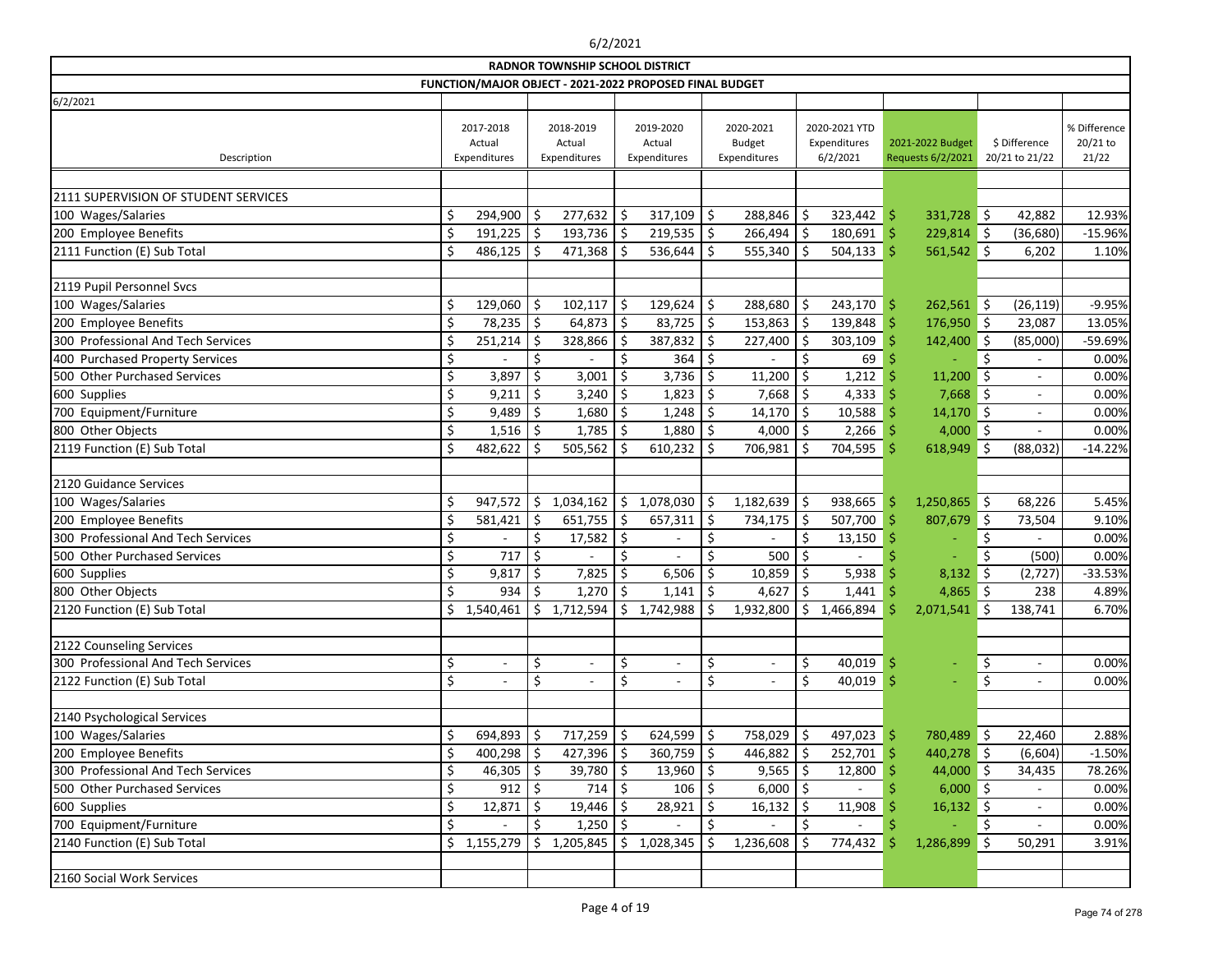|                                    |                                                         |     | <b>RADNOR TOWNSHIP SCHOOL DISTRICT</b> |     |                                     |            |                                            |    |                                           |                     |                                       |         |                                 |                                   |
|------------------------------------|---------------------------------------------------------|-----|----------------------------------------|-----|-------------------------------------|------------|--------------------------------------------|----|-------------------------------------------|---------------------|---------------------------------------|---------|---------------------------------|-----------------------------------|
|                                    | FUNCTION/MAJOR OBJECT - 2021-2022 PROPOSED FINAL BUDGET |     |                                        |     |                                     |            |                                            |    |                                           |                     |                                       |         |                                 |                                   |
| 6/2/2021                           |                                                         |     |                                        |     |                                     |            |                                            |    |                                           |                     |                                       |         |                                 |                                   |
| Description                        | 2017-2018<br>Actual<br>Expenditures                     |     | 2018-2019<br>Actual<br>Expenditures    |     | 2019-2020<br>Actual<br>Expenditures |            | 2020-2021<br><b>Budget</b><br>Expenditures |    | 2020-2021 YTD<br>Expenditures<br>6/2/2021 |                     | 2021-2022 Budget<br>Requests 6/2/2021 |         | \$ Difference<br>20/21 to 21/22 | % Difference<br>20/21 to<br>21/22 |
| 100 Wages/Salaries                 | \$<br>148,200                                           | \$  | 145,970                                | \$  | 168,323                             | \$         | 184,145                                    | \$ | 142,227                                   | \$                  | 192,185                               | \$      | 8,040                           | 4.18%                             |
| 200 Employee Benefits              | \$<br>82,573                                            | \$  | 85,719                                 | \$  | 95,866                              | Ŝ.         | 103,602                                    | \$ | 70,865                                    | Ŝ                   | 108,949                               | Ŝ.      | 5,347                           | 4.91%                             |
| 300 Professional And Tech Services | \$                                                      | Ś.  | 80                                     | \$  |                                     | \$         |                                            | \$ | $\overline{\phantom{a}}$                  |                     |                                       | Ś       | $\overline{\phantom{a}}$        | 0.00%                             |
| 500 Other Purchased Services       | \$<br>2,025                                             | \$  | 839                                    | \$  | 1,705                               | \$         | 3,200                                      | \$ |                                           |                     | 3,200                                 | Ŝ.      |                                 | 0.00%                             |
| 2160 Function (E) Sub Total        | \$<br>232,798                                           | \$  | 232,608                                | Ś   | 265,894                             | Ś          | 290,947                                    | Ś. | 213,092                                   | Ŝ                   | 304,334                               | Š.      | 13,387                          | 4.40%                             |
|                                    |                                                         |     |                                        |     |                                     |            |                                            |    |                                           |                     |                                       |         |                                 |                                   |
| 2170 Student Accounting Serv       |                                                         |     |                                        |     |                                     |            |                                            |    |                                           |                     |                                       |         |                                 |                                   |
| 100 Wages/Salaries                 | \$<br>$29,251$   \$                                     |     | $58,529$ \$                            |     | 80,595                              | \$         | 75,470                                     | \$ | 69,144                                    | \$.                 | $47,711$ \$                           |         | (27, 759)                       | $-58.18%$                         |
| 200 Employee Benefits              | \$<br>$16,892$ \$                                       |     | $28,412$ \$                            |     | 45,599                              | \$         | 53,232                                     | \$ | 37,281                                    | .\$                 | 30,827                                | 5 ا     | (22, 405)                       | $-72.68%$                         |
| 300 Professional And Tech Services | \$<br>684                                               | \$  | 2,645                                  | \$  | 1,939                               | \$         | 13,200                                     | \$ |                                           | Ś                   | $13,200$ \$                           |         |                                 | 0.00%                             |
| 500 Other Purchased Services       | \$<br>1,524                                             | \$  | 998                                    | \$  | 1,255                               | \$         | 1,990                                      | \$ | 100                                       |                     | 1,990                                 | $\zeta$ |                                 | 0.00%                             |
| 600 Supplies                       | \$                                                      | \$  |                                        | \$  |                                     |            | 1,526                                      | \$ |                                           |                     |                                       | Ś       | (1,526)                         | 0.00%                             |
| 800 Other Objects                  | \$<br>175                                               | Ŝ.  | 275                                    | Ś   |                                     |            | 285                                        |    | 230                                       |                     | 285                                   | Ŝ.      |                                 | 0.00%                             |
| 2170 Function (E) Sub Total        | \$<br>48,526                                            | Ŝ.  | 90,859                                 | .S  | 129,388                             | Ś          | 145,703                                    | Ŝ  | 106,755                                   | Š                   | 94,013                                | Ś       | (51,690)                        | -54.98%                           |
|                                    |                                                         |     |                                        |     |                                     |            |                                            |    |                                           |                     |                                       |         |                                 |                                   |
| 2220 Technology Support Serv       |                                                         |     |                                        |     |                                     |            |                                            |    |                                           |                     |                                       |         |                                 |                                   |
| 100 Wages/Salaries                 | \$<br>$327,621$ \$                                      |     | $348,562$ \$                           |     | $420,161$ \$                        |            | 415,749                                    | \$ | 366,115                                   | $\ddot{\mathsf{S}}$ | 430,277                               | $\zeta$ | 14,528                          | 3.38%                             |
| 200 Employee Benefits              | \$<br>$223,202$ \$                                      |     | $241,020$ \$                           |     | 261,027                             | \$         | 336,570                                    | \$ | 199,848                                   | Ś                   | 284,645 \$                            |         | (51, 925)                       | $-18.24%$                         |
| 300 Professional And Tech Services | \$<br>$83,360$   \$                                     |     | 80,808                                 | \$  | 99,141                              | $\vert$ \$ | 123,400                                    | \$ |                                           |                     | 2,400                                 | -\$     | (121,000)                       | $-5041.67%$                       |
| 500 Other Purchased Services       | \$<br>24                                                | \$  | 179                                    | \$  | 115                                 | \$         | 5,500                                      | \$ | 195                                       |                     | 9,900                                 | ∥\$     | 4,400                           | 44.44%                            |
| 600 Supplies                       | \$<br>$30\,$                                            | \$  | 106                                    | Ŝ   |                                     | \$         | 2,872                                      | \$ | $\overline{\phantom{0}}$                  |                     | 3,308                                 | \$      | 436                             | 13.18%                            |
| 800 Other Objects                  | \$                                                      | \$  |                                        | \$  |                                     | \$         | 764                                        | \$ |                                           | .S                  | 764                                   | Ŝ.      |                                 | 0.00%                             |
| 2220 Function (E) Sub Total        | \$<br>634,237                                           | \$  | 670,675                                | .S  | 780,444                             | Ś          | 884,855                                    | \$ | 566,158                                   | .S                  | 731,294                               | Ŝ.      | (153, 561)                      | $-21.00%$                         |
|                                    |                                                         |     |                                        |     |                                     |            |                                            |    |                                           |                     |                                       |         |                                 |                                   |
| 2250 Library Services              |                                                         |     |                                        |     |                                     |            |                                            |    |                                           |                     |                                       |         |                                 |                                   |
| 100 Wages/Salaries                 | \$<br>531,464                                           | \$  | 491,063   \$                           |     | $494,214$ \$                        |            | 620,463                                    | \$ | $452,235$ \$                              |                     | 656,710 \$                            |         | 36,247                          | 5.52%                             |
| 200 Employee Benefits              | \$<br>$397,470$ \$                                      |     | $387,685$ \$                           |     | $363,363$ \$                        |            | 533,373                                    | \$ | 299,308                                   | -S                  | 516,867 \$                            |         | (16, 506)                       | $-3.19%$                          |
| 400 Purchased Property Services    | 40,288                                                  | Ŝ   | $37,877$   \$                          |     | $36,987$ \$                         |            | 37,566                                     |    | 37,878                                    |                     | $38,500$ \$                           |         | 934                             | 2.43%                             |
| 500 Other Purchased Services       | \$<br>$\overline{\phantom{a}}$                          | \$  | 88   \$                                |     |                                     | \$         | 550                                        | \$ | $\frac{1}{2}$                             |                     |                                       | Ś       | (550)                           | 0.00%                             |
| 600 Supplies                       | \$<br>77,264                                            | -\$ | $70,263$   \$                          |     | 85,127                              | \$.        | 97,314                                     | \$ | 86,128                                    |                     | 103,570                               | -\$     | 6,256                           | 6.04%                             |
| 800 Other Objects                  | 142                                                     | -\$ | 60                                     | -\$ | 110                                 |            | 37                                         |    |                                           |                     | 97                                    | \$.     | 60                              | 61.86%                            |
| 2250 Function (E) Sub Total        | \$<br>1,046,628                                         | -S  | $987,036$ \$                           |     | $979,801$ \$                        |            | 1,289,303                                  | \$ | 875,549                                   | -S                  | 1,315,744                             | -Ŝ      | 26,441                          | 2.01%                             |
|                                    |                                                         |     |                                        |     |                                     |            |                                            |    |                                           |                     |                                       |         |                                 |                                   |
| 2260 Curriculum Dev Svcs           |                                                         |     |                                        |     |                                     |            |                                            |    |                                           |                     |                                       |         |                                 |                                   |
| 100 Wages/Salaries                 | $716,339$ \$                                            |     | $737,746$ \$                           |     | $628,059$ \$                        |            | 819,099                                    | \$ | $552,861$ \$                              |                     | $838,762$ \$                          |         | 19,663                          | 2.34%                             |
| 200 Employee Benefits              | \$<br>$454,166$ \$                                      |     | $469,254$ \$                           |     | $375,165$ \$                        |            | 532,216                                    | \$ | 294,895                                   | .S                  | $501,471$ \$                          |         | (30, 745)                       | $-6.13%$                          |
| 300 Professional And Tech Services | \$<br>$3,840$ \$                                        |     | $38,735$ \$                            |     |                                     | \$         |                                            | \$ |                                           |                     |                                       | \$      |                                 | 0.00%                             |
| 500 Other Purchased Services       | \$<br>2,714                                             | -\$ | $1,300$   \$                           |     | 792                                 | -S         | 5,800                                      | S  | 150                                       |                     | $5,800$ \$                            |         | $\overline{\phantom{a}}$        | 0.00%                             |
| 600 Supplies                       | \$<br>$146 \mid 5$                                      |     | $1,245$ \$                             |     | $148 \mid 5$                        |            | 2,254                                      | -Ş | $\overline{\phantom{a}}$                  |                     | $2,254$ \$                            |         | $\overline{\phantom{a}}$        | 0.00%                             |
| 800 Other Objects                  | \$<br>784 \$                                            |     | $490 \mid 5$                           |     | 370   \$                            |            | 800                                        | \$ | $\blacksquare$                            |                     | $800 \div$                            |         | $\overline{\phantom{a}}$        | 0.00%                             |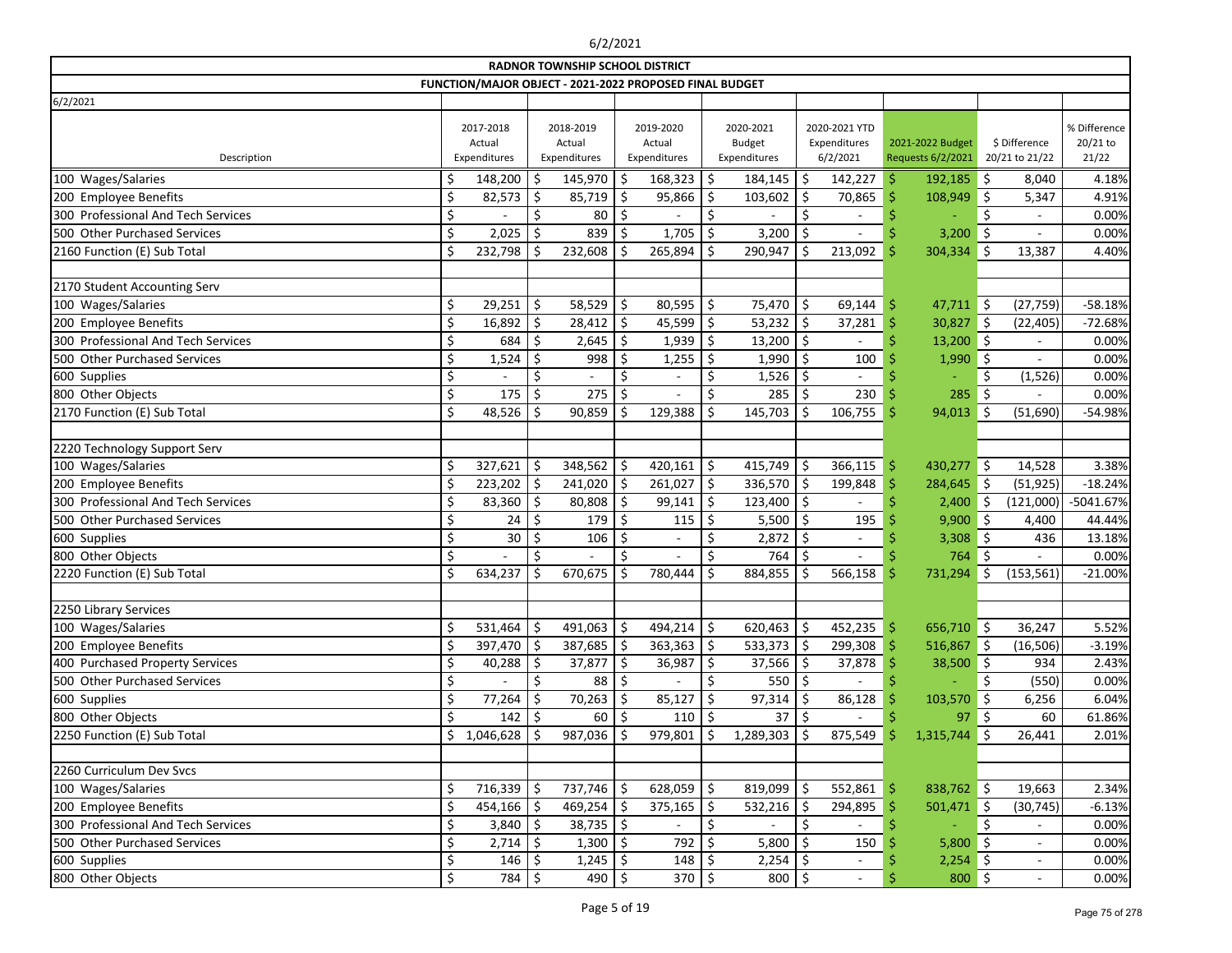|                                     |         |                                     |         | <b>RADNOR TOWNSHIP SCHOOL DISTRICT</b> |         |                                                         |                    |                                            |    |                                           |     |                                       |            |                                 |                                   |
|-------------------------------------|---------|-------------------------------------|---------|----------------------------------------|---------|---------------------------------------------------------|--------------------|--------------------------------------------|----|-------------------------------------------|-----|---------------------------------------|------------|---------------------------------|-----------------------------------|
|                                     |         |                                     |         |                                        |         | FUNCTION/MAJOR OBJECT - 2021-2022 PROPOSED FINAL BUDGET |                    |                                            |    |                                           |     |                                       |            |                                 |                                   |
| 6/2/2021                            |         |                                     |         |                                        |         |                                                         |                    |                                            |    |                                           |     |                                       |            |                                 |                                   |
| Description                         |         | 2017-2018<br>Actual<br>Expenditures |         | 2018-2019<br>Actual<br>Expenditures    |         | 2019-2020<br>Actual<br>Expenditures                     |                    | 2020-2021<br><b>Budget</b><br>Expenditures |    | 2020-2021 YTD<br>Expenditures<br>6/2/2021 |     | 2021-2022 Budget<br>Requests 6/2/2021 |            | \$ Difference<br>20/21 to 21/22 | % Difference<br>20/21 to<br>21/22 |
|                                     |         |                                     |         |                                        |         |                                                         |                    |                                            |    |                                           |     |                                       |            |                                 |                                   |
| 2260 Function (E) Sub Total         |         | \$1,177,989                         |         | \$1,248,770                            |         | \$1,004,534                                             |                    | 1,360,169                                  | \$ | 847,906                                   | Ŝ.  | 1,349,087                             | \$         | (11,082)                        | $-0.82%$                          |
| 2271 Certified Staff Services       |         |                                     |         |                                        |         |                                                         |                    |                                            |    |                                           |     |                                       |            |                                 |                                   |
| 100 Wages/Salaries                  | \$      | 388,205                             | $\zeta$ | 350,480 $\vert$ \$                     |         | 445,805                                                 | \$                 | 445,289                                    | \$ | 351,937                                   | \$  | 583,161                               | ∥\$        | 137,872                         | 23.64%                            |
| 200 Employee Benefits               | \$      | 404,164                             | \$      | $308,011$ \$                           |         | 406,927                                                 | Ś.                 | 471,793                                    | \$ | 298,368                                   | Ŝ   | 549,495                               | $\zeta$    | 77,702                          | 14.14%                            |
| 300 Professional And Tech Services  | \$      | 18,401                              | \$      | 51,807                                 | ∣\$     | 141,429                                                 | \$                 |                                            | \$ | 6,424                                     |     |                                       | \$         |                                 | 0.00%                             |
| 400 Purchased Property Services     | \$      | 15,578                              | \$      | $23,856$ \$                            |         | 26,526                                                  | \$                 | 46,500                                     | \$ | 41,998                                    | .S  | 53,000                                | \$         | 6,500                           | 12.26%                            |
| 500 Other Purchased Services        |         | 32,088                              | Ŝ.      | $45,572$   \$                          |         | 25,661                                                  | \$                 | 24,666                                     | \$ | (256)                                     |     | 67,145                                | <u>is</u>  | 42,479                          | 63.26%                            |
| 600 Supplies                        | \$      | 21,397                              | \$      | 19,917                                 | $\zeta$ | 9,341                                                   | \$                 | 28,800                                     | \$ | 14,789                                    |     | 28,300                                | $\zeta$    | (500)                           | $-1.77%$                          |
| 700 Equipment/Furniture             | \$      | 1,214                               | \$      |                                        | \$      |                                                         | \$                 |                                            | \$ |                                           |     |                                       | \$         |                                 | 0.00%                             |
| 800 Other Objects                   | \$      | 2,563                               | \$      | 2,051                                  |         | 1,548                                                   |                    | 2,570                                      | \$ | 1,437                                     |     | 2,540                                 | \$         | (30)                            | $-1.18%$                          |
| 2271 Function (E) Sub Total         |         | 883,610                             | Ŝ.      | 801,694                                | \$      | 1,057,237                                               | Ŝ.                 | 1,019,618                                  | \$ | 714,697                                   |     | 1,283,641                             | Ŝ.         | 264,023                         | 20.57%                            |
|                                     |         |                                     |         |                                        |         |                                                         |                    |                                            |    |                                           |     |                                       |            |                                 |                                   |
| 2290 Other Instructional Staff Svcs |         |                                     |         |                                        |         |                                                         |                    |                                            |    |                                           |     |                                       |            |                                 |                                   |
| 100 Wages/Salaries                  | \$      | 115,682                             | \$      | 119,580                                | \$      | 139,815                                                 | \$                 | 121,940                                    | \$ | 100, 115                                  | \$  | $126,306$ \$                          |            | 4,366                           | 3.46%                             |
| 200 Employee Benefits               |         | 47,586                              | \$      | $51,005$   \$                          |         | 60,649                                                  | \$                 | 52,740                                     | \$ | 43,683                                    | -\$ | $55,042$ \$                           |            | 2,302                           | 4.18%                             |
| 2290 Function (E) Sub Total         |         | 163,268                             | -Ś      | 170,585                                | -Ś      | 200,464                                                 | Ŝ.                 | 174,680                                    | \$ | 143,798                                   | Ŝ   | 181,348 \$                            |            | 6,668                           | 3.68%                             |
|                                     |         |                                     |         |                                        |         |                                                         |                    |                                            |    |                                           |     |                                       |            |                                 |                                   |
| 2310 Board Services                 |         |                                     |         |                                        |         |                                                         |                    |                                            |    |                                           |     |                                       |            |                                 |                                   |
| 100 Wages/Salaries                  | \$      | 13,003                              | \$      | $13,111$   \$                          |         | 7,065                                                   | \$                 | 15,000                                     | \$ | 4,717                                     | -Ŝ  | $15,000$ \$                           |            | $\overline{\phantom{a}}$        | 0.00%                             |
| 200 Employee Benefits               | \$      | 5,323                               | \$      | 5,486                                  | \$      | 3,103                                                   | \$                 | 6,490                                      | \$ | 2,027                                     |     | 6,539                                 | $\vert$ \$ | 49                              | 0.75%                             |
| 300 Professional And Tech Services  |         | 35,696                              | \$      | $30,947$ \$                            |         | 33,299                                                  | \$                 | 35,290                                     | \$ | 30,709                                    |     | $31,090$ \$                           |            | (4, 200)                        | $-13.51%$                         |
| 500 Other Purchased Services        |         | 49,166                              | \$      | 49,727                                 | -\$     | 50,026                                                  | Ś.                 | 55,850                                     | \$ | 54,580                                    |     | $56,350$ \$                           |            | 500                             | 0.89%                             |
| 600 Supplies                        |         | $20,782$ \$                         |         | $22,120$ \$                            |         | 17,431                                                  | -\$                | 24,930                                     | \$ | 9,613                                     |     | 15,000                                | ∥\$        | (9,930)                         | $-66.20%$                         |
| 800 Other Objects                   | $\zeta$ | 15,075                              | Ŝ.      | 19,240                                 | Ś       | 20,045                                                  | $\mathsf{\hat{S}}$ | 19,275                                     | Ś. | 30,330                                    |     | 29,250                                | Ś.         | 9,975                           | 34.10%                            |
| 2310 Function (E) Sub Total         | \$      | 139,045                             | \$      | $140,631$ \$                           |         | 130,969                                                 | \$                 | 156,835                                    | \$ | $131,976$ \$                              |     | $153,229$ \$                          |            | (3,606)                         | $-2.35%$                          |
|                                     |         |                                     |         |                                        |         |                                                         |                    |                                            |    |                                           |     |                                       |            |                                 |                                   |
| 2320 Board Treasurer Services       |         |                                     |         |                                        |         |                                                         |                    |                                            |    |                                           |     |                                       |            |                                 |                                   |
| 500 Other Purchased Services        | \$      | $2,619$ \$                          |         | $1,619$ \$                             |         | $1,619$ \$                                              |                    | $1,665$ \$                                 |    | 1,619                                     | -\$ | $1,700$ \$                            |            | 35                              | 2.06%                             |
| 2320 Function (E) Sub Total         |         | 2,619                               | -\$     | $1,619$ \$                             |         | $1,619$ \$                                              |                    | 1,665                                      | \$ | 1,619                                     | -Ŝ  | $1,700$ \$                            |            | 35                              | 2.06%                             |
|                                     |         |                                     |         |                                        |         |                                                         |                    |                                            |    |                                           |     |                                       |            |                                 |                                   |
| 2330 Tax Collection Services        |         |                                     |         |                                        |         |                                                         |                    |                                            |    |                                           |     |                                       |            |                                 |                                   |
| 100 Wages/Salaries                  |         | $34,311$   \$                       |         | $36,225$   \$                          |         | $39,565$   \$                                           |                    | $38,115$   \$                              |    | 34,357                                    | -S  | $36,743$ \$                           |            | (1, 372)                        | $-3.73%$                          |
| 200 Employee Benefits               |         | $25,751$ \$                         |         | $27,878$ \$                            |         | $29,509$ \$                                             |                    | 38,206                                     | \$ | 19,866                                    |     | $29,158$ \$                           |            | (9,048)                         | $-31.03%$                         |
| 300 Professional And Tech Services  |         |                                     | \$      |                                        | \$      | 4,222 $\frac{1}{2}$                                     |                    |                                            | \$ |                                           |     | $4,000$ \$                            |            | 4,000                           | 100.00%                           |
| 500 Other Purchased Services        |         | 6,607                               | \$      | 6,681                                  | \$.     | 3,800                                                   |                    | 7,100                                      | \$ | 2,695                                     |     | 7,100                                 | \$         |                                 | 0.00%                             |
| 600 Supplies                        |         | 400                                 | \$      | $844$ \$                               |         |                                                         |                    | 500                                        | \$ |                                           |     |                                       |            | (500)                           | 0.00%                             |
| 800 Other Objects                   |         | 12                                  | -Ş      | 4                                      | \$.     | $\overline{\phantom{a}}$                                |                    | $\overline{\phantom{a}}$                   |    | $\overline{\phantom{a}}$                  |     |                                       |            | $\blacksquare$                  | 0.00%                             |
| 2330 Function (E) Sub Total         | \$      | $67,081$ \$                         |         | $71,632$ \$                            |         | 77,096                                                  | \$                 | 83,921                                     | \$ | 56,918                                    | .S  | $77,001$ \$                           |            | (6,920)                         | $-8.99%$                          |
|                                     |         |                                     |         |                                        |         |                                                         |                    |                                            |    |                                           |     |                                       |            |                                 |                                   |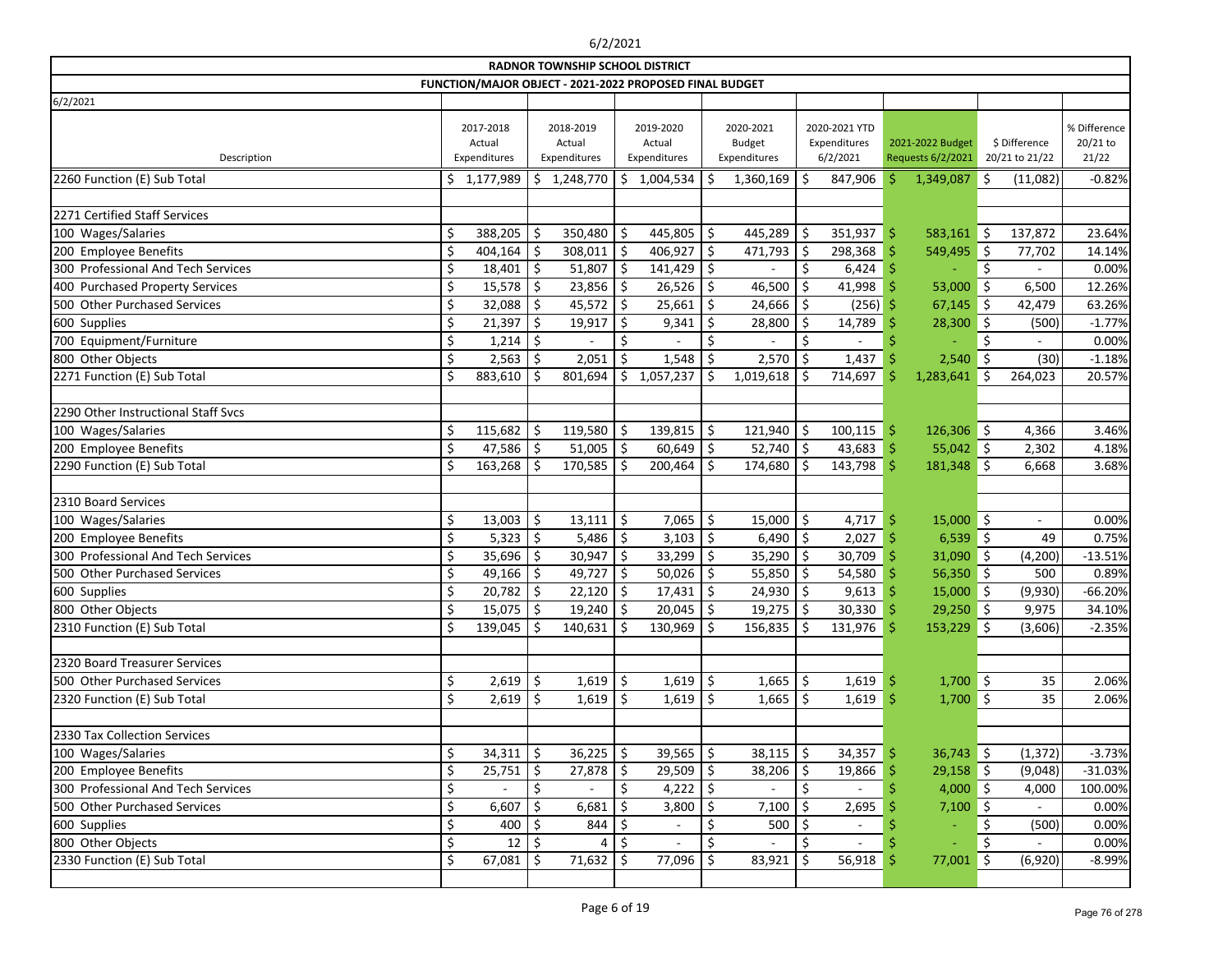|                                    |         |                                     |     | <b>RADNOR TOWNSHIP SCHOOL DISTRICT</b> |               |                                                         |               |                                            |                    |                                           |     |                                       |            |                                 |                                   |
|------------------------------------|---------|-------------------------------------|-----|----------------------------------------|---------------|---------------------------------------------------------|---------------|--------------------------------------------|--------------------|-------------------------------------------|-----|---------------------------------------|------------|---------------------------------|-----------------------------------|
|                                    |         |                                     |     |                                        |               | FUNCTION/MAJOR OBJECT - 2021-2022 PROPOSED FINAL BUDGET |               |                                            |                    |                                           |     |                                       |            |                                 |                                   |
| 6/2/2021                           |         |                                     |     |                                        |               |                                                         |               |                                            |                    |                                           |     |                                       |            |                                 |                                   |
| Description                        |         | 2017-2018<br>Actual<br>Expenditures |     | 2018-2019<br>Actual<br>Expenditures    |               | 2019-2020<br>Actual<br>Expenditures                     |               | 2020-2021<br><b>Budget</b><br>Expenditures |                    | 2020-2021 YTD<br>Expenditures<br>6/2/2021 |     | 2021-2022 Budget<br>Requests 6/2/2021 |            | \$ Difference<br>20/21 to 21/22 | % Difference<br>20/21 to<br>21/22 |
| 2340 Human Resources               |         |                                     |     |                                        |               |                                                         |               |                                            |                    |                                           |     |                                       |            |                                 |                                   |
| 100 Wages/Salaries                 | \$      | $393,835$ \$                        |     | 398,768                                | \$            | 381,770                                                 | \$            | 398,454                                    | $\zeta$            | 360,255                                   | \$  | 411,498                               | \$         | 13,044                          | 3.17%                             |
| 200 Employee Benefits              | \$      | 247,101                             | ∣\$ | 291,439                                | <sup>\$</sup> | 274,754                                                 | Ś.            | $333,902$ \$                               |                    | 210,209                                   | Ś   | 287,044 \$                            |            | (46, 858)                       | $-16.32%$                         |
| 300 Professional And Tech Services | \$      | 44,569                              | ∣\$ | 37,168                                 | \$            | 25,933                                                  | \$            | 45,800                                     | \$                 | 41,567                                    | Ś   | 57,600                                | $\vert$ \$ | 11,800                          | 20.49%                            |
| 400 Purchased Property Services    | \$      | 8,122                               | \$  | 10,362                                 | \$            | 17,896                                                  | Ś.            | 21,800                                     | \$                 | 24,044                                    |     | 28,150                                | $\zeta$    | 6,350                           | 22.56%                            |
| 500 Other Purchased Services       | \$      | 4,572                               | \$  | 8,656                                  | \$            | 8,846                                                   |               | 12,100                                     | $\zeta$            | 2,618                                     |     | $12,550$ \$                           |            | 450                             | 3.59%                             |
| 600 Supplies                       | \$      | $9,695$ \$                          |     | 7,605                                  | \$            | 9,869                                                   | \$            | 9,245                                      | \$                 | 7,241                                     |     | 12,058                                | S.         | 2,813                           | 23.33%                            |
| 700 Equipment/Furniture            | \$      | 81                                  | -S  | 531                                    | <sup>\$</sup> |                                                         |               | 1,600                                      | \$                 |                                           |     | $1,600$ \$                            |            |                                 | 0.00%                             |
| 800 Other Objects                  | \$      | 1,235                               | ∣\$ | 2,260                                  | \$            | 1,455                                                   | <sup>\$</sup> | 2,260                                      | \$                 | 1,945                                     |     | 2,965                                 | ∥\$        | 705                             | 23.78%                            |
| 2340 Function (E) Sub Total        | \$      | 709,210                             | S   | 756,789                                |               | 720,523                                                 |               | 825,161                                    | \$                 | 647,879                                   | S   | 813,465                               | Š.         | (11,696)                        | $-1.44%$                          |
|                                    |         |                                     |     |                                        |               |                                                         |               |                                            |                    |                                           |     |                                       |            |                                 |                                   |
| 2350 Legal Services                |         |                                     |     |                                        |               |                                                         |               |                                            |                    |                                           |     |                                       |            |                                 |                                   |
| 300 Professional And Tech Services | \$      | 354,463                             | \$. | 233,206                                |               | 293,839                                                 | \$            | 150,000                                    | \$                 | 377,106                                   | Ŝ   | 150,000                               | \$         | $\overline{\phantom{a}}$        | 0.00%                             |
| 500 Other Purchased Services       | \$      |                                     | \$  | 36,000                                 | \$            |                                                         | \$            |                                            | \$                 |                                           |     |                                       | \$         | $\overline{\phantom{a}}$        | 0.00%                             |
| 800 Other Objects                  | \$      |                                     | \$  |                                        | \$            | 1,537                                                   |               |                                            | \$                 |                                           |     |                                       |            | $\overline{\phantom{a}}$        | 0.00%                             |
| 2350 Function (E) Sub Total        | \$      | 354,463                             |     | 269,206                                |               | 295,376                                                 | Ś.            | 150,000                                    | \$                 | 377,106                                   | Ś   | 150,000                               | \$         | $\overline{\phantom{a}}$        | 0.00%                             |
|                                    |         |                                     |     |                                        |               |                                                         |               |                                            |                    |                                           |     |                                       |            |                                 |                                   |
| 2360 Superintendent                |         |                                     |     |                                        |               |                                                         |               |                                            |                    |                                           |     |                                       |            |                                 |                                   |
| 100 Wages/Salaries                 | \$      | 359,064                             | \$  | 329,618                                | \$            | 345,446                                                 | \$            | 339,083                                    | \$                 | 339,023                                   | \$  | 338,680                               | $\vert$ \$ | (403)                           | $-0.12%$                          |
| 200 Employee Benefits              | \$      | 202,186                             | Ś   | 185,166                                |               | 188,926                                                 | Ś.            | 206,464                                    | \$                 | 181,888                                   | Ś   | 208,722                               | $\zeta$    | 2,258                           | 1.08%                             |
| 300 Professional And Tech Services | \$      |                                     | \$  | 900                                    | \$            | 200                                                     | Ś.            | 4,165                                      | \$                 | 407                                       |     | 4,165                                 | $\vert$ \$ | $\blacksquare$                  | 0.00%                             |
| 500 Other Purchased Services       | \$      | 1,594                               | \$  | 3,348                                  | \$.           | 2,614                                                   | \$            | 4,600                                      | \$                 | 78                                        |     | 4,600                                 | ∥ \$       |                                 | 0.00%                             |
| 600 Supplies                       | \$      | 7,527                               | \$. | 7,774                                  |               | 5,024                                                   |               | 8,845                                      | \$                 | 7,046                                     |     | 7,652                                 | Ŝ.         | (1, 193)                        | $-15.59%$                         |
| 700 Equipment/Furniture            | \$      | 1,615                               | \$  |                                        | Ś.            |                                                         |               | 2,500                                      | \$                 |                                           |     | 2,500                                 | \$         |                                 | 0.00%                             |
| 800 Other Objects                  | $\zeta$ | 8,245                               | Ś.  | 8,636                                  |               | 9,911                                                   | $\zeta$       | 8,710                                      | $\dot{\mathsf{S}}$ | 8,715                                     |     | 8,910                                 | Ś.         | 200                             | 2.24%                             |
| 2360 Function (E) Sub Total        | \$      | $580,231$ \$                        |     | 535,442                                | \$            | 552,121                                                 | \$            | 574,367                                    | \$                 | $537,157$ \$                              |     | 575,229 \$                            |            | 862                             | 0.15%                             |
|                                    |         |                                     |     |                                        |               |                                                         |               |                                            |                    |                                           |     |                                       |            |                                 |                                   |
| 2370 Community Relations           |         |                                     |     |                                        |               |                                                         |               |                                            |                    |                                           |     |                                       |            |                                 |                                   |
| 100 Wages/Salaries                 | \$      | $147,338$ \$                        |     | $146,752$ \$                           |               | 152,459                                                 | \$            | 162,560                                    | \$                 | 146,723                                   | -\$ | $162,339$ \$                          |            | (221)                           | $-0.14%$                          |
| 200 Employee Benefits              | \$      | $71,123$   \$                       |     | 75,054                                 | \$.           | 78,224                                                  | \$            | $91,337$ \$                                |                    | 71,357                                    |     | $86,327$ \$                           |            | (5,010)                         | $-5.80%$                          |
| 300 Professional And Tech Services | \$      | $27,360$   \$                       |     | 6,154                                  | \$            | 7,791                                                   | \$            | $29,780$   \$                              |                    | 47,060                                    |     | 48,298 \$                             |            | 18,518                          | 38.34%                            |
| 400 Purchased Property Services    | \$      |                                     | Ş   | 23,799                                 | -Ş            | 19,380                                                  | \$            |                                            | \$                 | 19,380                                    |     | $16,300$ \$                           |            | 16,300                          | 100.00%                           |
| 500 Other Purchased Services       | \$      | 5,003                               |     | 1,556                                  |               | 2,472                                                   |               | 6,800                                      | \$                 | 22,995                                    |     | $15,600$ \$                           |            | 8,800                           | 56.41%                            |
| 600 Supplies                       | \$      | $2,893$ \$                          |     | 4,582 $\vert$ \$                       |               | 2,317                                                   | \$            | 2,687                                      | \$                 | 2,286                                     |     | $1,912$ \$                            |            | (775)                           | $-40.53%$                         |
| 700 Equipment/Furniture            | \$      | 257                                 | \$. | 2,080                                  | Ŝ             | 416                                                     |               | 2,000                                      | \$                 |                                           |     | $2,000$ \$                            |            |                                 | 0.00%                             |
| 800 Other Objects                  | \$      | 600                                 | -\$ | $2,534$ \$                             |               | 320                                                     |               | $1,275$ \$                                 |                    | 795                                       |     | $1,275$ \$                            |            | $\overline{\phantom{a}}$        | 0.00%                             |
| 2370 Function (E) Sub Total        | \$      | $254,574$ \$                        |     | 262,511                                | S             | 263,379                                                 | Ş             | 296,439                                    | \$.                | 310,596                                   | -Ş  | 334,051 \$                            |            | 37,612                          | 11.26%                            |
|                                    |         |                                     |     |                                        |               |                                                         |               |                                            |                    |                                           |     |                                       |            |                                 |                                   |
| 2380 Principal                     |         |                                     |     |                                        |               |                                                         |               |                                            |                    |                                           |     |                                       |            |                                 |                                   |
| 100 Wages/Salaries                 |         | \$1,967,818                         |     | $1,951,163$ \$                         |               | $2,014,393$   \$                                        |               | $2,149,614$ \$ 2,029,327                   |                    |                                           | -\$ | $2,321,529$ \$                        |            | 171,915                         | 7.41%                             |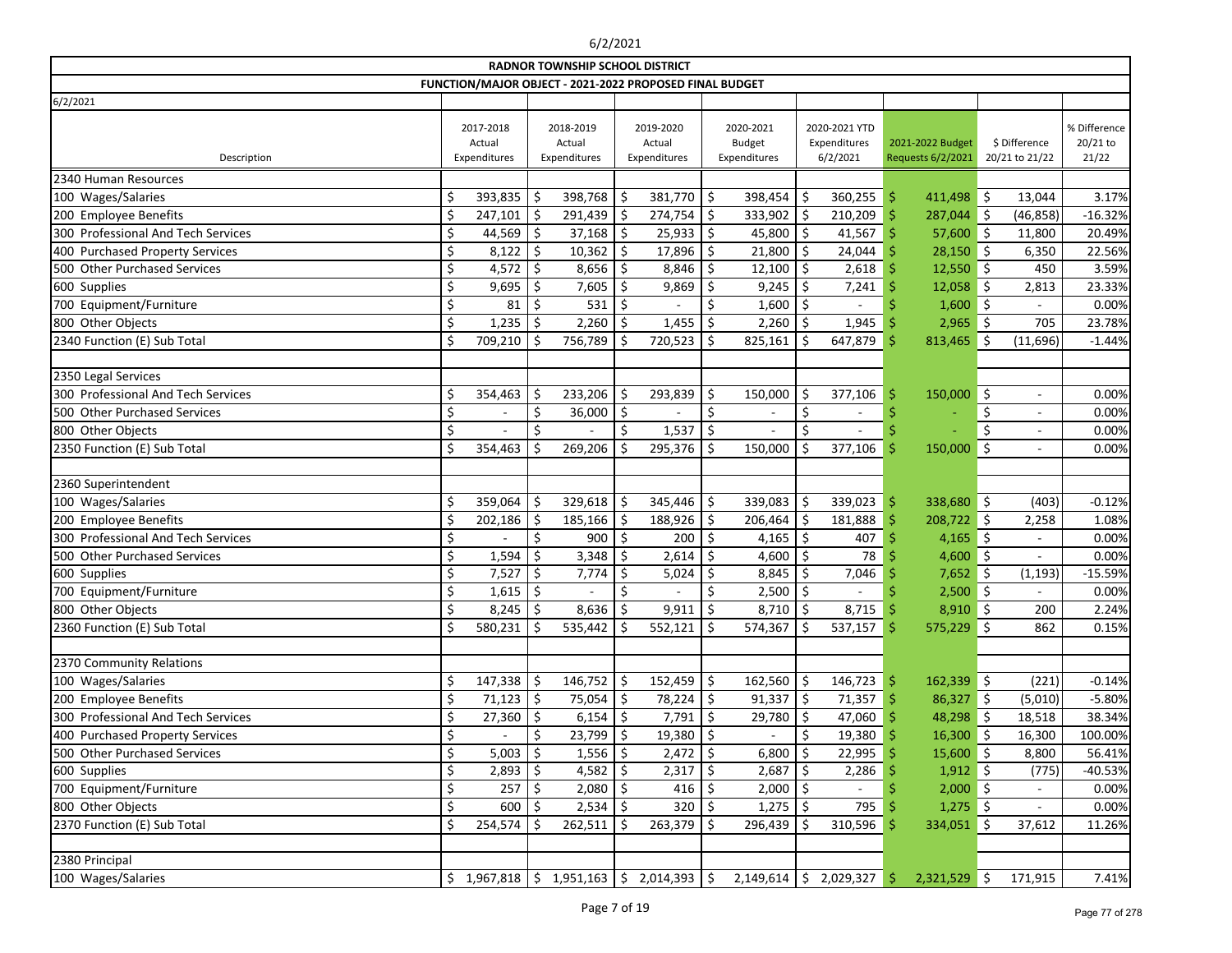|                                     |    |                                     |     | <b>RADNOR TOWNSHIP SCHOOL DISTRICT</b>                  |              |                                     |    |                                            |    |                                           |    |                                       |            |                                 |                                   |
|-------------------------------------|----|-------------------------------------|-----|---------------------------------------------------------|--------------|-------------------------------------|----|--------------------------------------------|----|-------------------------------------------|----|---------------------------------------|------------|---------------------------------|-----------------------------------|
|                                     |    |                                     |     | FUNCTION/MAJOR OBJECT - 2021-2022 PROPOSED FINAL BUDGET |              |                                     |    |                                            |    |                                           |    |                                       |            |                                 |                                   |
| 6/2/2021                            |    |                                     |     |                                                         |              |                                     |    |                                            |    |                                           |    |                                       |            |                                 |                                   |
| Description                         |    | 2017-2018<br>Actual<br>Expenditures |     | 2018-2019<br>Actual<br>Expenditures                     |              | 2019-2020<br>Actual<br>Expenditures |    | 2020-2021<br><b>Budget</b><br>Expenditures |    | 2020-2021 YTD<br>Expenditures<br>6/2/2021 |    | 2021-2022 Budget<br>Requests 6/2/2021 |            | \$ Difference<br>20/21 to 21/22 | % Difference<br>20/21 to<br>21/22 |
| 200 Employee Benefits               | \$ | 1,270,165                           | \$. | 1,303,429                                               | \$           | 1,445,480                           | Ŝ  | 1,578,921                                  |    | \$1,134,025                               |    | 1,554,551                             | \$         | (24, 370)                       | $-1.57%$                          |
| 300 Professional And Tech Services  |    | 1,675                               | Ŝ   | $28,740$ \$                                             |              | $1,359$ \$                          |    | 9,600                                      | \$ | 5,387                                     | Ŝ  | 14,500                                | $\vert$ \$ | 4,900                           | 33.79%                            |
| 400 Purchased Property Services     |    | 213,723                             |     | 206,831                                                 | $\vert$ \$   | $175,938$ \$                        |    | 237,146                                    | \$ | 88,960                                    | Ŝ  | 124,198                               | \$         | (112, 948)                      | -90.94%                           |
| 500 Other Purchased Services        | \$ | 10,931                              | \$  | 6,911                                                   | \$           | $11,922$ \$                         |    | 7,450                                      | \$ | 6,767                                     | Ŝ  | 8,650                                 | ∥\$        | 1,200                           | 13.87%                            |
| 600 Supplies                        | \$ | 22,571                              | Ś.  | 26,806                                                  | \$           | $34,773$ \$                         |    | 20,028                                     |    | 24,221                                    |    | 26,486                                | \$         | 6,458                           | 24.38%                            |
| 800 Other Objects                   | \$ | 6,596                               |     | 6,159                                                   |              | $8,219$ \$                          |    | 8,582                                      |    | 9,837                                     |    | $9,102$ \$                            |            | 520                             | 5.71%                             |
| 2380 Function (E) Sub Total         | \$ | 3,493,479                           | Ŝ.  | 3,530,039                                               | \$           | $3,692,084$   \$                    |    | 4,011,341                                  | \$ | 3,298,524                                 | S  | $4,059,016$ \$                        |            | 47,675                          | 1.17%                             |
|                                     |    |                                     |     |                                                         |              |                                     |    |                                            |    |                                           |    |                                       |            |                                 |                                   |
| 2390 Principal - Discipline         |    |                                     |     |                                                         |              |                                     |    |                                            |    |                                           |    |                                       |            |                                 |                                   |
| 100 Wages/Salaries                  | \$ | 7,740                               | \$  | $81,791$ \$                                             |              | $60,450$ \$                         |    | 16,000                                     | \$ |                                           | \$ | 16,000                                | $\vert$ \$ |                                 | 0.00%                             |
| 200 Employee Benefits               | \$ | 4,925                               | \$  | 57,527                                                  | -\$          | 47,923 $\vert$ \$                   |    | 32,720                                     |    | (349)                                     |    | 7,485                                 | ∣\$        | (25, 235)                       | $-337.14%$                        |
| 800 Other Objects                   | \$ |                                     | Ś.  | $10,200$   \$                                           |              | $11,150$ \$                         |    | 11,350                                     | \$ | 6,100                                     | Ŝ  | $12,160$ \$                           |            | 810                             | 6.66%                             |
| 2390 Function (E) Sub Total         | \$ | 12,665                              |     | 149,518                                                 | <sup>S</sup> | $119,523$   \$                      |    | 60,070                                     | Ŝ. | 5,751                                     | \$ | 35,645                                | Ś.         | (24, 425)                       | $-68.52%$                         |
|                                     |    |                                     |     |                                                         |              |                                     |    |                                            |    |                                           |    |                                       |            |                                 |                                   |
| 2419 Supervisor Health Serv         |    |                                     |     |                                                         |              |                                     |    |                                            |    |                                           |    |                                       |            |                                 |                                   |
| 100 Wages/Salaries                  | \$ | 2,309                               | \$  | $\sim$                                                  | \$           | $\overline{\phantom{a}}$            | \$ | 4,041                                      | \$ |                                           |    | $\blacksquare$                        | \$         | (4,041)                         | 0.00%                             |
| 200 Employee Benefits               | \$ | 947                                 |     |                                                         | \$           |                                     | \$ | 1,749                                      | \$ |                                           |    |                                       | \$         | (1,749)                         | 0.00%                             |
| 2419 Function (E) Sub Total         | \$ | 3,256                               | Ś   | $\blacksquare$                                          | \$           | $\overline{\phantom{a}}$            | \$ | 5,790                                      | \$ | $\overline{\phantom{a}}$                  |    |                                       | \$         | (5,790)                         | 0.00%                             |
|                                     |    |                                     |     |                                                         |              |                                     |    |                                            |    |                                           |    |                                       |            |                                 |                                   |
| 2420 Medical Services               |    |                                     |     |                                                         |              |                                     |    |                                            |    |                                           |    |                                       |            |                                 |                                   |
| 300 Professional And Tech Services  | \$ | 5,500                               | \$  | 6,904                                                   | \$           | 5,750 $\frac{1}{2}$                 |    | 5,700                                      | \$ |                                           | \$ | 6,000                                 | $\vert$ \$ | 300                             | 5.00%                             |
| 2420 Function (E) Sub Total         | Ś  | 5,500                               | \$  | $6,904$ \$                                              |              | 5,750 $ $ \$                        |    | 5,700                                      | \$ |                                           |    | 6,000                                 | $\vert$ \$ | 300                             | 5.00%                             |
|                                     |    |                                     |     |                                                         |              |                                     |    |                                            |    |                                           |    |                                       |            |                                 |                                   |
| 2440 Nursing Services               |    |                                     |     |                                                         |              |                                     |    |                                            |    |                                           |    |                                       |            |                                 |                                   |
| 100 Wages/Salaries                  | Ś  | 412,116                             | \$  | $487,507$ \$                                            |              | $516,160$ \$                        |    | 551,821                                    | \$ | 463,837                                   | \$ | 632,210                               | $\zeta$    | 80,389                          | 12.72%                            |
| 200 Employee Benefits               | \$ | 318,416                             | \$  | 383,688                                                 | -\$          | $388,019$ \$                        |    | 462,209                                    | \$ | $269,552$ \$                              |    | 451,275                               | - \$       | (10, 934)                       | $-2.42%$                          |
| 300 Professional And Tech Services  |    | 216,581                             | -Ŝ  | $233,937$ \$                                            |              | $225,556$ \$                        |    | 190,500                                    | \$ | 179,788                                   | -S | 403,869                               | ا \$       | 213,369                         | 52.83%                            |
| 400 Purchased Property Services     |    | 818                                 |     | $636$ \$                                                |              | $927$ \$                            |    | 1,000                                      |    | 1,136                                     |    | $1,000$ \$                            |            | $\overline{\phantom{a}}$        | 0.00%                             |
| 500 Other Purchased Services        | \$ | 2,347                               | -Ş  | $2,181$ \$                                              |              | $1,544$ \$                          |    | 1,600                                      | S  | 137                                       |    | $1,600$ \$                            |            |                                 | 0.00%                             |
| 600 Supplies                        | \$ | 8,746                               | S   | $11,481$ \$                                             |              | $28,863$ \$                         |    | 10,000                                     |    | 20,670                                    |    | 15,000                                | \$         | 5,000                           | 33.33%                            |
| 700 Equipment/Furniture             |    | 391                                 |     | $1,345$ \$                                              |              | $22,303$ \$                         |    | 13,298                                     |    | 22,467                                    |    | $14,298$ \$                           |            | 1,000                           | 6.99%                             |
| 2440 Function (E) Sub Total         |    | 959,415                             | \$  | $1,120,775$   \$                                        |              | $1,183,372$ \$                      |    | 1,230,428                                  |    | 957,587                                   |    | $1,519,252$ \$                        |            | 288,824                         | 19.01%                            |
|                                     |    |                                     |     |                                                         |              |                                     |    |                                            |    |                                           |    |                                       |            |                                 |                                   |
| 2450 Nonpublic Health Serv          |    |                                     |     |                                                         |              |                                     |    |                                            |    |                                           |    |                                       |            |                                 |                                   |
| 100 Wages/Salaries                  | \$ | 104,990                             | \$  |                                                         | \$           | $\overline{\phantom{a}}$            | \$ | $\overline{\phantom{a}}$                   | \$ |                                           |    |                                       | \$         | $\overline{\phantom{a}}$        | 0.00%                             |
| 200 Employee Benefits               |    | $65,379$ \$                         |     | 4,216 $\vert$ \$                                        |              |                                     | \$ |                                            |    |                                           |    |                                       | \$         | $\overline{\phantom{a}}$        | 0.00%                             |
| 2450 Function (E) Sub Total         |    | $170,369$ \$                        |     | $4,216$ \$                                              |              |                                     | \$ | $\overline{\phantom{a}}$                   | \$ | $\overline{\phantom{a}}$                  |    |                                       | \$         | $\overline{\phantom{a}}$        | 0.00%                             |
|                                     |    |                                     |     |                                                         |              |                                     |    |                                            |    |                                           |    |                                       |            |                                 |                                   |
| 2511 Supervision Of Fiscal Services |    |                                     |     |                                                         |              |                                     |    |                                            |    |                                           |    |                                       |            |                                 |                                   |
| 100 Wages/Salaries                  | \$ | $259,896$ \$                        |     | $273,102$ \$                                            |              | $289,793$ \$                        |    | 292,200                                    | \$ | 267,387                                   | \$ | 292,840 \$                            |            | 640                             | 0.22%                             |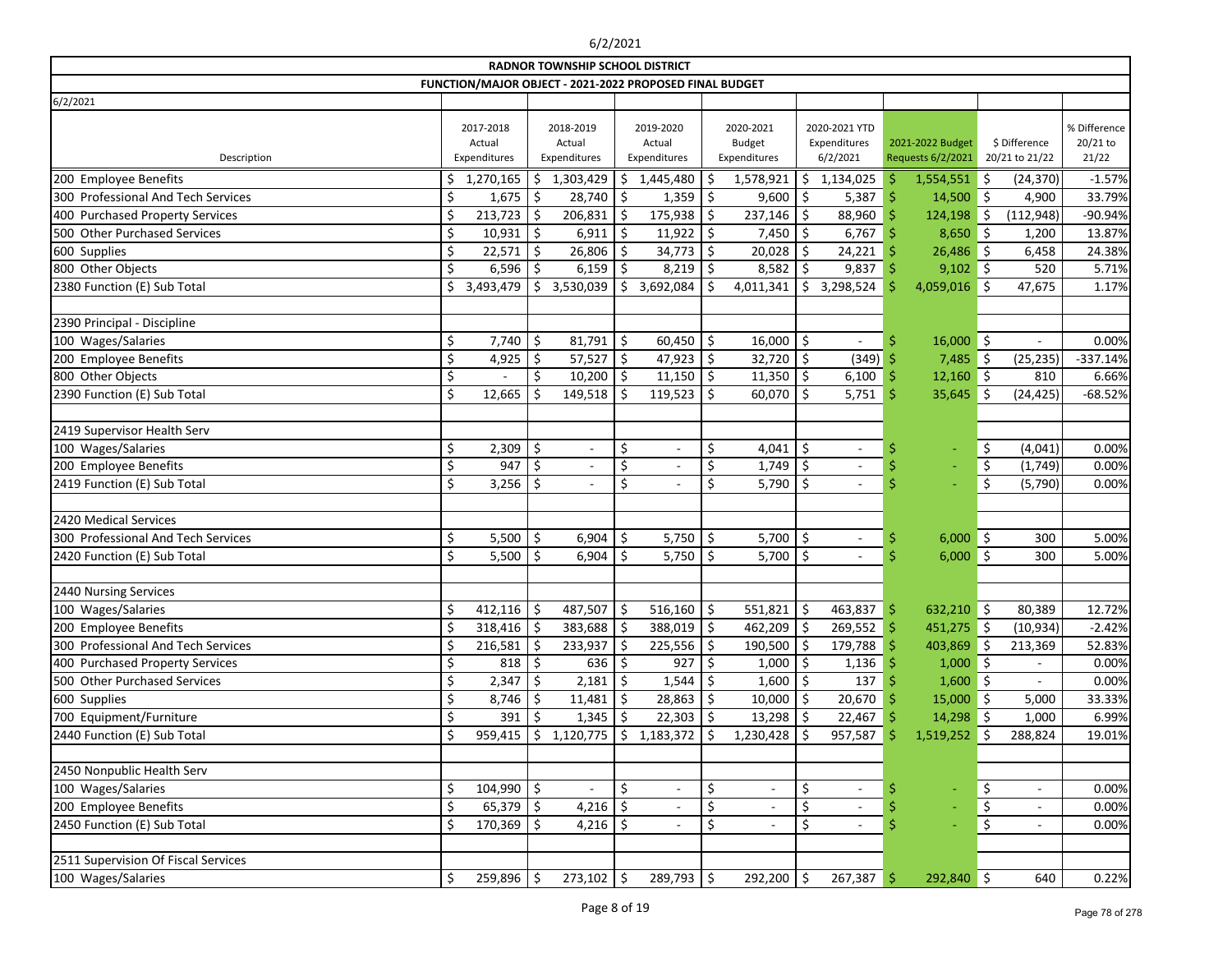| <b>RADNOR TOWNSHIP SCHOOL DISTRICT</b><br>FUNCTION/MAJOR OBJECT - 2021-2022 PROPOSED FINAL BUDGET |    |                                     |               |                                     |    |                                     |    |                                            |     |                                           |                    |                                       |            |                                 |                                   |
|---------------------------------------------------------------------------------------------------|----|-------------------------------------|---------------|-------------------------------------|----|-------------------------------------|----|--------------------------------------------|-----|-------------------------------------------|--------------------|---------------------------------------|------------|---------------------------------|-----------------------------------|
|                                                                                                   |    |                                     |               |                                     |    |                                     |    |                                            |     |                                           |                    |                                       |            |                                 |                                   |
| 6/2/2021                                                                                          |    |                                     |               |                                     |    |                                     |    |                                            |     |                                           |                    |                                       |            |                                 |                                   |
| Description                                                                                       |    | 2017-2018<br>Actual<br>Expenditures |               | 2018-2019<br>Actual<br>Expenditures |    | 2019-2020<br>Actual<br>Expenditures |    | 2020-2021<br><b>Budget</b><br>Expenditures |     | 2020-2021 YTD<br>Expenditures<br>6/2/2021 |                    | 2021-2022 Budget<br>Requests 6/2/2021 |            | \$ Difference<br>20/21 to 21/22 | % Difference<br>20/21 to<br>21/22 |
| 200 Employee Benefits                                                                             | \$ | 175,726                             | Ŝ             | 187,627                             |    | 197,092                             | \$ | 234,074                                    | \$  | 154,076                                   | \$                 | 208,187                               | \$         | (25, 887)                       | $-12.43%$                         |
| 2511 Function (E) Sub Total                                                                       | \$ | 435,622                             | -S            | 460,729                             | Ŝ. | 486,885                             | \$ | 526,274                                    | \$  | 421,463                                   | $\dot{\mathsf{S}}$ | 501,027                               | ∥\$        | (25, 247)                       | $-5.04%$                          |
|                                                                                                   |    |                                     |               |                                     |    |                                     |    |                                            |     |                                           |                    |                                       |            |                                 |                                   |
| 2514 Payroll Services                                                                             |    |                                     |               |                                     |    |                                     |    |                                            |     |                                           |                    |                                       |            |                                 |                                   |
| 100 Wages/Salaries                                                                                | \$ | 57,512                              | \$            | 60,645                              | \$ | 37,702                              | \$ | 55,332   \$                                |     | 50,707                                    | \$                 | $56,878$ \$                           |            | 1,546                           | 2.72%                             |
| 200 Employee Benefits                                                                             | \$ | 43,236                              |               | 41,997                              | \$ | 16,948                              | \$ | 23,882                                     | \$  | 27,794                                    | \$                 | 36,997                                | ∥\$        | 13,115                          | 35.45%                            |
| 2514 Function (E) Sub Total                                                                       | \$ | 100,748                             | Ŝ.            | 102,642                             | S  | 54,650                              | \$ | $79,214$ \$                                |     | 78,501                                    | $\dot{\mathsf{S}}$ | $93,875$ \$                           |            | 14,661                          | 15.62%                            |
|                                                                                                   |    |                                     |               |                                     |    |                                     |    |                                            |     |                                           |                    |                                       |            |                                 |                                   |
| 2515 Financial Accounting Svcs                                                                    |    |                                     |               |                                     |    |                                     |    |                                            |     |                                           |                    |                                       |            |                                 |                                   |
| 100 Wages/Salaries                                                                                | \$ | 119,070                             | Ś             | 120,402                             | Ś  | 125,645                             | \$ | 126,128                                    | \$  | 116,426                                   | \$                 | 129,029                               | \$         | 2,901                           | 2.25%                             |
| 200 Employee Benefits                                                                             | \$ | 73,337                              | \$            | 78,777                              |    | 80,984                              | \$ | 82,939                                     | \$  | 66,033                                    | -\$                | 84,904                                | $\vert$ \$ | 1,965                           | 2.31%                             |
| 2515 Function (E) Sub Total                                                                       | \$ | 192,407                             | \$            | 199,179                             | Ŝ. | 206,629                             | \$ | 209,067                                    | Ŝ.  | 182,459                                   | Ŝ                  | 213,933                               | \$         | 4,866                           | 2.27%                             |
|                                                                                                   |    |                                     |               |                                     |    |                                     |    |                                            |     |                                           |                    |                                       |            |                                 |                                   |
| 2519 Other Fiscal Services                                                                        |    |                                     |               |                                     |    |                                     |    |                                            |     |                                           |                    |                                       |            |                                 |                                   |
| 100 Wages/Salaries                                                                                | \$ | 87,249                              | Ś.            | 100,943                             | \$ | 87,388                              | \$ | 106,718                                    | \$  | 98,919                                    | \$                 | 109,704                               | $\vert$ \$ | 2,986                           | 2.72%                             |
| 200 Employee Benefits                                                                             | \$ | 54,272                              | \$            | 63,038                              | \$ | 55,135                              | \$ | 92,888                                     | \$  | 51,349                                    | Ŝ                  | 70,372 \$                             |            | (22, 516)                       | $-32.00%$                         |
| 300 Professional And Tech Services                                                                | \$ | 3,883                               | \$            | 4,785                               | \$ | $1,630$ \$                          |    | 14,190                                     | \$  | 4,039                                     | Ś                  | $16,400$ \$                           |            | 2,210                           | 13.48%                            |
| 400 Purchased Property Services                                                                   | \$ | 3,798                               | <sup>\$</sup> | 4,041                               | Ŝ  | 3,972                               | \$ | 4,500 $\vert$ \$                           |     | 4,350                                     |                    | 4,007                                 | - 5        | (493)                           | $-12.30%$                         |
| 500 Other Purchased Services                                                                      | \$ | 97,718                              | Ŝ             | 109,553                             | \$ | 89,595                              | \$ | 120,125                                    | \$  | 90,574                                    | Ś                  | 126,775                               | $\vert$ \$ | 6,650                           | 5.25%                             |
| 600 Supplies                                                                                      | \$ | 6,910                               | Ŝ             | 8,144                               | Ŝ  | 5,022                               | \$ | 8,300                                      | \$  | 5,664                                     |                    | 8,300                                 | $\vert$ \$ |                                 | 0.00%                             |
| 700 Equipment/Furniture                                                                           | \$ |                                     | \$            |                                     |    | 5,125                               |    | 1,500                                      | \$  |                                           |                    | 1,000                                 | $\zeta$    | (500)                           | -50.00%                           |
| 800 Other Objects                                                                                 | \$ | 1,484                               | \$            | 2,101                               | Ś. | 713                                 | \$ | 1,850                                      | \$  | 1,971                                     |                    | $2,475$ \$                            |            | 625                             | 25.25%                            |
| 2519 Function (E) Sub Total                                                                       | \$ | 255,314                             | <sup>\$</sup> | 292,605                             |    | 248,580                             | \$ | 350,071                                    | \$  | 256,866                                   | Ŝ                  | 339,033                               | Š.         | (11,038)                        | $-3.26%$                          |
|                                                                                                   |    |                                     |               |                                     |    |                                     |    |                                            |     |                                           |                    |                                       |            |                                 |                                   |
| 2611 Operations Services - Supervision                                                            |    |                                     |               |                                     |    |                                     |    |                                            |     |                                           |                    |                                       |            |                                 |                                   |
| 100 Wages/Salaries                                                                                | \$ | 51,688                              | \$            | 105,506                             | \$ | 213,258                             | \$ | 271,394                                    | \$  | $177,398$ \$                              |                    | 291,412 \$                            |            | 20,018                          | 6.87%                             |
| 200 Employee Benefits                                                                             | \$ | $110,133$   \$                      |               | $143,219$ \$                        |    | $200,158$ \$                        |    | $170,943$ \$                               |     | 103,017                                   | -\$                | 210,968 \$                            |            | 40,025                          | 18.97%                            |
| 2611 Function (E) Sub Total                                                                       | \$ | 161,821                             | Ŝ             | 248,725                             | Ŝ  | 413,416                             | \$ | $442,337$   \$                             |     | 280,415                                   | \$                 | $502,380$ \$                          |            | 60,043                          | 11.95%                            |
|                                                                                                   |    |                                     |               |                                     |    |                                     |    |                                            |     |                                           |                    |                                       |            |                                 |                                   |
| 2619 Operations Services - Other                                                                  |    |                                     |               |                                     |    |                                     |    |                                            |     |                                           |                    |                                       |            |                                 |                                   |
| 100 Wages/Salaries                                                                                | \$ | 89,297                              | \$            | 89,904                              | \$ | 92,062                              | \$ | 94,180                                     | \$  | 86,935                                    | -Ş                 | $96,346$ \$                           |            | 2,166                           | 2.25%                             |
| 200 Employee Benefits                                                                             |    | 64,467                              | \$            | 69,744                              | \$ | $69,836$ \$                         |    | $71,438$   \$                              |     | 51,994                                    | -S                 | $68,908$ \$                           |            | (2,530)                         | $-3.67%$                          |
| 300 Professional And Tech Services                                                                |    | 13,961                              | Ŝ             | 49,644                              |    | 530,078                             | \$ | $30,000$   \$                              |     | 62,279                                    |                    | $36,000$ \$                           |            | 6,000                           | 16.67%                            |
| 400 Purchased Property Services                                                                   | \$ | 848,681                             | -Ş            | $979,827$ \$                        |    | $623,794$ \$                        |    | $885,000$   \$                             |     | 748,044                                   |                    | 894,878 \$                            |            | 9,878                           | 1.10%                             |
| 500 Other Purchased Services                                                                      |    | 234,241                             |               | 243,077                             |    | 253,997                             | \$ | 267,400                                    | Ŝ.  | 274,706                                   |                    | $255,610$ \$                          |            | (11, 790)                       | $-4.61%$                          |
| 600 Supplies                                                                                      |    | 1,180,232                           | \$            | 1,374,476                           | \$ | 1,082,133                           |    | 1,311,100                                  | \$  | 1,478,307                                 |                    | $1,349,730$ \$                        |            | 38,630                          | 2.86%                             |
| 700 Equipment/Furniture                                                                           |    | 352,926                             | Ŝ             | 70,746                              |    | $38,415$ \$                         |    | 50,000                                     | \$  | 34,025                                    |                    | $50,000$ \$                           |            |                                 | 0.00%                             |
| 800 Other Objects                                                                                 |    | 41,684                              |               | 39,598                              |    | 38,520                              |    | 42,000                                     |     | 37,967                                    |                    | 42,000 \$                             |            | $\overline{\phantom{a}}$        | 0.00%                             |
| 2619 Function (E) Sub Total                                                                       | \$ | 2,825,489                           | \$            | 2,917,016                           | \$ | 2,728,835                           |    | 2,751,118                                  | \$. | 2,774,257                                 |                    | $2,793,472$ \$                        |            | 42,354                          | 1.52%                             |
|                                                                                                   |    |                                     |               |                                     |    |                                     |    |                                            |     |                                           |                    |                                       |            |                                 |                                   |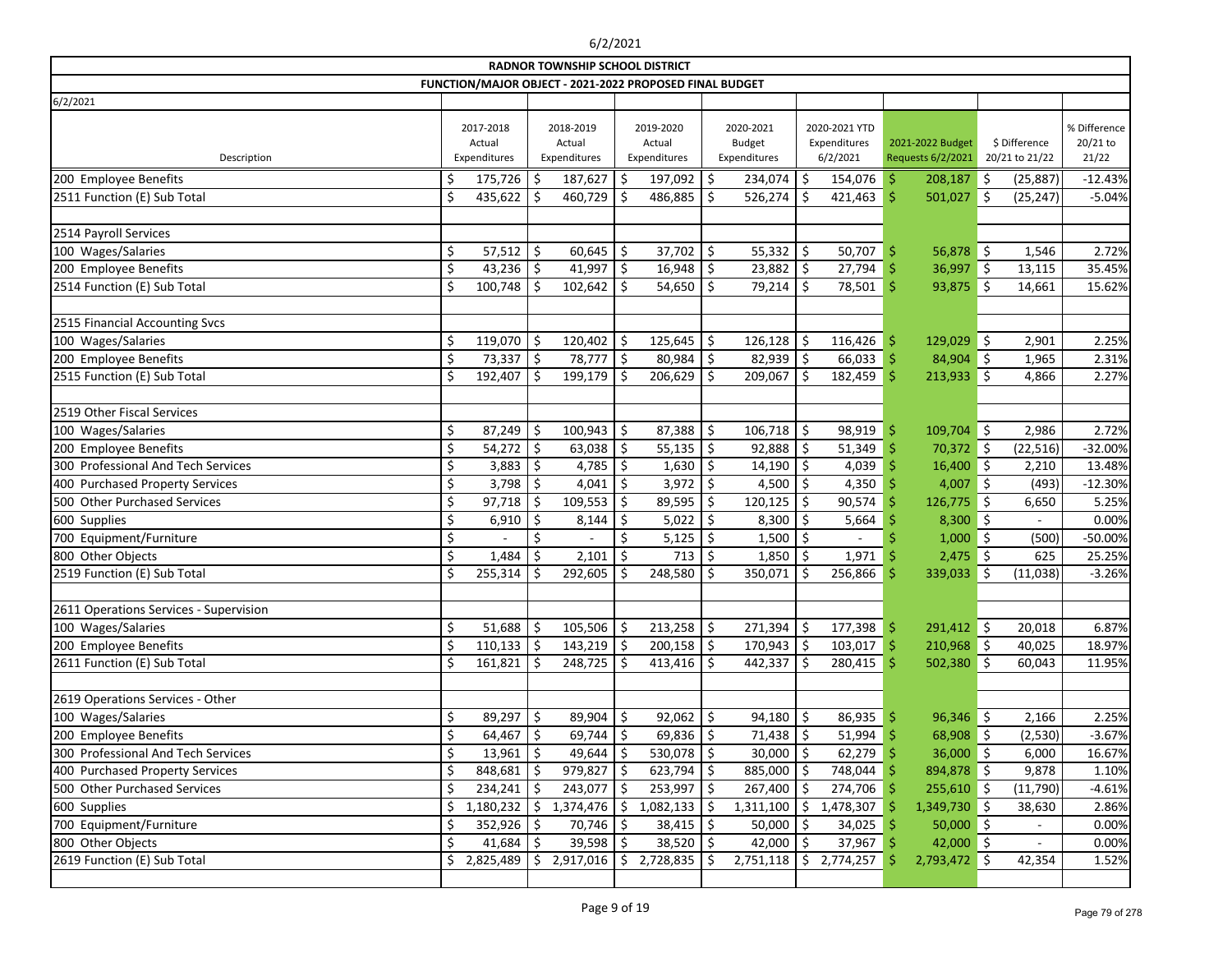|                                        |     |                                     |     | <b>RADNOR TOWNSHIP SCHOOL DISTRICT</b>                  |               |                                     |    |                                            |         |                                           |    |                                       |         |                                 |                                   |
|----------------------------------------|-----|-------------------------------------|-----|---------------------------------------------------------|---------------|-------------------------------------|----|--------------------------------------------|---------|-------------------------------------------|----|---------------------------------------|---------|---------------------------------|-----------------------------------|
|                                        |     |                                     |     | FUNCTION/MAJOR OBJECT - 2021-2022 PROPOSED FINAL BUDGET |               |                                     |    |                                            |         |                                           |    |                                       |         |                                 |                                   |
| 6/2/2021                               |     |                                     |     |                                                         |               |                                     |    |                                            |         |                                           |    |                                       |         |                                 |                                   |
| Description                            |     | 2017-2018<br>Actual<br>Expenditures |     | 2018-2019<br>Actual<br>Expenditures                     |               | 2019-2020<br>Actual<br>Expenditures |    | 2020-2021<br><b>Budget</b><br>Expenditures |         | 2020-2021 YTD<br>Expenditures<br>6/2/2021 |    | 2021-2022 Budget<br>Requests 6/2/2021 |         | \$ Difference<br>20/21 to 21/22 | % Difference<br>20/21 to<br>21/22 |
| 2620 Operation Of Buildings Svcs       |     |                                     |     |                                                         |               |                                     |    |                                            |         |                                           |    |                                       |         |                                 |                                   |
| 100 Wages/Salaries                     | \$  | 2,675,461                           | \$  | 2,752,054                                               | Ŝ.            | 2,793,047                           | Ś  | 2,903,918                                  | \$      | 2,617,741                                 | \$ | 2,974,998                             | ∥\$     | 71,080                          | 2.39%                             |
| 200 Employee Benefits                  | Ś   | 1,909,670                           | Ŝ.  | 2,005,147                                               | \$            | 2,010,396                           |    | 2,106,181                                  | \$      | 1,480,978                                 |    | 2,153,594                             | .S      | 47,413                          | 2.20%                             |
| 300 Professional And Tech Services     | \$  |                                     | \$  |                                                         | \$            |                                     | \$ |                                            | \$      | 7,631                                     |    |                                       | Ŝ.      |                                 | 0.00%                             |
| 600 Supplies                           | \$  |                                     | \$  |                                                         | \$            |                                     |    |                                            | \$      | 6,688                                     |    |                                       |         |                                 | 0.00%                             |
| 2620 Function (E) Sub Total            | \$  | 4,585,131                           | \$  | 4,757,201                                               | Ś             | 4,803,443                           |    | 5,010,099                                  | \$      | 4,113,038                                 |    | 5,128,592                             | Ś       | 118,493                         | 2.31%                             |
|                                        |     |                                     |     |                                                         |               |                                     |    |                                            |         |                                           |    |                                       |         |                                 |                                   |
| 2660 Security Svcs                     |     |                                     |     |                                                         |               |                                     |    |                                            |         |                                           |    |                                       |         |                                 |                                   |
| 100 Wages/Salaries                     | \$  | 245,314                             | \$  | 230,376                                                 | \$            | 151,404                             | \$ | 158,609                                    | \$      | 188,802                                   | \$ | 157,534                               | ∥\$     | (1,075)                         | $-0.68%$                          |
| 200 Employee Benefits                  | \$  | 147,298                             | \$  | 156,087                                                 | Ś.            | 109,964                             | Ś. | 120,100                                    | \$      | 104,508                                   | Ś  | 93,967                                | ∥\$     | (26, 133)                       | $-27.81%$                         |
| 300 Professional And Tech Services     | \$  | 51,345                              | \$  | 60,157                                                  | Ŝ             | 126,100                             | \$ | 67,000                                     | \$      | 94,608                                    |    | 130,000                               | ∥\$     | 63,000                          | 48.46%                            |
| 400 Purchased Property Services        | \$  | 2,830                               | \$  | 3,750                                                   | Ś.            | 2,790                               | \$ | 5,000                                      | \$      | 11,200                                    |    | 8,000                                 | ∥\$     | 3,000                           | 37.50%                            |
| 500 Other Purchased Services           | \$  | 2,737                               | \$  | 802                                                     |               | 319                                 |    | 2,500                                      | \$      | 1,116                                     |    | $2,500$ \$                            |         |                                 | 0.00%                             |
| 600 Supplies                           | \$  | $5,642$ \$                          |     | 5,601                                                   | \$            | 46,200                              | Ś. | 6,000                                      | $\zeta$ | 46,215                                    |    | 24,400                                | \$      | 18,400                          | 75.41%                            |
| 700 Equipment/Furniture                | \$  | 212,931                             | \$  | 12,594                                                  | Ś.            | 514                                 |    | 32,000                                     | \$      | 32,044                                    |    | 23,800                                | \$      | (8, 200)                        | $-34.45%$                         |
| 800 Other Objects                      | \$  |                                     | \$  |                                                         | \$            |                                     |    |                                            | \$      | 5,129                                     |    |                                       | \$      |                                 | 0.00%                             |
| 2660 Function (E) Sub Total            | \$  | 668,097                             | \$  | 469,367                                                 |               | 437,291                             |    | 391,209                                    | Ś.      | 483,622                                   | \$ | 440,201                               | \$      | 48,992                          | 11.13%                            |
|                                        |     |                                     |     |                                                         |               |                                     |    |                                            |         |                                           |    |                                       |         |                                 |                                   |
| 2711 Transportation Svcs - Supervision |     |                                     |     |                                                         |               |                                     |    |                                            |         |                                           |    |                                       |         |                                 |                                   |
| 100 Wages/Salaries                     | \$  | $220,616$ \$                        |     | 232,206                                                 | Ś             | 236,474                             | \$ | 240,099                                    | \$      | 221,412                                   | \$ | 246,194                               | $\zeta$ | 6,095                           | 2.48%                             |
| 200 Employee Benefits                  | \$  | 147,407                             | ∣\$ | 163,046                                                 | \$.           | 161,305                             | \$ | 180,422                                    | \$      | 135,847                                   | \$ | 193,633                               | ∥\$     | 13,211                          | 6.82%                             |
| 2711 Function (E) Sub Total            | \$  | 368,023                             | -S  | 395,252                                                 | <sup>\$</sup> | 397,779                             | \$ | 420,521                                    | Ŝ.      | 357,259                                   | Ś  | 439,827                               | \$      | 19,306                          | 4.39%                             |
|                                        |     |                                     |     |                                                         |               |                                     |    |                                            |         |                                           |    |                                       |         |                                 |                                   |
| 2719 Transportation Svcs - Other       |     |                                     |     |                                                         |               |                                     |    |                                            |         |                                           |    |                                       |         |                                 |                                   |
| 300 Professional And Tech Services     | \$  | 79,799                              | Ŝ.  | 64,414                                                  | Š.            | 73,730                              | Ś. | 70,400                                     | $\zeta$ | 2,689                                     | Ŝ. | 69,520                                | $\zeta$ | (880)                           | $-1.27%$                          |
| 400 Purchased Property Services        | \$  | $12,511$ \$                         |     | 19,401                                                  | \$            | 10,526                              | \$ | 15,500 $\vert$ \$                          |         | 35,260                                    | -Ş | $13,300$ \$                           |         | (2, 200)                        | $-16.54%$                         |
| 500 Other Purchased Services           | \$  | $175,704$   \$                      |     | $99,183$ \$                                             |               | 109,745                             | \$ | $170,100$ \$                               |         | $75,924$ \$                               |    | 114,000 \$                            |         | (56, 100)                       | $-49.21%$                         |
| 600 Supplies                           | \$  | $310,455$ \$                        |     | 329,915                                                 |               | 332,199                             |    | 394,226                                    | -\$     | 366,111                                   |    | 414,000 \$                            |         | 19,774                          | 4.78%                             |
| 700 Equipment/Furniture                | \$  | $279,314$ \$                        |     |                                                         |               | $2,305$   \$                        |    | $6,486$ \$                                 |         | 110                                       |    | $2,500$ \$                            |         | (3,986)                         | $-159.44%$                        |
| 800 Other Objects                      | \$  | 916                                 | .S  | 1,593                                                   |               | 1,551                               | S  | 975                                        | \$.     | 280                                       |    | $1,550$ \$                            |         | 575                             | 37.10%                            |
| 2719 Function (E) Sub Total            | \$  | 858,699                             |     | 514,506                                                 |               | 530,056                             |    | 657,687                                    |         | 480,374                                   |    | 614,870                               | \$      | (42, 817)                       | $-6.96%$                          |
|                                        |     |                                     |     |                                                         |               |                                     |    |                                            |         |                                           |    |                                       |         |                                 |                                   |
| 2720 Vehicle Operation Svcs            |     |                                     |     |                                                         |               |                                     |    |                                            |         |                                           |    |                                       |         |                                 |                                   |
| 100 Wages/Salaries                     | \$. | 1,476,702                           | \$  | 1,619,014                                               | \$            | 1,723,556                           | \$ | 1,577,093                                  |         | \$1,555,502                               | S  | $1,620,319$ \$                        |         | 43,226                          | 2.67%                             |
| 200 Employee Benefits                  | \$  | 1,270,710                           | \$  | 1,391,378                                               | Ŝ.            | 1,521,271                           |    | 1,481,576                                  | $\zeta$ | 1,146,675                                 |    | $1,569,821$ \$                        |         | 88,245                          | 5.62%                             |
| 300 Professional And Tech Services     | \$  | 5,850                               | \$. |                                                         |               |                                     |    |                                            | \$      |                                           |    |                                       |         |                                 | 0.00%                             |
| 600 Supplies                           | \$  |                                     | \$  | 29                                                      |               |                                     |    |                                            | \$      | 21                                        |    |                                       |         |                                 | 0.00%                             |
| 2720 Function (E) Sub Total            | \$  | 2,753,262                           | Ŝ.  | 3,010,421                                               | Ŝ.            | 3,244,827                           |    | 3,058,669                                  | \$.     | 2,702,198                                 |    | 3,190,140                             | Ŝ.      | 131,471                         | 4.12%                             |
|                                        |     |                                     |     |                                                         |               |                                     |    |                                            |         |                                           |    |                                       |         |                                 |                                   |
| 2730 Monitoring Services               |     |                                     |     |                                                         |               |                                     |    |                                            |         |                                           |    |                                       |         |                                 |                                   |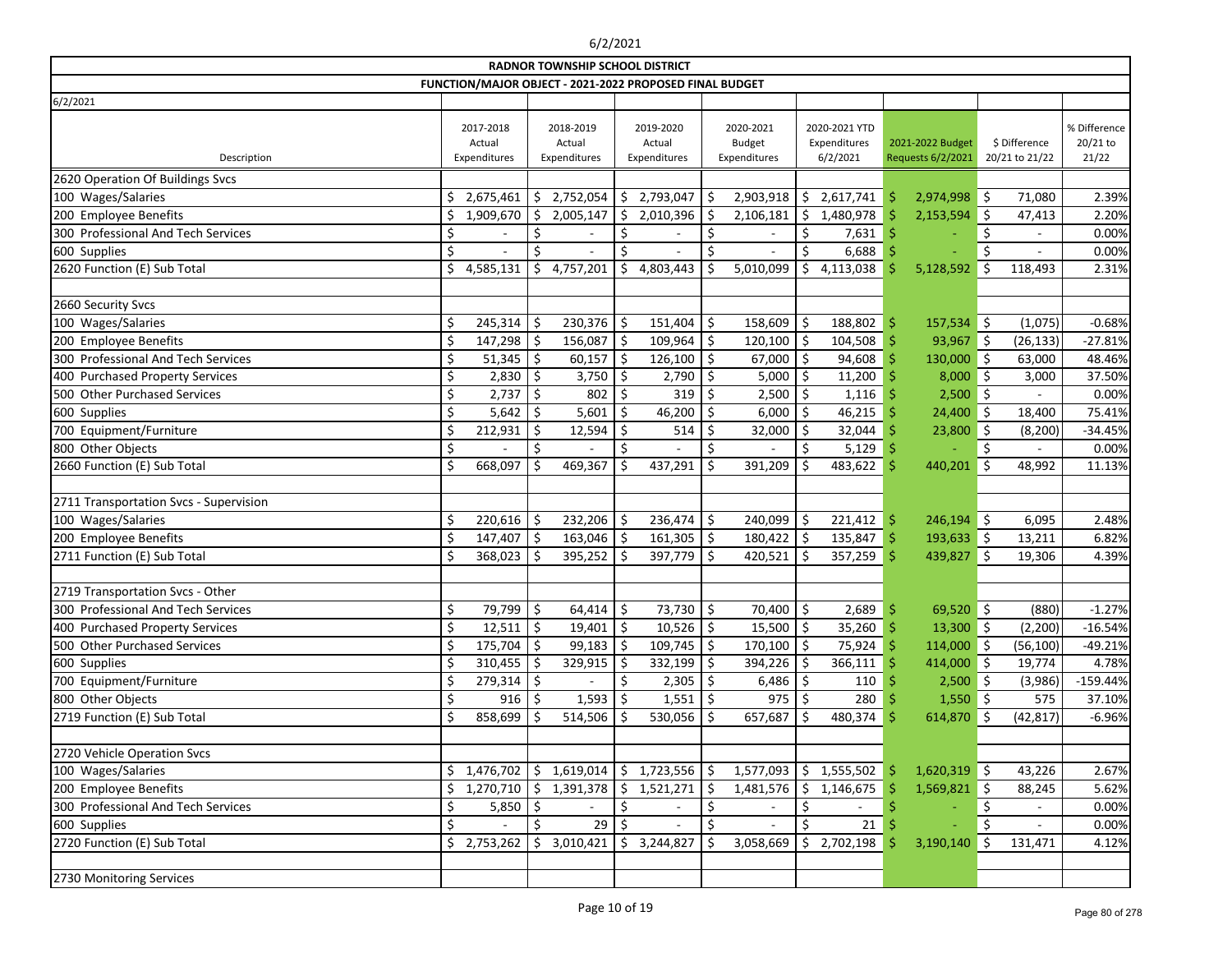|                                               |    |                                     |     | <b>RADNOR TOWNSHIP SCHOOL DISTRICT</b>                  |     |                                     |               |                                            |               |                                           |                    |                                       |            |                                 |                                   |
|-----------------------------------------------|----|-------------------------------------|-----|---------------------------------------------------------|-----|-------------------------------------|---------------|--------------------------------------------|---------------|-------------------------------------------|--------------------|---------------------------------------|------------|---------------------------------|-----------------------------------|
|                                               |    |                                     |     | FUNCTION/MAJOR OBJECT - 2021-2022 PROPOSED FINAL BUDGET |     |                                     |               |                                            |               |                                           |                    |                                       |            |                                 |                                   |
| 6/2/2021                                      |    |                                     |     |                                                         |     |                                     |               |                                            |               |                                           |                    |                                       |            |                                 |                                   |
| Description                                   |    | 2017-2018<br>Actual<br>Expenditures |     | 2018-2019<br>Actual<br>Expenditures                     |     | 2019-2020<br>Actual<br>Expenditures |               | 2020-2021<br><b>Budget</b><br>Expenditures |               | 2020-2021 YTD<br>Expenditures<br>6/2/2021 |                    | 2021-2022 Budget<br>Requests 6/2/2021 |            | \$ Difference<br>20/21 to 21/22 | % Difference<br>20/21 to<br>21/22 |
| 100 Wages/Salaries                            | Ś  | 130,524                             | \$. | 152,736                                                 |     | 167,905                             | \$            | 150,775                                    | \$            | 137,975                                   | \$                 | 155,915                               | \$         | 5,140                           | 3.30%                             |
| 200 Employee Benefits                         | \$ | $110,341$ \$                        |     | 126,823                                                 | -\$ | 125,393                             | \$            | 101,193                                    | \$            | 96,092                                    | \$                 | 125,688                               | ∥\$        | 24,495                          | 19.49%                            |
| 2730 Function (E) Sub Total                   | Ś. | 240,865                             | .S  | 279,559                                                 |     | 293,298                             | \$            | 251,968                                    | \$            | 234,067                                   | Ŝ.                 | 281,603                               | Ŝ.         | 29,635                          | 10.52%                            |
|                                               |    |                                     |     |                                                         |     |                                     |               |                                            |               |                                           |                    |                                       |            |                                 |                                   |
| 2740 Vehicle Servicing & Maint Svcs           |    |                                     |     |                                                         |     |                                     |               |                                            |               |                                           |                    |                                       |            |                                 |                                   |
| 100 Wages/Salaries                            | \$ | 233,914                             | \$  | 245,938                                                 | Ŝ   | 253,355                             | \$            | 261,023                                    | \$            | 236,466                                   | \$                 | 268,081 \$                            |            | 7,058                           | 2.63%                             |
| 200 Employee Benefits                         | \$ | $127,089$ \$                        |     | $149,165$ \$                                            |     | 152,433                             | \$            | $157,792$ \$                               |               | 129,819                                   | \$                 | $173,012$ \$                          |            | 15,220                          | 8.80%                             |
| 2740 Function (E) Sub Total                   | Ś. | 361,003                             | -Ś  | 395,103                                                 |     | 405,788                             | Ś.            | 418,815                                    | \$            | 366,285                                   | $\dot{\mathsf{S}}$ | 441,093                               | Ŝ.         | 22,278                          | 5.05%                             |
|                                               |    |                                     |     |                                                         |     |                                     |               |                                            |               |                                           |                    |                                       |            |                                 |                                   |
| 2750 Nonpublic Transportation                 |    |                                     |     |                                                         |     |                                     |               |                                            |               |                                           |                    |                                       |            |                                 |                                   |
| 400 Purchased Property Services               | \$ | 465                                 | \$  |                                                         | \$  | $\overline{\phantom{a}}$            | \$            | $\overline{\phantom{a}}$                   | \$            | $\overline{\phantom{a}}$                  | \$                 | $\overline{\phantom{a}}$              | \$         | $\overline{\phantom{a}}$        | 0.00%                             |
| 500 Other Purchased Services                  | \$ | 1,965                               | \$  | 4,653                                                   | Ś.  |                                     | \$            | $\overline{\phantom{a}}$                   | \$            |                                           |                    |                                       | \$         | $\overline{\phantom{a}}$        | 0.00%                             |
| 600 Supplies                                  | \$ | 6,028                               | .S  | 1,428                                                   | S   |                                     | Ś.            | $\overline{\phantom{a}}$                   | \$            | $\qquad \qquad -$                         |                    |                                       | \$         | $\overline{\phantom{a}}$        | 0.00%                             |
| 800 Other Objects                             | \$ |                                     | \$  |                                                         | \$  | 1,181                               | Ś.            | $\overline{\phantom{a}}$                   | \$            |                                           |                    |                                       | \$         | $\overline{\phantom{a}}$        | 0.00%                             |
| 2750 Function (E) Sub Total                   | \$ | 8,458                               |     | 6,081                                                   |     | 1,181                               | \$            | $\overline{\phantom{a}}$                   | \$            | $\overline{\phantom{a}}$                  | Ś                  |                                       | \$         | $\overline{\phantom{a}}$        | 0.00%                             |
|                                               |    |                                     |     |                                                         |     |                                     |               |                                            |               |                                           |                    |                                       |            |                                 |                                   |
| 2834 Staff Dev Svcs (admin And Support Staff) |    |                                     |     |                                                         |     |                                     |               |                                            |               |                                           |                    |                                       |            |                                 |                                   |
| 200 Employee Benefits                         | \$ | 21,399                              | Ŝ.  | 7,432                                                   | \$  | 11,869                              | \$            | $28,000$ \$                                |               | 38,650                                    | \$                 | $28,000$ \$                           |            | $\overline{\phantom{a}}$        | 0.00%                             |
| 2834 Function (E) Sub Total                   | \$ | 21,399                              | \$  | 7,432                                                   | \$  | 11,869                              | \$            | 28,000                                     | \$            | 38,650                                    | Ś                  | 28,000                                | $\vert$ \$ | $\overline{\phantom{a}}$        | 0.00%                             |
| 2836 Non Certified Staff Development          |    |                                     |     |                                                         |     |                                     |               |                                            |               |                                           |                    |                                       |            |                                 |                                   |
| 200 Employee Benefits                         | \$ | 6,139                               | \$  | 11,640                                                  | \$  | 16,986                              | \$            | 15,000                                     | $\frac{1}{2}$ | 9,372                                     | \$                 | $17,000$ \$                           |            | 2,000                           | 11.76%                            |
| 2836 Function (E) Sub Total                   | \$ | 6,139                               | S   | 11,640                                                  |     | 16,986                              | <sup>\$</sup> | 15,000                                     | \$            | 9,372                                     | \$                 | 17,000                                | Ŝ.         | 2,000                           | 11.76%                            |
|                                               |    |                                     |     |                                                         |     |                                     |               |                                            |               |                                           |                    |                                       |            |                                 |                                   |
| 2842 Information Technology Serv              |    |                                     |     |                                                         |     |                                     |               |                                            |               |                                           |                    |                                       |            |                                 |                                   |
| 100 Wages/Salaries                            | \$ | $607,260$ \$                        |     | 636,843                                                 | \$. | 673,480                             | \$            | $672,791$   \$                             |               | $718,927$ \$                              |                    | 839,313 \$                            |            | 166,522                         | 19.84%                            |
| 200 Employee Benefits                         | \$ | $349,101$ \$                        |     | 361,080                                                 |     | 392,920                             | Ş             | 479,008                                    | \$            | 392,486                                   | S                  | $541,163$ \$                          |            | 62,155                          | 11.49%                            |
| 300 Professional And Tech Services            | \$ | $1,810$ \$                          |     | 768                                                     |     |                                     | S             |                                            | \$            | 200                                       |                    |                                       |            |                                 | 0.00%                             |
| 500 Other Purchased Services                  | \$ | $9,855$ \$                          |     | 8,638                                                   | \$  | 4,053                               |               | 13,000                                     | \$            | 744                                       |                    | 10,850                                | \$         | (2, 150)                        | $-19.82%$                         |
| 600 Supplies                                  | \$ | 1,716                               | -S  | 3,506                                                   | \$  | 2,011                               |               | 5,298                                      |               | 546,273                                   |                    | $2,090$ \$                            |            | (3, 208)                        | $-153.49%$                        |
| 700 Equipment/Furniture                       | \$ |                                     | Ŝ   | 165,820                                                 | -\$ |                                     |               | $2,725$ \$                                 |               |                                           |                    | $4,360$ \$                            |            | 1,635                           | 37.50%                            |
| 800 Other Objects                             | \$ | 945                                 | \$  | $2,091$ \$                                              |     | 50                                  |               | $1,525$ \$                                 |               | 813                                       |                    | $2,225$ \$                            |            | 700                             | 31.46%                            |
| 2842 Function (E) Sub Total                   | \$ | 970,687                             | S   | 1,178,746                                               | S   | 1,072,514                           |               | 1,174,347                                  | \$.           | 1,659,443                                 |                    | 1,400,001                             | .S         | 225,654                         | 16.12%                            |
|                                               |    |                                     |     |                                                         |     |                                     |               |                                            |               |                                           |                    |                                       |            |                                 |                                   |
| 2910 Other Support Services                   |    |                                     |     |                                                         |     |                                     |               |                                            |               |                                           |                    |                                       |            |                                 |                                   |
| 500 Other Purchased Services                  | \$ | $79,561$   \$                       |     | 80,987                                                  | \$  | 79,197                              | \$            | $79,198$ \$                                |               | 79,666                                    | -\$                | $79,667$ \$                           |            | 469                             | 0.59%                             |
| 2910 Function (E) Sub Total                   | \$ | $79,561$   \$                       |     | 80,987                                                  | -\$ | 79,197                              | \$,           | $79,198$ \$                                |               | 79,666                                    | \$                 | 79,667 \$                             |            | 469                             | 0.59%                             |
|                                               |    |                                     |     |                                                         |     |                                     |               |                                            |               |                                           |                    |                                       |            |                                 |                                   |
| 2990 Pass-thru Funds                          |    |                                     |     |                                                         |     |                                     |               |                                            |               |                                           |                    |                                       |            |                                 |                                   |
| 800 Other Objects                             | \$ | 44,701 $\vert$ \$                   |     | $\overline{\phantom{a}}$                                | \$  | $\overline{\phantom{a}}$            | \$            |                                            | \$            |                                           | \$                 |                                       | \$         |                                 | 0.00%                             |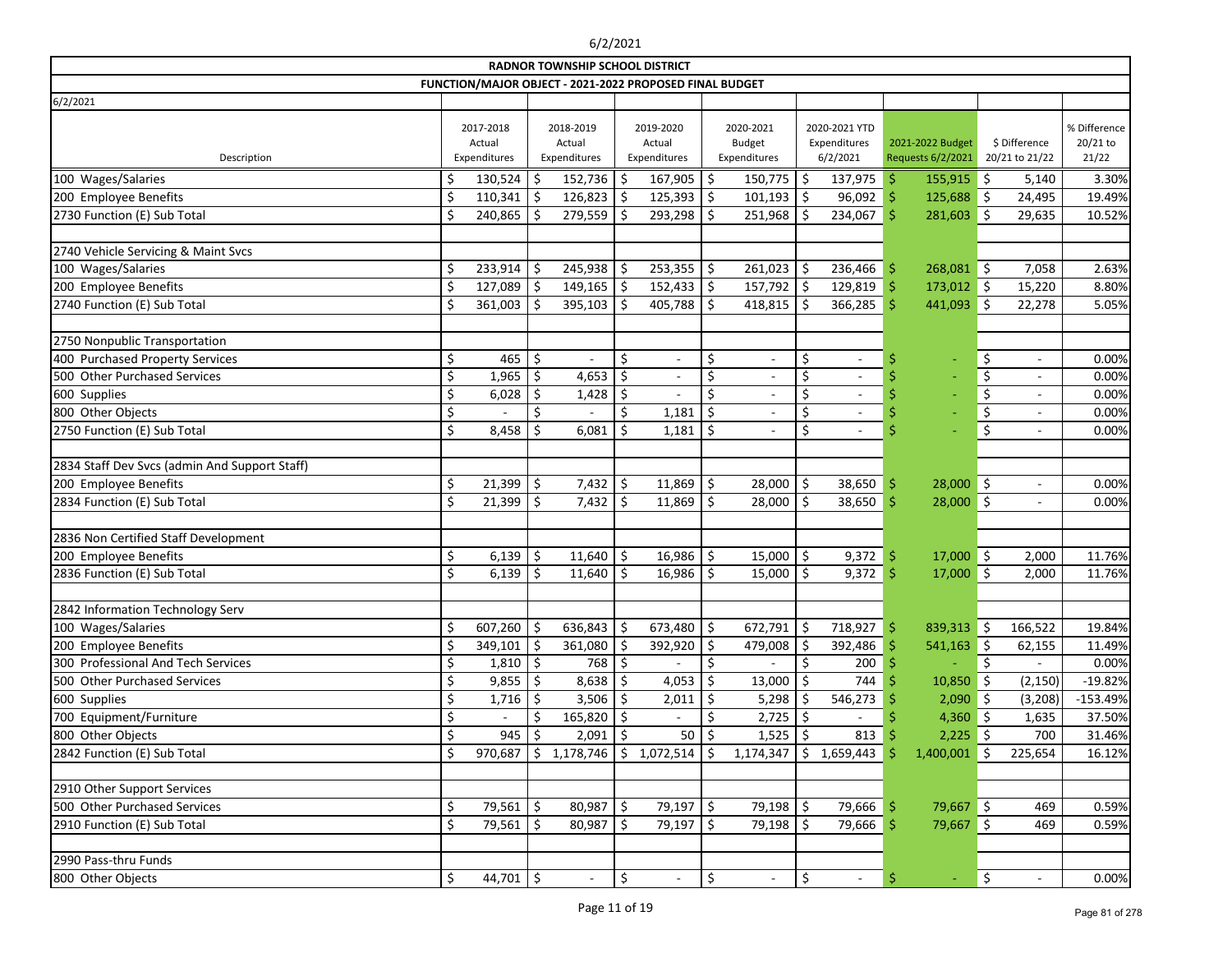|                                         |    |                                                         |               | <b>RADNOR TOWNSHIP SCHOOL DISTRICT</b> |               |                                     |         |                                            |         |                                           |     |                                       |            |                                 |                                   |
|-----------------------------------------|----|---------------------------------------------------------|---------------|----------------------------------------|---------------|-------------------------------------|---------|--------------------------------------------|---------|-------------------------------------------|-----|---------------------------------------|------------|---------------------------------|-----------------------------------|
|                                         |    | FUNCTION/MAJOR OBJECT - 2021-2022 PROPOSED FINAL BUDGET |               |                                        |               |                                     |         |                                            |         |                                           |     |                                       |            |                                 |                                   |
| 6/2/2021                                |    |                                                         |               |                                        |               |                                     |         |                                            |         |                                           |     |                                       |            |                                 |                                   |
| Description                             |    | 2017-2018<br>Actual<br>Expenditures                     |               | 2018-2019<br>Actual<br>Expenditures    |               | 2019-2020<br>Actual<br>Expenditures |         | 2020-2021<br><b>Budget</b><br>Expenditures |         | 2020-2021 YTD<br>Expenditures<br>6/2/2021 |     | 2021-2022 Budget<br>Requests 6/2/2021 |            | \$ Difference<br>20/21 to 21/22 | % Difference<br>20/21 to<br>21/22 |
| 2990 Function (E) Sub Total             | \$ | 44,701                                                  | \$            |                                        | \$            | $\sim$                              | \$      |                                            | \$      |                                           |     |                                       | \$         | $\blacksquare$                  | 0.00%                             |
|                                         |    |                                                         |               |                                        |               |                                     |         |                                            |         |                                           |     |                                       |            |                                 |                                   |
| 3210 School Sponsored Student Actvities |    |                                                         |               |                                        |               |                                     |         |                                            |         |                                           |     |                                       |            |                                 |                                   |
| 100 Wages/Salaries                      | \$ | 196,089                                                 | \$            | 192,744                                | \$            | 172,488                             | $\zeta$ | 205,900                                    | \$      | 68,423                                    | \$  | 198,520                               | ∣\$        | (7, 380)                        | $-3.72%$                          |
| 200 Employee Benefits                   | \$ | 79,128                                                  | Ŝ             | 77,989                                 |               | 72,865                              | \$      | 89,037                                     | \$      | 29,327                                    | Ŝ   | 86,488                                | \$         | (2, 549)                        | $-2.95%$                          |
| 300 Professional And Tech Services      | \$ |                                                         | \$            | 12,000                                 | Ś.            |                                     | \$      |                                            | \$      |                                           |     |                                       | Ś          |                                 | 0.00%                             |
| 500 Other Purchased Services            | \$ | 2,489                                                   |               | 2,316                                  |               |                                     |         |                                            |         |                                           |     |                                       |            |                                 | 0.00%                             |
| 600 Supplies                            | \$ | 5,279                                                   |               | 1,913                                  | Ś             | 1,213                               |         | 2,450                                      |         | 104                                       |     | 2,451                                 | Ś.         | $\mathbf{1}$                    | 0.04%                             |
| 800 Other Objects                       | Ś. | 63,065                                                  | \$.           | 61,424                                 | Ŝ             | 51,681                              | -\$     | 59,800                                     | \$      | 52,432                                    | -S  | 59,800                                | $\vert$ \$ |                                 | 0.00%                             |
| 3210 Function (E) Sub Total             | Ś. | 346,050                                                 |               | 348,386                                |               | 298,247                             | \$      | 357,187                                    | Ŝ.      | 150,286                                   | \$  | 347,259                               | Ś.         | (9,928)                         | $-2.86%$                          |
|                                         |    |                                                         |               |                                        |               |                                     |         |                                            |         |                                           |     |                                       |            |                                 |                                   |
| 3250 Athletics                          |    |                                                         |               |                                        |               |                                     |         |                                            |         |                                           |     |                                       |            |                                 |                                   |
| 100 Wages/Salaries                      | \$ | 104,529                                                 | \$            | 113,353                                | \$            | 117,751                             | \$      | 116,803                                    | \$      | 115,239                                   | \$  | 119,237                               | ∥\$        | 2,434                           | 2.04%                             |
| 200 Employee Benefits                   |    | 55,484                                                  | \$            | 63,120                                 | \$            | 65,627                              | \$      | 66,256                                     | \$      | 64,801                                    | Ś   | $67,761$ \$                           |            | 1,505                           | 2.22%                             |
| 300 Professional And Tech Services      | Ŝ  | 6,975                                                   |               | 3,730                                  |               | 10,027                              | \$      | 12,800                                     | Ŝ       | 300                                       |     | 12,280                                | \$         | (520)                           | $-4.23%$                          |
| 400 Purchased Property Services         | \$ | 748                                                     | Ŝ             |                                        | \$            |                                     | \$      |                                            | \$      |                                           |     |                                       | Ś.         |                                 | 0.00%                             |
| 500 Other Purchased Services            | \$ | 10,632                                                  | \$            | 8,759                                  |               | 8,362                               |         | 11,550                                     |         | 8,894                                     |     | 12,000                                | Ś.         | 450                             | 3.75%                             |
| 600 Supplies                            | \$ | 20,428                                                  |               | 20,122                                 |               | 11,944                              | \$      | 14,081                                     | \$      | 12,098                                    |     | 12,209                                | Ś          | (1,872)                         | $-15.33%$                         |
| 700 Equipment/Furniture                 | \$ |                                                         | \$            |                                        | \$            | 2,295                               | \$      |                                            |         |                                           |     |                                       | \$         |                                 | 0.00%                             |
| 800 Other Objects                       | \$ | 4,335                                                   |               | 5,150                                  |               | 5,265                               | -\$     | 5,100                                      | \$.     | 4,870                                     |     | 6,320                                 | Ŝ.         | 1,220                           | 19.30%                            |
| 3250 Function (E) Sub Total             | Ś  | 203,131                                                 | <sup>\$</sup> | 214,234                                |               | 221,271                             | Ŝ.      | 226,590                                    | \$      | 206,202                                   | Ś   | 229,807                               | $\zeta$    | 3,217                           | 1.40%                             |
|                                         |    |                                                         |               |                                        |               |                                     |         |                                            |         |                                           |     |                                       |            |                                 |                                   |
| 3251 Boys Basketball                    |    |                                                         |               |                                        |               |                                     |         |                                            |         |                                           |     |                                       |            |                                 |                                   |
| 100 Wages/Salaries                      | \$ | 22,048                                                  | \$            | 23,880                                 | \$            | $27,415$ \$                         |         | 24,000                                     | \$      | 20,823                                    | -\$ | 28,880                                | ∥\$        | 4,880                           | 16.90%                            |
| 200 Employee Benefits                   | ς  | 6,873                                                   | $\zeta$       | 7,526                                  | <sup>\$</sup> | 8,897                               | Ŝ.      | 10,372                                     | $\zeta$ | 7,353                                     | -Ś  | 12,579                                | $\zeta$    | 2,207                           | 17.55%                            |
| 300 Professional And Tech Services      | \$ | 7,106                                                   | \$            | 6,662                                  | \$            | 8,914                               | -\$     | 11,400                                     | \$      | 3,841                                     |     | $11,337$ \$                           |            | (63)                            | $-0.56%$                          |
| 600 Supplies                            |    | 1,710                                                   |               | 7,575                                  |               | 1,476                               |         | 2,127                                      |         | 98                                        |     | 2,687                                 | ∥\$        | 560                             | 20.84%                            |
| 800 Other Objects                       | \$ | 65                                                      |               | 16                                     |               |                                     |         | 40                                         | \$      |                                           |     |                                       | \$         | (40)                            | 0.00%                             |
| 3251 Function (E) Sub Total             |    | $37,802$   \$                                           |               | $45,659$   \$                          |               | $46,702$ \$                         |         | 47,939                                     | \$      | 32,115                                    | -Ş  | 55,483                                | - 1        | 7,544                           | 13.60%                            |
|                                         |    |                                                         |               |                                        |               |                                     |         |                                            |         |                                           |     |                                       |            |                                 |                                   |
| 3252 Girls Basketball                   |    |                                                         |               |                                        |               |                                     |         |                                            |         |                                           |     |                                       |            |                                 |                                   |
| 100 Wages/Salaries                      | \$ | 25,306                                                  | \$            | 26,282                                 | \$            | $39,049$ \$                         |         | 23,470                                     | -\$     | 24,794                                    | -S  | $38,903$ \$                           |            | 15,433                          | 39.67%                            |
| 200 Employee Benefits                   | \$ | 10,388                                                  | \$            | $11,015$ \$                            |               | $16,707$   \$                       |         | 10,143                                     | \$      | 10,663                                    | -Ŝ  | $16,691$ \$                           |            | 6,548                           | 39.23%                            |
| 300 Professional And Tech Services      | \$ | $5,707$ \$                                              |               | $6,121$ \$                             |               | $6,938$ \$                          |         | 9,900                                      | .S      | 4,929                                     |     | $9,857$ \$                            |            | (43)                            | $-0.44%$                          |
| 600 Supplies                            |    | 1,235                                                   |               | 1,058                                  |               | $8,083$ \$                          |         | 1,965                                      |         | 98                                        |     | $1,542$ \$                            |            | (423)                           | $-27.43%$                         |
| 800 Other Objects                       | \$ | 65                                                      |               | 166                                    |               | 50   \$                             |         | 40                                         |         | 10 <sup>1</sup>                           |     |                                       |            | (40)                            | 0.00%                             |
| 3252 Function (E) Sub Total             | \$ | 42,701                                                  |               | 44,642                                 |               | 70,827                              | -Ş      | 45,518                                     |         | 40,494                                    | -S  | 66,993                                | \$         | 21,475                          | 32.06%                            |
|                                         |    |                                                         |               |                                        |               |                                     |         |                                            |         |                                           |     |                                       |            |                                 |                                   |
| 3253 Baseball                           |    |                                                         |               |                                        |               |                                     |         |                                            |         |                                           |     |                                       |            |                                 |                                   |
| 100 Wages/Salaries                      | \$ | $20,442$ \$                                             |               | $22,067$ \$                            |               | 19,020 $\vert$ \$                   |         | $21,959$ \$                                |         | $16,982$ \$                               |     | $22,184$ \$                           |            | 225                             | 1.01%                             |
|                                         |    |                                                         |               |                                        |               |                                     |         |                                            |         |                                           |     |                                       |            |                                 |                                   |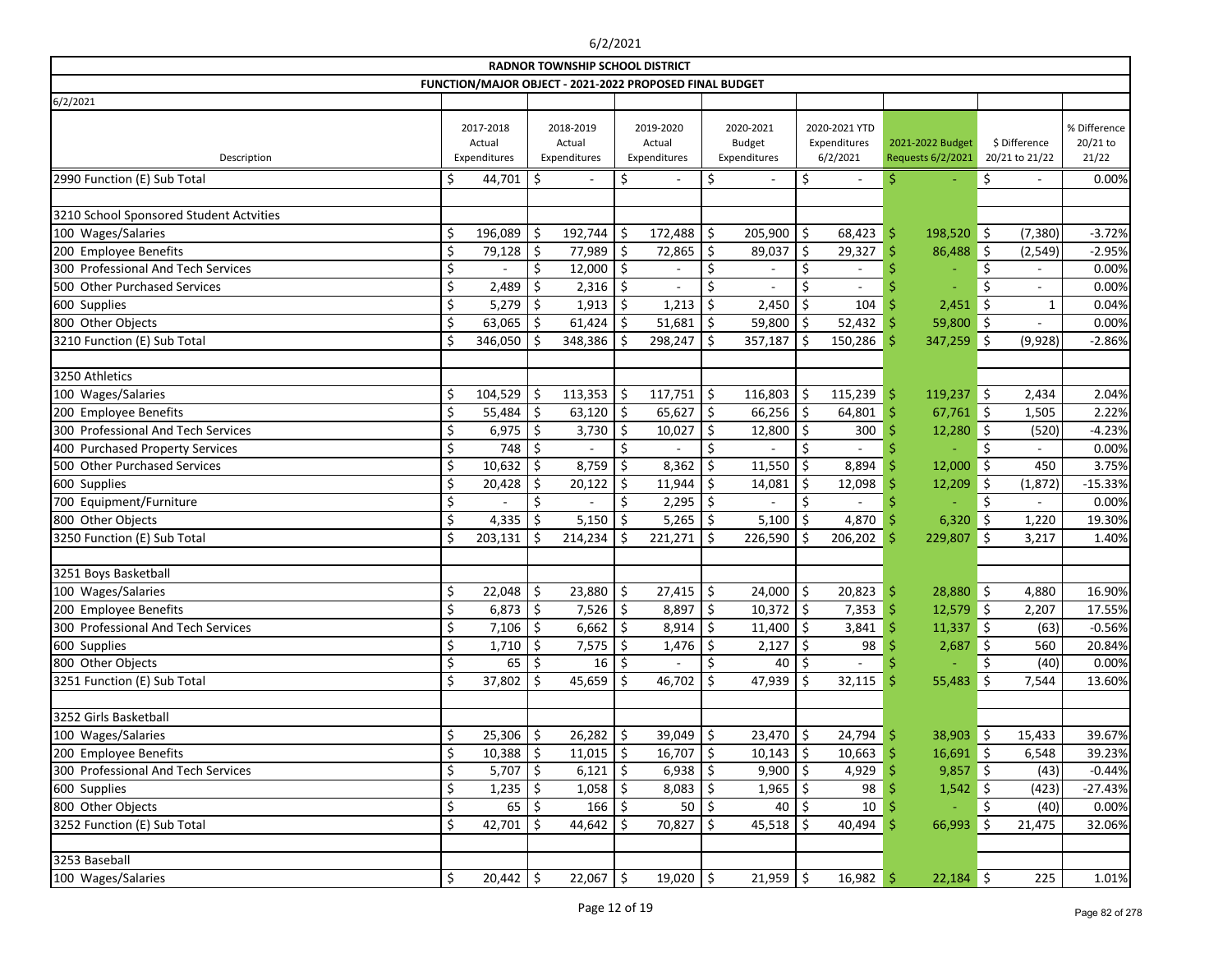| <b>RADNOR TOWNSHIP SCHOOL DISTRICT</b><br>FUNCTION/MAJOR OBJECT - 2021-2022 PROPOSED FINAL BUDGET |     |                                     |    |                                     |    |                                     |            |                                            |                                           |     |                                       |            |                                 |                                   |
|---------------------------------------------------------------------------------------------------|-----|-------------------------------------|----|-------------------------------------|----|-------------------------------------|------------|--------------------------------------------|-------------------------------------------|-----|---------------------------------------|------------|---------------------------------|-----------------------------------|
|                                                                                                   |     |                                     |    |                                     |    |                                     |            |                                            |                                           |     |                                       |            |                                 |                                   |
| 6/2/2021                                                                                          |     |                                     |    |                                     |    |                                     |            |                                            |                                           |     |                                       |            |                                 |                                   |
| Description                                                                                       |     | 2017-2018<br>Actual<br>Expenditures |    | 2018-2019<br>Actual<br>Expenditures |    | 2019-2020<br>Actual<br>Expenditures |            | 2020-2021<br><b>Budget</b><br>Expenditures | 2020-2021 YTD<br>Expenditures<br>6/2/2021 |     | 2021-2022 Budget<br>Requests 6/2/2021 |            | \$ Difference<br>20/21 to 21/22 | % Difference<br>20/21 to<br>21/22 |
| 200 Employee Benefits                                                                             | \$, | 8,398                               | \$ | 9,250                               | \$ | 8,142                               | \$         | 9,456                                      | \$<br>7,304                               | -Ŝ  | $9,628$ \$                            |            | 172                             | 1.79%                             |
| 300 Professional And Tech Services                                                                | \$  | 2,884                               | \$ | 2,844                               | \$ | 120                                 | \$         | 3,690                                      | \$<br>2,237                               | Ś   | $4,231$ \$                            |            | 541                             | 12.79%                            |
| 600 Supplies                                                                                      | \$  | 2,473                               | Ŝ. | 6,246                               | \$ | 5,032                               | Ŝ          | 3,905                                      | \$<br>2,483                               |     | 7,265                                 | \$         | 3,360                           | 46.25%                            |
| 700 Equipment/Furniture                                                                           | \$  |                                     | \$ |                                     | \$ |                                     | \$         |                                            | \$                                        |     | 273                                   | \$         | 273                             | 100.00%                           |
| 800 Other Objects                                                                                 | \$  | 65                                  | \$ | 135                                 | \$ |                                     | \$         | 40                                         | \$                                        |     |                                       | \$         | (40)                            | 0.00%                             |
| 3253 Function (E) Sub Total                                                                       | \$  | 34,262                              | \$ | 40,542                              | \$ | 32,314                              | \$         | 39,050                                     | \$<br>29,006                              | .\$ | 43,581                                | \$         | 4,531                           | 10.40%                            |
|                                                                                                   |     |                                     |    |                                     |    |                                     |            |                                            |                                           |     |                                       |            |                                 |                                   |
| 3254 Cheerleading                                                                                 |     |                                     |    |                                     |    |                                     |            |                                            |                                           |     |                                       |            |                                 |                                   |
| 100 Wages/Salaries                                                                                | \$  | 7,030                               | \$ | $7,315$ \$                          |    | 4,580                               | $\zeta$    | 7,798                                      | \$<br>7,030                               | .S  | $14,060$ \$                           |            | 6,262                           | 44.54%                            |
| 200 Employee Benefits                                                                             | \$  | 2,891                               | \$ | 3,071                               | \$ | 1,962                               | \$         | 3,373                                      | \$<br>3,021                               | Ś   | 6,128                                 | ∥\$        | 2,755                           | 44.96%                            |
| 600 Supplies                                                                                      | \$  | 915                                 | \$ | $\overline{\phantom{a}}$            | \$ | 2,145                               | \$         | 1,384                                      | \$<br>191                                 |     | 5,575                                 | $\vert$ \$ | 4,191                           | 75.17%                            |
| 800 Other Objects                                                                                 | \$  |                                     | \$ |                                     | \$ |                                     | \$         |                                            | \$                                        |     | $2,250$ \$                            |            | 2,250                           | 100.00%                           |
| 3254 Function (E) Sub Total                                                                       | \$  | 10,836                              | \$ | 10,386                              | S  | 8,687                               |            | 12,555                                     | \$<br>10,242                              | S   | 28,013                                | -Ś         | 15,458                          | 55.18%                            |
|                                                                                                   |     |                                     |    |                                     |    |                                     |            |                                            |                                           |     |                                       |            |                                 |                                   |
| 3255 Cross Country                                                                                |     |                                     |    |                                     |    |                                     |            |                                            |                                           |     |                                       |            |                                 |                                   |
| 100 Wages/Salaries                                                                                | \$  | 9,363                               | \$ | $10,170$   \$                       |    | 10,539                              | \$         | 12,260                                     | \$<br>7,904                               | \$  | $12,371$ \$                           |            | 111                             | 0.90%                             |
| 200 Employee Benefits                                                                             | \$  | 3,849                               | \$ | 4,270                               | \$ | 4,515                               | $\vert$ \$ | 5,268                                      | \$<br>1,830                               |     | 5,394                                 | ∥\$        | 126                             | 2.34%                             |
| 300 Professional And Tech Services                                                                | \$  | $\overline{\phantom{a}}$            | \$ |                                     |    |                                     |            | $\overline{\phantom{a}}$                   | \$<br>$\overline{\phantom{a}}$            |     | 80                                    | \$         | 80                              | 100.00%                           |
| 500 Other Purchased Services                                                                      | \$  |                                     | \$ | 392                                 | \$ | 515                                 | \$         |                                            | \$<br>$\overline{\phantom{a}}$            |     |                                       | \$         |                                 | 0.00%                             |
| 600 Supplies                                                                                      | \$  | 46                                  | \$ | 47                                  | \$ | 66                                  | \$         | 566                                        | \$<br>$\overline{\phantom{a}}$            |     | 108                                   | \$         | (458)                           | -424.07%                          |
| 800 Other Objects                                                                                 | \$  | 891                                 | \$ | 550                                 | \$ | 990                                 | \$         | 1,000                                      | \$<br>$\overline{\phantom{a}}$            |     | 1,000                                 | ∥\$        | $\overline{a}$                  | 0.00%                             |
| 3255 Function (E) Sub Total                                                                       |     | 14,149                              | \$ | 15,429                              | \$ | 16,625                              | ∣\$        | 19,094                                     | \$<br>9,734                               | Ś   | $18,953$ \$                           |            | (141)                           | $-0.74%$                          |
|                                                                                                   |     |                                     |    |                                     |    |                                     |            |                                            |                                           |     |                                       |            |                                 |                                   |
| 3256 Crew                                                                                         |     |                                     |    |                                     |    |                                     |            |                                            |                                           |     |                                       |            |                                 |                                   |
| 800 Other Objects                                                                                 | \$  | 8,500                               | \$ | 8,500                               | \$ | 8,500                               | \$         | 8,500                                      | $\zeta$<br>8,500                          | \$  | 8,500                                 | $\zeta$    |                                 | 0.00%                             |
| 3256 Function (E) Sub Total                                                                       | \$  | $8,500$ \$                          |    | $8,500$ \$                          |    | $8,500$   \$                        |            | 8,500                                      | \$<br>$8,500$ \$                          |     | $8,500$ \$                            |            |                                 | 0.00%                             |
|                                                                                                   |     |                                     |    |                                     |    |                                     |            |                                            |                                           |     |                                       |            |                                 |                                   |
| 3257 Field Hockey                                                                                 |     |                                     |    |                                     |    |                                     |            |                                            |                                           |     |                                       |            |                                 |                                   |
| 100 Wages/Salaries                                                                                | \$  | $16,715$ \$                         |    | $23,805$ \$                         |    | $22,923$ \$                         |            | $25,272$ \$                                | 16,798                                    | \$  | $20,678$ \$                           |            | (4, 594)                        | $-22.22%$                         |
| 200 Employee Benefits                                                                             | \$  | 6,850                               | \$ | $9,979$ \$                          |    | $10,042$ \$                         |            | 10,916                                     | \$<br>7,279                               |     | $9,006$ \$                            |            | (1, 910)                        | $-21.21%$                         |
| 300 Professional And Tech Services                                                                | \$  | $3,397$ \$                          |    | 4,166 $\vert$ \$                    |    | $3,592$ \$                          |            | 5,100                                      | \$<br>1,502                               |     | $5,159$ \$                            |            | 59                              | 1.14%                             |
| 600 Supplies                                                                                      | \$  | $751 \mid \xi$                      |    | $1,945$ \$                          |    | $7,382$ \$                          |            | 4,116                                      | 285<br>\$                                 |     | $3,945$ \$                            |            | (171)                           | $-4.33%$                          |
| 800 Other Objects                                                                                 | \$  | 190                                 | -S | 141                                 |    | 70                                  |            | 165                                        | -Ş                                        |     |                                       |            | (165)                           | 0.00%                             |
| 3257 Function (E) Sub Total                                                                       | \$  | $27,903$   \$                       |    | $40,036$   \$                       |    | 44,009 $\vert$ \$                   |            | 45,569                                     | \$<br>25,864                              |     | 38,788                                | $\vert$ \$ | (6, 781)                        | $-17.48%$                         |
|                                                                                                   |     |                                     |    |                                     |    |                                     |            |                                            |                                           |     |                                       |            |                                 |                                   |
| 3258 Football                                                                                     |     |                                     |    |                                     |    |                                     |            |                                            |                                           |     |                                       |            |                                 |                                   |
| 100 Wages/Salaries                                                                                | \$  | $62,242$ \$                         |    | $64,979$ \$                         |    | $61,864$   \$                       |            | $65,029$ \$                                | 42,577                                    | -\$ | $61,334$ \$                           |            | (3,695)                         | $-6.02%$                          |
| 200 Employee Benefits                                                                             | \$  | $25,545$   \$                       |    | $27,255$   \$                       |    | $26,483$   \$                       |            | $28,106$ \$                                | 18,317                                    |     | $26,712$ \$                           |            | (1, 394)                        | $-5.22%$                          |
| 300 Professional And Tech Services                                                                | \$  | $8,788$ \$                          |    | $8,996$ \$                          |    | $9,540$ \$                          |            | 11,800                                     | 3,094<br>\$                               |     | $12,100$ \$                           |            | 300                             | 2.48%                             |
| 400 Purchased Property Services                                                                   | \$  | $6,643$ \$                          |    | $8,116$ \$                          |    | $8,539$ \$                          |            | 8,849                                      | \$<br>6,605                               |     | $8,225$ \$                            |            | (624)                           | $-7.59%$                          |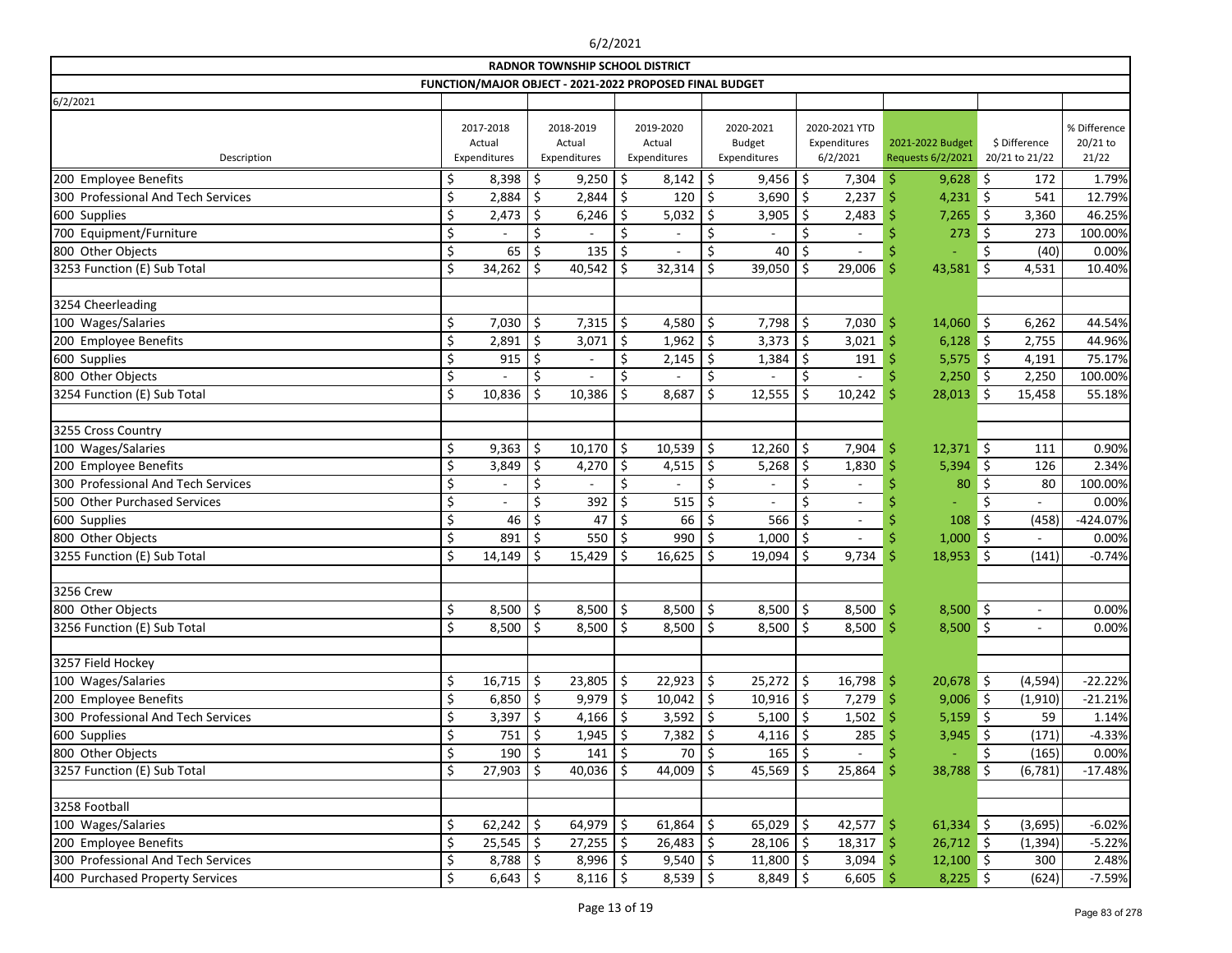| <b>RADNOR TOWNSHIP SCHOOL DISTRICT</b><br>FUNCTION/MAJOR OBJECT - 2021-2022 PROPOSED FINAL BUDGET |     |                                     |         |                                     |         |                                     |    |                                            |    |                                           |     |                                       |         |                                 |                                   |
|---------------------------------------------------------------------------------------------------|-----|-------------------------------------|---------|-------------------------------------|---------|-------------------------------------|----|--------------------------------------------|----|-------------------------------------------|-----|---------------------------------------|---------|---------------------------------|-----------------------------------|
|                                                                                                   |     |                                     |         |                                     |         |                                     |    |                                            |    |                                           |     |                                       |         |                                 |                                   |
| 6/2/2021                                                                                          |     |                                     |         |                                     |         |                                     |    |                                            |    |                                           |     |                                       |         |                                 |                                   |
| Description                                                                                       |     | 2017-2018<br>Actual<br>Expenditures |         | 2018-2019<br>Actual<br>Expenditures |         | 2019-2020<br>Actual<br>Expenditures |    | 2020-2021<br><b>Budget</b><br>Expenditures |    | 2020-2021 YTD<br>Expenditures<br>6/2/2021 |     | 2021-2022 Budget<br>Requests 6/2/2021 |         | \$ Difference<br>20/21 to 21/22 | % Difference<br>20/21 to<br>21/22 |
| 600 Supplies                                                                                      | \$, | 25,372                              | \$      | 5,746                               | \$      | 3,703                               | \$ | 7,525                                      | \$ | 2,336                                     | \$. | 26,807                                | \$      | 19,282                          | 71.93%                            |
| 800 Other Objects                                                                                 | \$  | 65                                  | $\zeta$ | 24                                  | \$      |                                     | \$ | 40                                         | \$ |                                           | \$  |                                       | \$      | (40)                            | 0.00%                             |
| 3258 Function (E) Sub Total                                                                       | \$  | 128,655                             | Š.      | $115,116$ \$                        |         | 110,129                             | Ś  | 121,349                                    | \$ | 72,929                                    | \$  | 135,178                               | -\$     | 13,829                          | 10.23%                            |
| 3259 Golf                                                                                         |     |                                     |         |                                     |         |                                     |    |                                            |    |                                           |     |                                       |         |                                 |                                   |
| 100 Wages/Salaries                                                                                | \$  | 10,621                              | \$      | 10,622                              | \$      | 11,908                              | \$ | 8,660                                      | \$ | 8,660                                     | \$. | $8,660$ \$                            |         | $-$                             | 0.00%                             |
| 200 Employee Benefits                                                                             | \$  | 4,333                               | \$      | 4,424                               | \$      | $5,067$ \$                          |    | 3,730                                      | \$ | 3,710                                     | S   | 3,758                                 | \$      | 28                              | 0.75%                             |
| 500 Other Purchased Services                                                                      | \$  |                                     | \$      |                                     | \$      | $402$   \$                          |    |                                            | \$ | $\overline{\phantom{a}}$                  |     |                                       | Ś       |                                 | 0.00%                             |
| 600 Supplies                                                                                      | \$  | 727                                 | \$      | 3,877                               | \$      | $(337)$ \$                          |    | 1,000                                      | \$ | $\overline{\phantom{a}}$                  |     | 1,588                                 | \$      | 588                             | 37.03%                            |
| 800 Other Objects                                                                                 | \$  | 320                                 | \$      | 448                                 | \$      | 861                                 | \$ | 500                                        | \$ | 225                                       |     | 720                                   | $\zeta$ | 220                             | 30.56%                            |
| 3259 Function (E) Sub Total                                                                       | \$  | 16,001                              | Ś.      | 19,371                              | \$      | 17,901                              | \$ | 13,890                                     | \$ | 12,595                                    | Ś   | 14,726                                | $\zeta$ | 836                             | 5.68%                             |
| 3261 Boys Ice Hockey                                                                              |     |                                     |         |                                     |         |                                     |    |                                            |    |                                           |     |                                       |         |                                 |                                   |
| 100 Wages/Salaries                                                                                | \$  | $2,850$ \$                          |         | $1,125$ \$                          |         | $1,125$ \$                          |    | 2,700                                      | \$ | 1,125                                     | .S  | $2,625$ \$                            |         | (75)                            | $-2.86%$                          |
| 200 Employee Benefits                                                                             | \$  | 2,198                               | \$      | 472                                 | \$      | 482                                 | \$ | 1,167                                      | \$ | 484                                       | Š   | $1,144$ \$                            |         | (23)                            | $-2.01%$                          |
| 800 Other Objects                                                                                 | \$  | 4,432                               | \$      | 4,432                               | \$      | 4,432                               | \$ | 4,432                                      | \$ | 4,432                                     |     | $4,432$ \$                            |         |                                 | 0.00%                             |
| 3261 Function (E) Sub Total                                                                       | Ś   | 9,480                               | \$      | 6,029                               | $\zeta$ | 6,039                               | \$ | 8,299                                      | Ś. | 6,041                                     | Ŝ   | $8,201$ \$                            |         | (98)                            | $-1.19%$                          |
| 3262 Intramurals                                                                                  |     |                                     |         |                                     |         |                                     |    |                                            |    |                                           |     |                                       |         |                                 |                                   |
| 100 Wages/Salaries                                                                                | \$  | $\overline{\phantom{a}}$            | \$      | $\overline{\phantom{a}}$            | \$      | $\overline{\phantom{a}}$            | \$ | $\overline{\phantom{a}}$                   | \$ | 22,869                                    | .\$ | ٠                                     | \$      | $\overline{\phantom{a}}$        | 0.00%                             |
| 200 Employee Benefits                                                                             | \$  |                                     | \$      | $\overline{\phantom{a}}$            | \$      | $\overline{\phantom{a}}$            | \$ |                                            | \$ | 9,809                                     |     |                                       | $\zeta$ |                                 | 0.00%                             |
| 600 Supplies                                                                                      | \$  |                                     | \$      |                                     | \$      |                                     | \$ |                                            | \$ | 3,019                                     | .\$ |                                       | \$      | $\overline{\phantom{a}}$        | 0.00%                             |
| 3262 Function (E) Sub Total                                                                       | \$  | $\overline{\phantom{a}}$            | \$      | $\overline{\phantom{a}}$            | \$      | $\overline{\phantom{a}}$            | \$ | $\overline{\phantom{a}}$                   | \$ | 35,697                                    | .S  | ÷                                     | \$      | $\overline{\phantom{a}}$        | 0.00%                             |
| 3263 Boys Lacrosse                                                                                |     |                                     |         |                                     |         |                                     |    |                                            |    |                                           |     |                                       |         |                                 |                                   |
| 100 Wages/Salaries                                                                                | \$  | 27,847                              | \$      | $24,393$ \$                         |         | $23,779$ \$                         |    | 25,365                                     | \$ | 20,735                                    | \$  | $24,979$ \$                           |         | (386)                           | $-1.55%$                          |
| 200 Employee Benefits                                                                             | \$  | $11,425$ \$                         |         | $10,237$ \$                         |         | $10,184$ \$                         |    | 10,973                                     | \$ | 8,922                                     | -\$ | $10,887$ \$                           |         | (86)                            | $-0.79%$                          |
| 300 Professional And Tech Services                                                                | \$  | 5,623                               | -\$     | $4,926$ \$                          |         | 1,940                               | .S | 8,340                                      | \$ | 5,132                                     |     | $8,440$ \$                            |         | 100                             | 1.18%                             |
| 500 Other Purchased Services                                                                      | \$  |                                     | \$      | $1,594$ \$                          |         | $\overline{\phantom{a}}$            | \$ |                                            | \$ | $\frac{1}{2}$                             |     |                                       | Ś       |                                 | 0.00%                             |
| 600 Supplies                                                                                      | \$  | 1,176                               | -\$     | $13,882$   \$                       |         | 2,121                               | -S | 2,467                                      |    | 1,180                                     |     | 3,744                                 | \$      | 1,277                           | 34.11%                            |
| 800 Other Objects                                                                                 | \$  | 65                                  | \$      | 220   \$                            |         |                                     |    | 40                                         |    |                                           |     |                                       |         | (40)                            | 0.00%                             |
| 3263 Function (E) Sub Total                                                                       | \$  | 46,136                              | \$      | $55,252$   \$                       |         | $38,024$ \$                         |    | 47,185                                     | \$ | 35,969                                    | Ŝ   | $48,050$ \$                           |         | 865                             | 1.80%                             |
| 3264 Girls Lacrosse                                                                               |     |                                     |         |                                     |         |                                     |    |                                            |    |                                           |     |                                       |         |                                 |                                   |
| 100 Wages/Salaries                                                                                | \$  | $29,211$ \$                         |         | $28,655$ $\frac{1}{5}$              |         | $23,508$   \$                       |    | 29,635                                     | \$ | 18,663                                    | -S  | $24,613$ \$                           |         | (5,022)                         | $-20.40%$                         |
| 200 Employee Benefits                                                                             | \$  | $11,993$ \$                         |         | $12,008$ \$                         |         | $10,058$ \$                         |    | 2,700                                      | \$ | 8,002                                     | \$  | $10,720$ \$                           |         | 8,020                           | 74.81%                            |
| 300 Professional And Tech Services                                                                | \$  | $6,017$ \$                          |         | $4,640$ \$                          |         | $2,290$ \$                          |    | 7,740                                      | \$ | 5,179                                     | -\$ | $7,782$ \$                            |         | 42                              | 0.54%                             |
| 600 Supplies                                                                                      | \$  | 1,082                               | -S      | $1,118$ \$                          |         | $2,181$   \$                        |    | 9,707                                      |    | 13,299                                    |     | $2,682$ \$                            |         | (7,025)                         | $-261.93%$                        |
| 800 Other Objects                                                                                 | \$  | $125 \mid \xi$                      |         | 350   \$                            |         | $120  $ \$                          |    | 200                                        | \$ | 120                                       |     | $160 \mid 5$                          |         | (40)                            | $-25.00%$                         |
| 3264 Function (E) Sub Total                                                                       | \$  | $48,428$ \$                         |         | $46,771$   \$                       |         | $38,157$ \$                         |    | 49,982                                     | \$ | 45,263                                    |     | $45,957$ \$                           |         | (4,025)                         | $-8.76%$                          |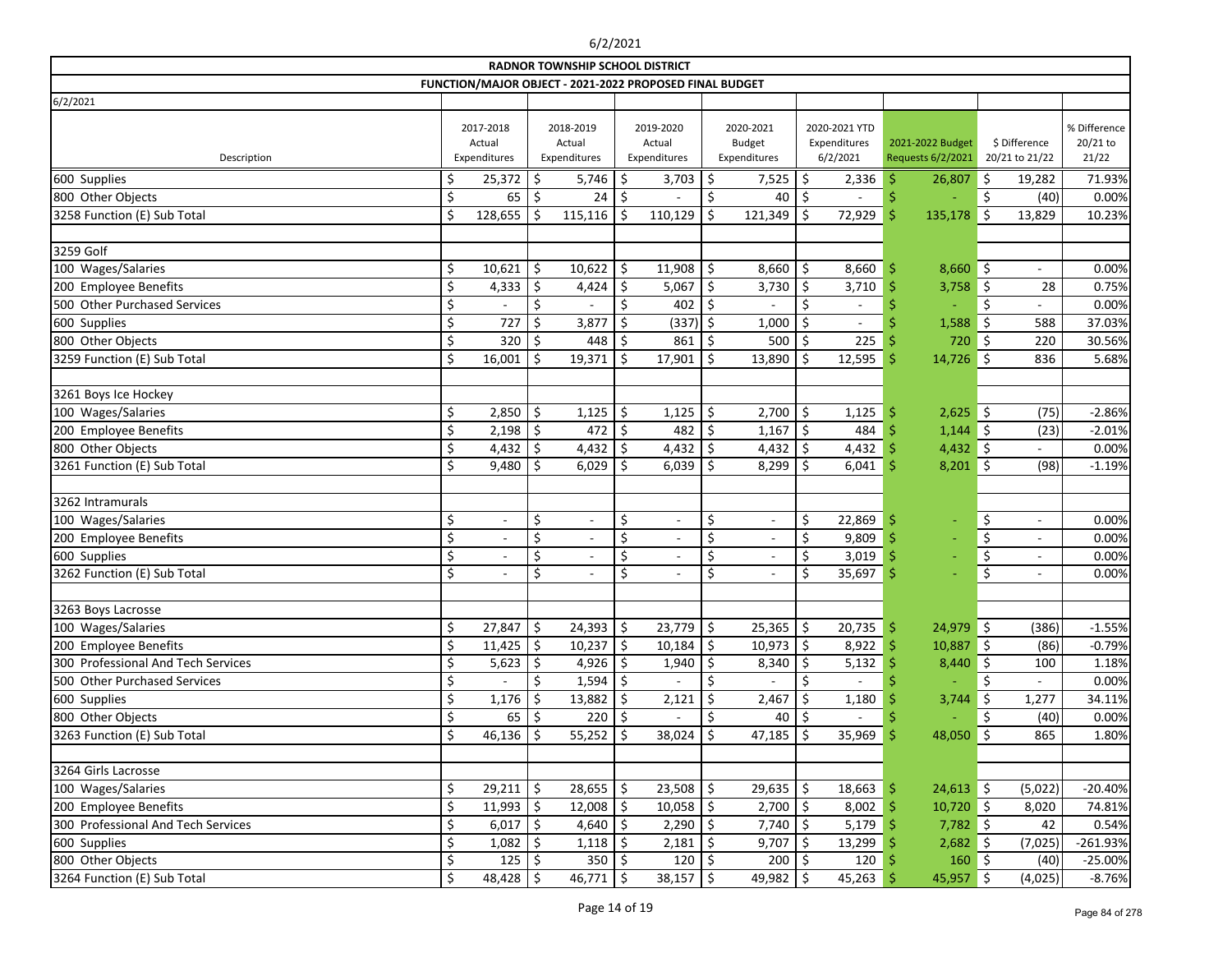|                                    |                                     |            |                                     | <b>RADNOR TOWNSHIP SCHOOL DISTRICT</b> |                                     |                                                         |                                            |        |                                           |       |                                       |                                 |                          |                                   |
|------------------------------------|-------------------------------------|------------|-------------------------------------|----------------------------------------|-------------------------------------|---------------------------------------------------------|--------------------------------------------|--------|-------------------------------------------|-------|---------------------------------------|---------------------------------|--------------------------|-----------------------------------|
|                                    |                                     |            |                                     |                                        |                                     | FUNCTION/MAJOR OBJECT - 2021-2022 PROPOSED FINAL BUDGET |                                            |        |                                           |       |                                       |                                 |                          |                                   |
| 6/2/2021                           |                                     |            |                                     |                                        |                                     |                                                         |                                            |        |                                           |       |                                       |                                 |                          |                                   |
| Description                        | 2017-2018<br>Actual<br>Expenditures |            | 2018-2019<br>Actual<br>Expenditures |                                        | 2019-2020<br>Actual<br>Expenditures |                                                         | 2020-2021<br><b>Budget</b><br>Expenditures |        | 2020-2021 YTD<br>Expenditures<br>6/2/2021 |       | 2021-2022 Budget<br>Requests 6/2/2021 | \$ Difference<br>20/21 to 21/22 |                          | % Difference<br>20/21 to<br>21/22 |
| 3266 Boys Soccer                   |                                     |            |                                     |                                        |                                     |                                                         |                                            |        |                                           |       |                                       |                                 |                          |                                   |
| 100 Wages/Salaries                 |                                     | 23,481     | \$                                  | 25,728                                 | \$                                  | 17,013                                                  | \$                                         | 22,510 | \$<br>20,692                              |       | $22,217$ \$<br>\$                     |                                 | (293)                    | $-1.32%$                          |
| 200 Employee Benefits              | \$                                  | 9,651      | \$                                  | 10,795                                 | \$                                  | 7,283                                                   | \$                                         | 9,728  | \$<br>8,896                               |       | 9,675<br>.\$                          | - 5                             | (53)                     | $-0.55%$                          |
| 300 Professional And Tech Services |                                     | 4,648      | .\$                                 | 3,371                                  | \$                                  | 4,288                                                   | \$                                         | 5,700  | \$<br>1,482                               |       | 5,788                                 | \$                              | 88                       | 1.52%                             |
| 500 Other Purchased Services       | \$                                  |            | \$                                  | 2,628                                  | Ś.                                  |                                                         | \$                                         |        | $\zeta$                                   |       |                                       | Ś.                              |                          | 0.00%                             |
| 600 Supplies                       | \$                                  | 1,311      | \$                                  | 301                                    | \$                                  | 738                                                     | \$                                         | 11,520 | \$<br>8,827                               |       | 3,550                                 | \$                              | (7, 970)                 | $-224.51%$                        |
| 800 Other Objects                  |                                     | 95         |                                     | 61                                     | \$                                  | 45                                                      | \$                                         | 185    | \$                                        |       | 145                                   | -\$                             | (40)                     | $-27.59%$                         |
| 3266 Function (E) Sub Total        | \$                                  | 39,186     |                                     | 42,884                                 |                                     | 29,367                                                  | Ś.                                         | 49,643 | \$<br>39,897                              |       | 41,375<br>Ŝ                           | Ŝ.                              | (8, 268)                 | $-19.98%$                         |
|                                    |                                     |            |                                     |                                        |                                     |                                                         |                                            |        |                                           |       |                                       |                                 |                          |                                   |
| 3267 Girls Soccer                  |                                     |            |                                     |                                        |                                     |                                                         |                                            |        |                                           |       |                                       |                                 |                          |                                   |
| 100 Wages/Salaries                 | \$                                  | 21,266     | \$                                  | 20,752                                 | \$                                  | 23,377                                                  | \$                                         | 22,437 | \$<br>13,448                              |       | $22,398$ \$<br>.\$                    |                                 | (39)                     | $-0.17%$                          |
| 200 Employee Benefits              |                                     | 8,735      | \$                                  | 8,702                                  | \$                                  | 10,004                                                  | \$                                         | 9,707  | \$<br>5,780                               |       | $9,763$ \$                            |                                 | 56                       | 0.57%                             |
| 300 Professional And Tech Services | \$                                  | 4,071      | $\zeta$                             | 3,418                                  | \$                                  | 2,722                                                   | \$                                         | 5,700  | \$<br>2,029                               |       | 5,788                                 | - 5                             | 88                       | 1.52%                             |
| 600 Supplies                       | \$                                  | 791        | \$                                  | 6,119                                  | Ŝ.                                  | 2,148                                                   | Ś.                                         | 3,240  | \$<br>1,669                               |       | 2,370                                 | \$                              | (870)                    | $-36.71%$                         |
| 700 Equipment/Furniture            | \$                                  | 1,933      | .\$                                 |                                        | \$                                  |                                                         | \$                                         |        | \$                                        |       |                                       | Ś                               | $\overline{\phantom{a}}$ | 0.00%                             |
| 800 Other Objects                  | \$                                  | 80         | \$                                  | 30                                     | \$                                  | 15                                                      | \$                                         | 145    | \$                                        |       | 145                                   | \$                              |                          | 0.00%                             |
| 3267 Function (E) Sub Total        |                                     | 36,876     | Ś                                   | 39,021                                 | Ŝ.                                  | 38,266                                                  | Š.                                         | 41,229 | \$<br>22,926                              |       | 40,464<br>S                           | \$                              | (765)                    | $-1.89%$                          |
|                                    |                                     |            |                                     |                                        |                                     |                                                         |                                            |        |                                           |       |                                       |                                 |                          |                                   |
| 3268 Softball                      |                                     |            |                                     |                                        |                                     |                                                         |                                            |        |                                           |       |                                       |                                 |                          |                                   |
| 100 Wages/Salaries                 | \$                                  | 21,900     | \$                                  | 19,122                                 | \$                                  | 21,003                                                  | \$                                         | 19,932 | \$<br>16,921                              |       | $25,752$ \$<br>\$                     |                                 | 5,820                    | 22.60%                            |
| 200 Employee Benefits              |                                     | 8,999      | \$                                  | 8,013                                  | $\zeta$                             | 8,978                                                   | $\zeta$                                    | 8,584  | \$<br>7,263                               |       | Š<br>11,174                           | ∥\$                             | 2,590                    | 23.18%                            |
| 300 Professional And Tech Services |                                     | 1,975      | \$                                  | 1,686                                  | \$                                  | 150                                                     | \$.                                        | 540    | \$<br>1,401                               |       | 3,038                                 | ∥\$                             | 2,498                    | 82.23%                            |
| 600 Supplies                       |                                     | 2,649      | .\$                                 | 3,989                                  | \$                                  | 3,245                                                   | \$                                         | 2,710  |                                           | 260   | 2,240                                 | Ŝ.                              | (470)                    | $-20.98%$                         |
| 800 Other Objects                  | $\zeta$                             | 65         | Ś.                                  | 179                                    | $\mathsf{\dot{S}}$                  |                                                         | Ś.                                         | 40     | Ś.                                        |       |                                       | $\zeta$                         | (40)                     | 0.00%                             |
| 3268 Function (E) Sub Total        | \$                                  | 35,588     | \$                                  | 32,989                                 | \$                                  | 33,376                                                  | $\zeta$                                    | 31,806 | $\zeta$<br>25,845                         |       | $42,204$ \$<br>\$                     |                                 | 10,398                   | 24.64%                            |
|                                    |                                     |            |                                     |                                        |                                     |                                                         |                                            |        |                                           |       |                                       |                                 |                          |                                   |
| 3269 Boys Swimming                 |                                     |            |                                     |                                        |                                     |                                                         |                                            |        |                                           |       |                                       |                                 |                          |                                   |
| 100 Wages/Salaries                 | \$                                  | $7,901$ \$ |                                     | $7,901$ \$                             |                                     | $7,901$ \$                                              |                                            | 6,350  | \$                                        | 8,201 | $6,042$ \$<br>-S                      |                                 | (308)                    | $-5.10%$                          |
| 200 Employee Benefits              |                                     | 675        | \$                                  | 676                                    | \$                                  | 675                                                     | \$.                                        | 2,748  | \$                                        | 804   | $2,634$ \$                            |                                 | (114)                    | $-4.33%$                          |
| 300 Professional And Tech Services |                                     | 783        |                                     | 668                                    | \$                                  | 801                                                     | \$                                         | 850    |                                           | 622   | $831 \;$ \$                           |                                 | (19)                     | $-2.29%$                          |
| 500 Other Purchased Services       |                                     | 893        | \$,                                 | 3,873                                  | \$                                  |                                                         |                                            |        |                                           |       |                                       | \$                              |                          | 0.00%                             |
| 800 Other Objects                  |                                     | 140        | .S                                  | 313                                    | -S                                  | 288                                                     | -S                                         | 500    | \$<br>$\overline{\phantom{a}}$            |       | $500 \, \text{S}$                     |                                 | $\overline{\phantom{a}}$ | 0.00%                             |
| 3269 Function (E) Sub Total        | \$                                  | 10,392     | -\$                                 | $13,431$   \$                          |                                     | $9,665$ \$                                              |                                            | 10,448 | \$<br>9,627                               |       | 10,007<br>-S                          | $\vert$ \$                      | (441)                    | $-4.41%$                          |
| 3270 Girls Tennis                  |                                     |            |                                     |                                        |                                     |                                                         |                                            |        |                                           |       |                                       |                                 |                          |                                   |
| 100 Wages/Salaries                 |                                     | 11,702     | \$                                  | $13,441$ \$                            |                                     | $12,608$ \$                                             |                                            | 9,604  | \$                                        | 7,030 | $9,093$ \$<br>\$                      |                                 | (511)                    | $-5.62%$                          |
| 200 Employee Benefits              |                                     | 3,005      | Ŝ                                   | 3,524                                  | -\$                                 | $3,232$ \$                                              |                                            | 4,135  | \$                                        | 1,565 | $3,946$ \$                            |                                 | (189)                    | $-4.79%$                          |
| 300 Professional And Tech Services | \$                                  |            | \$                                  |                                        | \$                                  |                                                         | \$                                         | 1,200  | \$                                        |       | $1,300$ \$                            |                                 | 100                      | 7.69%                             |
| 500 Other Purchased Services       | \$                                  |            | \$                                  |                                        |                                     | $2,076$ \$                                              |                                            |        | \$<br>$\overline{\phantom{a}}$            |       | $\equiv$                              | $\zeta$                         |                          | 0.00%                             |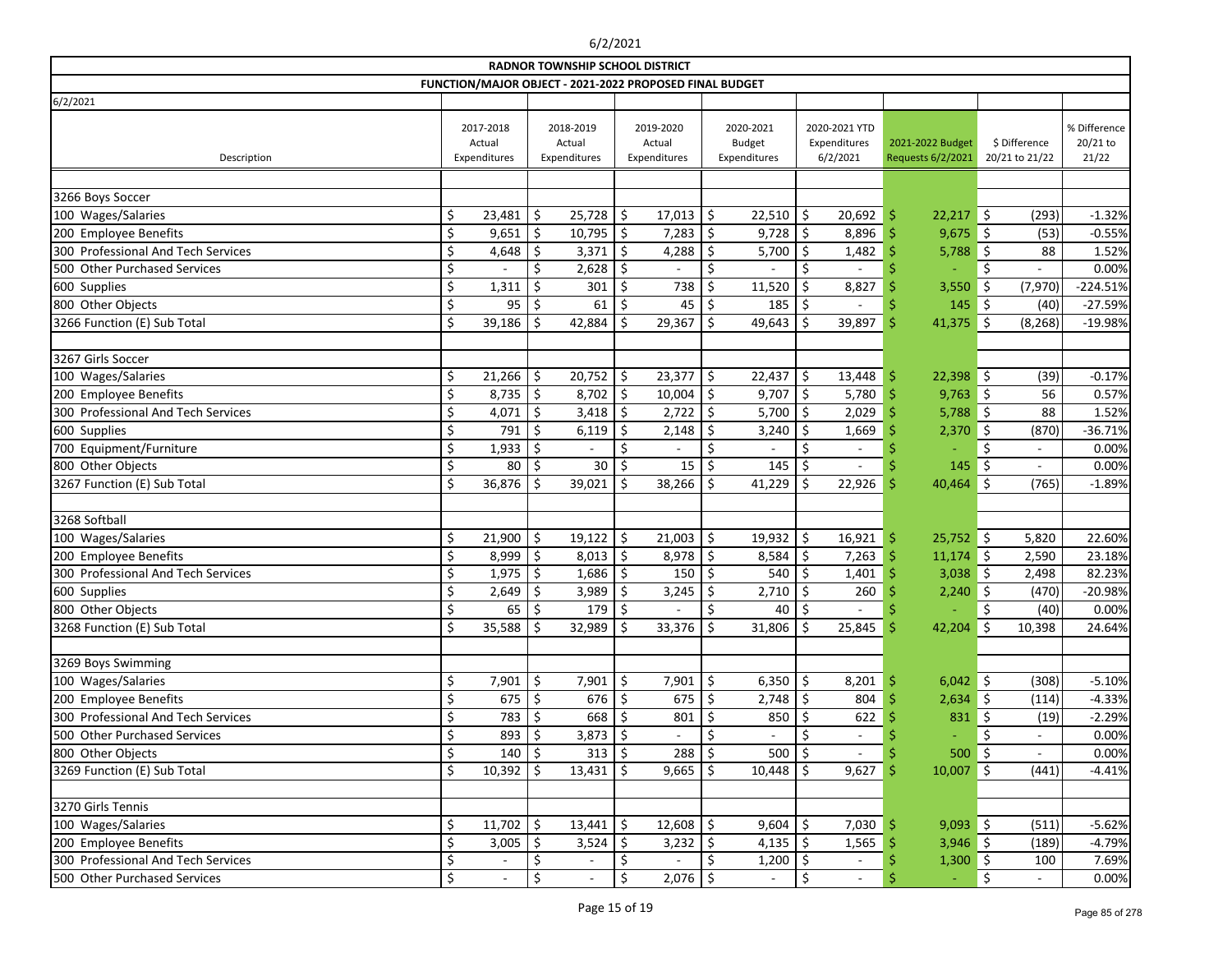|                                    |     |                                     |                                     | <b>RADNOR TOWNSHIP SCHOOL DISTRICT</b>                  |         |                                     |             |                                            |         |                                           |     |                                       |                                 |                          |                                   |
|------------------------------------|-----|-------------------------------------|-------------------------------------|---------------------------------------------------------|---------|-------------------------------------|-------------|--------------------------------------------|---------|-------------------------------------------|-----|---------------------------------------|---------------------------------|--------------------------|-----------------------------------|
|                                    |     |                                     |                                     | FUNCTION/MAJOR OBJECT - 2021-2022 PROPOSED FINAL BUDGET |         |                                     |             |                                            |         |                                           |     |                                       |                                 |                          |                                   |
| 6/2/2021                           |     |                                     |                                     |                                                         |         |                                     |             |                                            |         |                                           |     |                                       |                                 |                          |                                   |
| Description                        |     | 2017-2018<br>Actual<br>Expenditures | 2018-2019<br>Actual<br>Expenditures |                                                         |         | 2019-2020<br>Actual<br>Expenditures |             | 2020-2021<br><b>Budget</b><br>Expenditures |         | 2020-2021 YTD<br>Expenditures<br>6/2/2021 |     | 2021-2022 Budget<br>Requests 6/2/2021 | \$ Difference<br>20/21 to 21/22 |                          | % Difference<br>20/21 to<br>21/22 |
| 600 Supplies                       |     | 563                                 | \$                                  | 806                                                     | \$      | 1,420                               | \$          | 940                                        | \$      |                                           |     | 556                                   | \$                              | (384)                    | $-69.06%$                         |
| 800 Other Objects                  | \$  | 65                                  |                                     | 16                                                      | \$.     |                                     |             | 40                                         | S       |                                           |     |                                       |                                 | (40)                     | 0.00%                             |
| 3270 Function (E) Sub Total        | \$  | 15,335                              | -Ś                                  | 17,787                                                  | \$      | 19,336                              | .S          | 15,919                                     | \$      | 8,595                                     |     | 14,895                                | \$                              | (1,024)                  | $-6.87%$                          |
| 3271 Trainer                       |     |                                     |                                     |                                                         |         |                                     |             |                                            |         |                                           |     |                                       |                                 |                          |                                   |
| 300 Professional And Tech Services | \$  | 50,920                              | \$                                  | 48,239                                                  | \$      | 66,554                              | $\zeta$     | 83,307                                     | \$      | 15,279                                    | -\$ | $84,975$ \$                           |                                 | 1,668                    | 1.96%                             |
| 600 Supplies                       | S   | 3,528                               | Ŝ.                                  | 4,836                                                   | -\$     | 3,453                               | \$          | 4,373                                      | \$      | 1,843                                     |     | 3,227                                 | \$                              | (1, 146)                 | $-35.51%$                         |
| 3271 Function (E) Sub Total        | Ś   | 54,448                              | -Ś                                  | 53,075                                                  | \$.     | 70,007                              | \$          | 87,680                                     | \$      | 17,122                                    |     | 88,202                                | $\zeta$                         | 522                      | 0.59%                             |
| 3272 Boys Track & Field            |     |                                     |                                     |                                                         |         |                                     |             |                                            |         |                                           |     |                                       |                                 |                          |                                   |
| 100 Wages/Salaries                 | \$  | 18,110                              | \$                                  | 16,613                                                  | $\zeta$ | 14,213                              | $\zeta$     | 15,750                                     | \$      | 9,880                                     | .S  | $14,411$ \$                           |                                 | (1, 339)                 | $-9.29%$                          |
| 200 Employee Benefits              |     | 5,663                               | Ŝ.                                  | 5,138                                                   | -\$     | 4,522                               | \$          | 6,805                                      | \$      | 2,681                                     |     | 6,274                                 | \$                              | (531)                    | $-8.46%$                          |
| 300 Professional And Tech Services |     | 149                                 | <sup>S</sup>                        | 519                                                     | \$      |                                     | \$          | 1,675                                      | Ś       | 568                                       |     | 1,800                                 | -\$                             | 125                      | 6.94%                             |
| 500 Other Purchased Services       |     | 434                                 | S.                                  | 459                                                     | \$,     |                                     |             |                                            | \$      |                                           |     |                                       | \$                              |                          | 0.00%                             |
| 600 Supplies                       | .\$ | 2,261                               | Ŝ.                                  | 80                                                      | \$      | 1,045                               | \$          | 2,292                                      | \$      | $\overline{a}$                            |     | 3,886                                 | \$                              | 1,594                    | 41.02%                            |
| 800 Other Objects                  | \$  | 1,330                               | \$                                  | 804                                                     | \$      | 270                                 | $\zeta$     | 1,649                                      | \$      | 867                                       |     | $1,600$ \$                            |                                 | (49)                     | $-3.06%$                          |
| 3272 Function (E) Sub Total        | Ś   | 27,947                              | -Ŝ                                  | 23,613                                                  | .S      | 20,050                              | .S          | 28,171                                     | \$      | 13,996                                    |     | 27,971                                | \$                              | (200)                    | $-0.72%$                          |
| 3273 Volleyball                    |     |                                     |                                     |                                                         |         |                                     |             |                                            |         |                                           |     |                                       |                                 |                          |                                   |
| 100 Wages/Salaries                 | \$  | 12,193                              | \$                                  | $10,713$ \$                                             |         | 11,734                              | \$          | 13,774                                     | \$      | 8,090                                     | -\$ | $13,486$ \$                           |                                 | (288)                    | $-2.14%$                          |
| 200 Employee Benefits              |     | 5,003                               | \$                                  | 4,488 $\frac{1}{2}$                                     |         | 5,017                               | $\zeta$     | 5,949                                      | \$      | 3,474                                     |     | 5,869                                 | - 15                            | (80)                     | $-1.36%$                          |
| 300 Professional And Tech Services | \$  | 3,615                               | Ŝ.                                  | 3,382                                                   | -\$     | 3,709                               | \$.         | 4,960                                      | \$      | 2,847                                     |     | 5,060                                 | \$                              | 100                      | 1.98%                             |
| 400 Purchased Property Services    | \$  |                                     | Ś.                                  | 60                                                      | \$      |                                     | Ś           |                                            |         |                                           |     |                                       |                                 |                          | 0.00%                             |
| 600 Supplies                       | \$  | 1,145                               | S                                   | 1,506                                                   | \$,     | 4,088                               |             | 1,313                                      | \$      | 38                                        |     | 2,232                                 | \$                              | 919                      | 41.17%                            |
| 800 Other Objects                  | Ś   | $65 \mid 5$                         |                                     | $16 \underline{\ }$ \$                                  |         | $\overline{\phantom{a}}$            | <b>&lt;</b> | 40                                         | $\zeta$ |                                           |     |                                       | Ś                               | (40)                     | 0.00%                             |
| 3273 Function (E) Sub Total        | \$  | 22,021                              | $\zeta$                             | $20,165$ \$                                             |         | 24,548                              | $\zeta$     | 26,036                                     | $\zeta$ | $14,449$ \$                               |     | $26,647$ \$                           |                                 | 611                      | 2.29%                             |
| 3274 Wrestling                     |     |                                     |                                     |                                                         |         |                                     |             |                                            |         |                                           |     |                                       |                                 |                          |                                   |
| 100 Wages/Salaries                 |     | 19,061                              | \$                                  | 18,088                                                  | \$      | 18,097                              | \$          | 17,222                                     | \$      | $13,772$ \$                               |     | $22,836$ \$                           |                                 | 5,614                    | 24.58%                            |
| 200 Employee Benefits              |     | 7,824                               | -\$                                 | $7,581$ \$                                              |         | $7,740$ \$                          |             | 7,439                                      | \$      | 5,899                                     |     | $9,930$ \$                            |                                 | 2,491                    | 25.09%                            |
| 300 Professional And Tech Services |     | 1,317                               | -\$                                 | $1,237$ \$                                              |         | 1,287                               | -\$         | 3,165                                      | \$      | 1,732                                     |     | $3,200$ \$                            |                                 | 35                       | 1.09%                             |
| 500 Other Purchased Services       |     |                                     |                                     | 319                                                     | .S      |                                     | \$          |                                            | \$      |                                           |     |                                       | \$                              |                          | 0.00%                             |
| 600 Supplies                       |     | 507                                 |                                     | 3,744                                                   | -\$     | 2,655                               |             | 308                                        |         | $\overline{\phantom{a}}$                  |     | 1,868                                 | \$                              | 1,560                    | 83.51%                            |
| 800 Other Objects                  |     | 1,455                               | -S                                  | $2,179$ \$                                              |         | $1,470$   \$                        |             | 1,455                                      | -Ş      | 289                                       |     | $1,000$ \$                            |                                 | (455)                    | $-45.50%$                         |
| 3274 Function (E) Sub Total        | Ŝ   | 30,164                              | Ŝ                                   | $33,148$ \$                                             |         | 31,249                              | -Ŝ          | 29,589                                     | Ŝ.      | 21,692                                    |     | 38,834 \$                             |                                 | 9,245                    | 23.81%                            |
| 3275 Girls Winter Track            |     |                                     |                                     |                                                         |         |                                     |             |                                            |         |                                           |     |                                       |                                 |                          |                                   |
| 100 Wages/Salaries                 | \$  | 4,911                               | -\$                                 | 5,320 $\frac{1}{2}$                                     |         | $5,262$ \$                          |             | 4,560                                      | \$      | 4,560                                     |     | $4,560$ \$                            |                                 | $\blacksquare$           | 0.00%                             |
| 200 Employee Benefits              |     | $2,019$ \$                          |                                     | $2,233$ \$                                              |         | $2,254$ \$                          |             | 1,964                                      | \$      | 390                                       |     | $1,978$ \$                            |                                 | 14                       | 0.71%                             |
| 500 Other Purchased Services       | \$  | $107 \mid \xi$                      |                                     | $\sim$                                                  | \$      | $3,190$ \$                          |             | $\blacksquare$                             | \$      | $\sim$                                    |     | $\omega$                              | \$                              | $\overline{\phantom{a}}$ | 0.00%                             |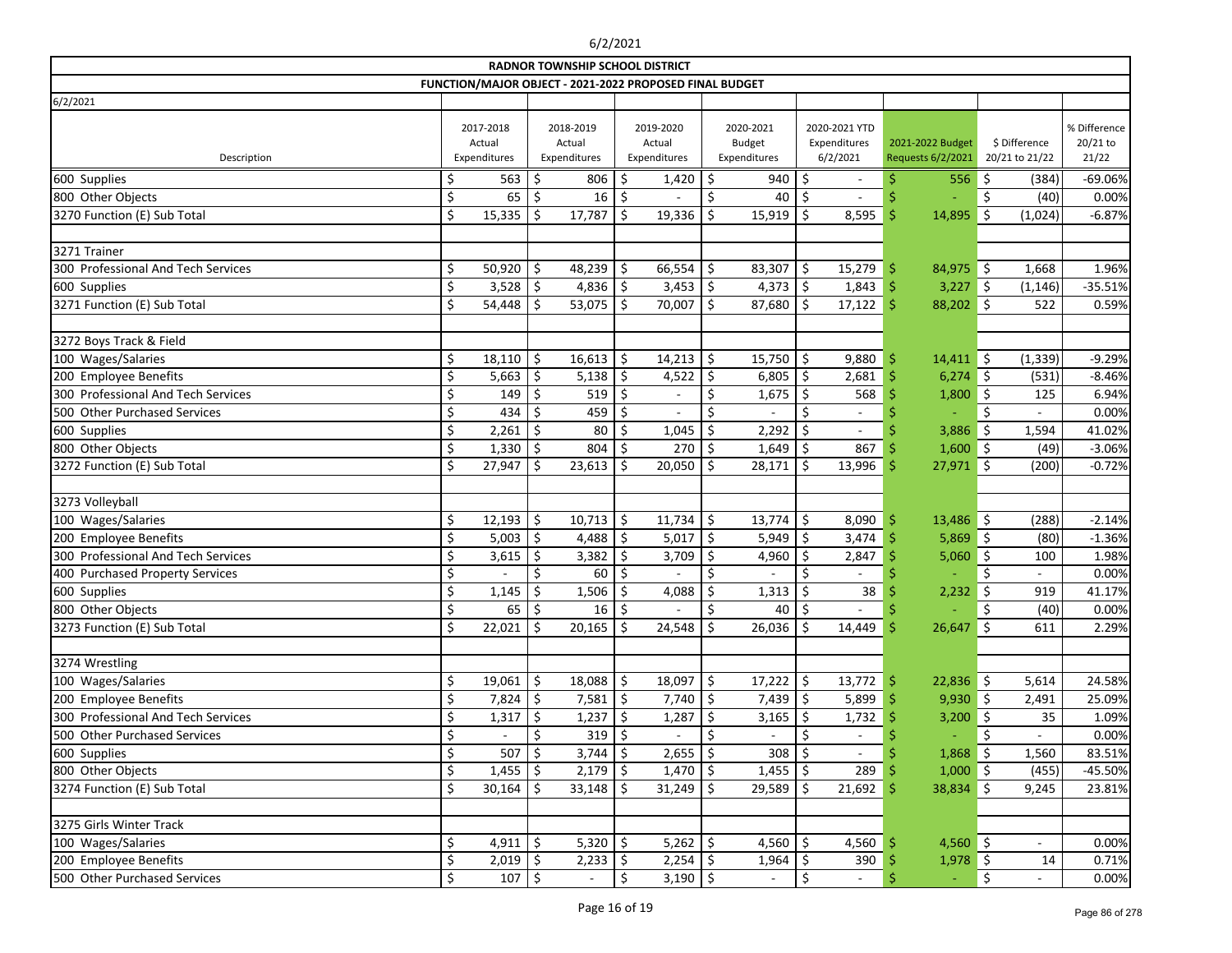| FUNCTION/MAJOR OBJECT - 2021-2022 PROPOSED FINAL BUDGET<br>6/2/2021<br>% Difference<br>2020-2021<br>2020-2021 YTD<br>2017-2018<br>2018-2019<br>2019-2020<br>20/21 to<br><b>Budget</b><br>Expenditures<br>\$ Difference<br>Actual<br>Actual<br>2021-2022 Budget<br>Actual<br>Expenditures<br>6/2/2021<br>Requests 6/2/2021<br>20/21 to 21/22<br>21/22<br>Expenditures<br>Expenditures<br>Description<br>Expenditures<br>29.31%<br>600 Supplies<br>198<br>\$<br>81<br>82<br>\$<br>116<br>\$<br>34<br>S.<br>\$<br>\$<br>\$<br>\$<br>1,250<br>Ŝ<br>1,100<br>800 Other Objects<br>1,125<br>1,316<br>Ś.<br>1,100<br>-Ś<br>0.00%<br>Ś<br>\$<br>3275 Function (E) Sub Total<br>8,360<br>Ŝ.<br>8,869<br>12,037<br>Ś.<br>7,706<br>$7,754$ \$<br>48<br>0.62%<br>.S<br>4,950<br>Ŝ<br>3276 Boys Tennis<br>100 Wages/Salaries<br>\$<br>\$<br>\$<br>10,609<br>\$<br>12,149<br>9,679<br>\$<br>11,404<br>7,410<br>9,679<br>\$<br>(1, 725)<br>$-17.82%$<br>.S<br>$\zeta$<br>$\zeta$<br>2,967<br>$3,188$ \$<br>\$<br>200 Employee Benefits<br>2,141<br>4,910<br>633<br>4,199<br>-\$<br>(711)<br>$-16.93%$<br>563<br>1,345<br>877<br>$-83.82%$<br>600 Supplies<br>1,011<br>Ŝ.<br>47<br>550<br>\$<br>(461)<br>S.<br>-Ŝ<br>800 Other Objects<br>\$<br>65<br>16 5<br>40<br>\$<br>0.00%<br>\$<br>Ś<br>(40)<br>3276 Function (E) Sub Total<br>\$<br>14,204<br>16,698<br>12,697<br>17,365<br>\$<br>8,090<br>14,428<br>\$<br>$-20.36%$<br>\$<br>Ś<br>(2,937)<br>.S<br>3277 Girls Track & Field<br>100 Wages/Salaries<br>\$<br>15,009<br>\$<br>$20,332$   \$<br>18,652<br>\$<br>15,000<br>\$<br>$18,652$ \$<br>10,496<br>Ŝ<br>3,652<br>19.58%<br>$6,564$ \$<br>200 Employee Benefits<br>\$<br>4,252 $\frac{1}{2}$<br>6,304<br>\$<br>6,459<br>\$<br>1,474<br>$\vert$ \$<br>1,634<br>20.19%<br>8,093<br>300 Professional And Tech Services<br>1,057<br>\$<br>1,353<br>\$<br>\$<br>25<br>\$<br>1,735<br>\$<br>100<br>1,760<br>1.42% | <b>RADNOR TOWNSHIP SCHOOL DISTRICT</b> |    |       |    |     |    |  |    |  |    |  |  |    |  |       |
|------------------------------------------------------------------------------------------------------------------------------------------------------------------------------------------------------------------------------------------------------------------------------------------------------------------------------------------------------------------------------------------------------------------------------------------------------------------------------------------------------------------------------------------------------------------------------------------------------------------------------------------------------------------------------------------------------------------------------------------------------------------------------------------------------------------------------------------------------------------------------------------------------------------------------------------------------------------------------------------------------------------------------------------------------------------------------------------------------------------------------------------------------------------------------------------------------------------------------------------------------------------------------------------------------------------------------------------------------------------------------------------------------------------------------------------------------------------------------------------------------------------------------------------------------------------------------------------------------------------------------------------------------------------------------------------------------------------------------------------------------------------------------------------------------------------------------------------------------------------------------------------------------|----------------------------------------|----|-------|----|-----|----|--|----|--|----|--|--|----|--|-------|
|                                                                                                                                                                                                                                                                                                                                                                                                                                                                                                                                                                                                                                                                                                                                                                                                                                                                                                                                                                                                                                                                                                                                                                                                                                                                                                                                                                                                                                                                                                                                                                                                                                                                                                                                                                                                                                                                                                      |                                        |    |       |    |     |    |  |    |  |    |  |  |    |  |       |
|                                                                                                                                                                                                                                                                                                                                                                                                                                                                                                                                                                                                                                                                                                                                                                                                                                                                                                                                                                                                                                                                                                                                                                                                                                                                                                                                                                                                                                                                                                                                                                                                                                                                                                                                                                                                                                                                                                      |                                        |    |       |    |     |    |  |    |  |    |  |  |    |  |       |
|                                                                                                                                                                                                                                                                                                                                                                                                                                                                                                                                                                                                                                                                                                                                                                                                                                                                                                                                                                                                                                                                                                                                                                                                                                                                                                                                                                                                                                                                                                                                                                                                                                                                                                                                                                                                                                                                                                      |                                        |    |       |    |     |    |  |    |  |    |  |  |    |  |       |
|                                                                                                                                                                                                                                                                                                                                                                                                                                                                                                                                                                                                                                                                                                                                                                                                                                                                                                                                                                                                                                                                                                                                                                                                                                                                                                                                                                                                                                                                                                                                                                                                                                                                                                                                                                                                                                                                                                      |                                        |    |       |    |     |    |  |    |  |    |  |  |    |  |       |
|                                                                                                                                                                                                                                                                                                                                                                                                                                                                                                                                                                                                                                                                                                                                                                                                                                                                                                                                                                                                                                                                                                                                                                                                                                                                                                                                                                                                                                                                                                                                                                                                                                                                                                                                                                                                                                                                                                      |                                        |    |       |    |     |    |  |    |  |    |  |  |    |  |       |
|                                                                                                                                                                                                                                                                                                                                                                                                                                                                                                                                                                                                                                                                                                                                                                                                                                                                                                                                                                                                                                                                                                                                                                                                                                                                                                                                                                                                                                                                                                                                                                                                                                                                                                                                                                                                                                                                                                      |                                        |    |       |    |     |    |  |    |  |    |  |  |    |  |       |
|                                                                                                                                                                                                                                                                                                                                                                                                                                                                                                                                                                                                                                                                                                                                                                                                                                                                                                                                                                                                                                                                                                                                                                                                                                                                                                                                                                                                                                                                                                                                                                                                                                                                                                                                                                                                                                                                                                      |                                        |    |       |    |     |    |  |    |  |    |  |  |    |  |       |
|                                                                                                                                                                                                                                                                                                                                                                                                                                                                                                                                                                                                                                                                                                                                                                                                                                                                                                                                                                                                                                                                                                                                                                                                                                                                                                                                                                                                                                                                                                                                                                                                                                                                                                                                                                                                                                                                                                      |                                        |    |       |    |     |    |  |    |  |    |  |  |    |  |       |
|                                                                                                                                                                                                                                                                                                                                                                                                                                                                                                                                                                                                                                                                                                                                                                                                                                                                                                                                                                                                                                                                                                                                                                                                                                                                                                                                                                                                                                                                                                                                                                                                                                                                                                                                                                                                                                                                                                      |                                        |    |       |    |     |    |  |    |  |    |  |  |    |  |       |
|                                                                                                                                                                                                                                                                                                                                                                                                                                                                                                                                                                                                                                                                                                                                                                                                                                                                                                                                                                                                                                                                                                                                                                                                                                                                                                                                                                                                                                                                                                                                                                                                                                                                                                                                                                                                                                                                                                      |                                        |    |       |    |     |    |  |    |  |    |  |  |    |  |       |
|                                                                                                                                                                                                                                                                                                                                                                                                                                                                                                                                                                                                                                                                                                                                                                                                                                                                                                                                                                                                                                                                                                                                                                                                                                                                                                                                                                                                                                                                                                                                                                                                                                                                                                                                                                                                                                                                                                      |                                        |    |       |    |     |    |  |    |  |    |  |  |    |  |       |
|                                                                                                                                                                                                                                                                                                                                                                                                                                                                                                                                                                                                                                                                                                                                                                                                                                                                                                                                                                                                                                                                                                                                                                                                                                                                                                                                                                                                                                                                                                                                                                                                                                                                                                                                                                                                                                                                                                      |                                        |    |       |    |     |    |  |    |  |    |  |  |    |  |       |
|                                                                                                                                                                                                                                                                                                                                                                                                                                                                                                                                                                                                                                                                                                                                                                                                                                                                                                                                                                                                                                                                                                                                                                                                                                                                                                                                                                                                                                                                                                                                                                                                                                                                                                                                                                                                                                                                                                      |                                        |    |       |    |     |    |  |    |  |    |  |  |    |  |       |
|                                                                                                                                                                                                                                                                                                                                                                                                                                                                                                                                                                                                                                                                                                                                                                                                                                                                                                                                                                                                                                                                                                                                                                                                                                                                                                                                                                                                                                                                                                                                                                                                                                                                                                                                                                                                                                                                                                      |                                        |    |       |    |     |    |  |    |  |    |  |  |    |  |       |
|                                                                                                                                                                                                                                                                                                                                                                                                                                                                                                                                                                                                                                                                                                                                                                                                                                                                                                                                                                                                                                                                                                                                                                                                                                                                                                                                                                                                                                                                                                                                                                                                                                                                                                                                                                                                                                                                                                      |                                        |    |       |    |     |    |  |    |  |    |  |  |    |  |       |
|                                                                                                                                                                                                                                                                                                                                                                                                                                                                                                                                                                                                                                                                                                                                                                                                                                                                                                                                                                                                                                                                                                                                                                                                                                                                                                                                                                                                                                                                                                                                                                                                                                                                                                                                                                                                                                                                                                      |                                        |    |       |    |     |    |  |    |  |    |  |  |    |  |       |
|                                                                                                                                                                                                                                                                                                                                                                                                                                                                                                                                                                                                                                                                                                                                                                                                                                                                                                                                                                                                                                                                                                                                                                                                                                                                                                                                                                                                                                                                                                                                                                                                                                                                                                                                                                                                                                                                                                      |                                        |    |       |    |     |    |  |    |  |    |  |  |    |  |       |
|                                                                                                                                                                                                                                                                                                                                                                                                                                                                                                                                                                                                                                                                                                                                                                                                                                                                                                                                                                                                                                                                                                                                                                                                                                                                                                                                                                                                                                                                                                                                                                                                                                                                                                                                                                                                                                                                                                      |                                        |    |       |    |     |    |  |    |  |    |  |  |    |  |       |
| $\overline{\phantom{a}}$                                                                                                                                                                                                                                                                                                                                                                                                                                                                                                                                                                                                                                                                                                                                                                                                                                                                                                                                                                                                                                                                                                                                                                                                                                                                                                                                                                                                                                                                                                                                                                                                                                                                                                                                                                                                                                                                             | 500 Other Purchased Services           | \$ | 1,080 | \$ | 136 | \$ |  | \$ |  | \$ |  |  | \$ |  | 0.00% |
| $2,261$ \$<br>82<br>2,469<br>2,702<br>\$<br>-\$<br>600 Supplies<br>3,101<br>399<br>12.87%<br>\$<br>$\overline{\phantom{a}}$                                                                                                                                                                                                                                                                                                                                                                                                                                                                                                                                                                                                                                                                                                                                                                                                                                                                                                                                                                                                                                                                                                                                                                                                                                                                                                                                                                                                                                                                                                                                                                                                                                                                                                                                                                          |                                        |    |       |    |     |    |  |    |  |    |  |  |    |  |       |
| 800 Other Objects<br>1,310<br>1,134<br>400<br>\$<br>508<br>1,600<br>∥ \$<br>(49)<br>$-3.06%$<br>.\$<br>Ŝ.<br>-\$<br>1,649                                                                                                                                                                                                                                                                                                                                                                                                                                                                                                                                                                                                                                                                                                                                                                                                                                                                                                                                                                                                                                                                                                                                                                                                                                                                                                                                                                                                                                                                                                                                                                                                                                                                                                                                                                            |                                        |    |       |    |     |    |  |    |  |    |  |  |    |  |       |
| 3277 Function (E) Sub Total<br>\$<br>24,969<br>29,601<br>27,825<br>27,545<br>\$<br>12,578<br>33,206<br>\$<br>17.05%<br>Ŝ.<br>\$.<br>\$<br>5,661                                                                                                                                                                                                                                                                                                                                                                                                                                                                                                                                                                                                                                                                                                                                                                                                                                                                                                                                                                                                                                                                                                                                                                                                                                                                                                                                                                                                                                                                                                                                                                                                                                                                                                                                                      |                                        |    |       |    |     |    |  |    |  |    |  |  |    |  |       |
|                                                                                                                                                                                                                                                                                                                                                                                                                                                                                                                                                                                                                                                                                                                                                                                                                                                                                                                                                                                                                                                                                                                                                                                                                                                                                                                                                                                                                                                                                                                                                                                                                                                                                                                                                                                                                                                                                                      |                                        |    |       |    |     |    |  |    |  |    |  |  |    |  |       |
| 3278 Girls Swimming                                                                                                                                                                                                                                                                                                                                                                                                                                                                                                                                                                                                                                                                                                                                                                                                                                                                                                                                                                                                                                                                                                                                                                                                                                                                                                                                                                                                                                                                                                                                                                                                                                                                                                                                                                                                                                                                                  |                                        |    |       |    |     |    |  |    |  |    |  |  |    |  |       |
| $\zeta$<br>$7,653$ \$<br>\$<br>100 Wages/Salaries<br>\$<br>6,957<br>8,348<br>\$<br>6,400<br>8,348<br>(16)<br>$-0.25%$<br>6,384<br>∥ \$<br>S                                                                                                                                                                                                                                                                                                                                                                                                                                                                                                                                                                                                                                                                                                                                                                                                                                                                                                                                                                                                                                                                                                                                                                                                                                                                                                                                                                                                                                                                                                                                                                                                                                                                                                                                                          |                                        |    |       |    |     |    |  |    |  |    |  |  |    |  |       |
| 200 Employee Benefits<br>3,577<br>\$<br>0.51%<br>2,861<br>\$<br>$3,212$   \$<br>\$<br>2,757<br>3,595<br>2,771<br>∥ \$<br>14                                                                                                                                                                                                                                                                                                                                                                                                                                                                                                                                                                                                                                                                                                                                                                                                                                                                                                                                                                                                                                                                                                                                                                                                                                                                                                                                                                                                                                                                                                                                                                                                                                                                                                                                                                          |                                        |    |       |    |     |    |  |    |  |    |  |  |    |  |       |
| 300 Professional And Tech Services<br>668<br>783<br>\$<br>\$<br>801<br>850<br>493<br>831<br>\$<br>(19)<br>$-2.29%$<br>\$                                                                                                                                                                                                                                                                                                                                                                                                                                                                                                                                                                                                                                                                                                                                                                                                                                                                                                                                                                                                                                                                                                                                                                                                                                                                                                                                                                                                                                                                                                                                                                                                                                                                                                                                                                             |                                        |    |       |    |     |    |  |    |  |    |  |  |    |  |       |
| Ś.<br>Ŝ.<br>Ś.<br>Ś<br>Ś.<br>Ś<br>2,720<br>3,703<br>0.00%<br>500 Other Purchased Services<br>566                                                                                                                                                                                                                                                                                                                                                                                                                                                                                                                                                                                                                                                                                                                                                                                                                                                                                                                                                                                                                                                                                                                                                                                                                                                                                                                                                                                                                                                                                                                                                                                                                                                                                                                                                                                                     |                                        |    |       |    |     |    |  |    |  |    |  |  |    |  |       |
| \$<br>\$<br>\$<br>$1,533$   \$<br>\$<br>700 Equipment/Furniture<br>3,076<br>\$<br>153<br>0.00%<br>$\overline{\phantom{a}}$<br>÷,<br>$\overline{\phantom{a}}$                                                                                                                                                                                                                                                                                                                                                                                                                                                                                                                                                                                                                                                                                                                                                                                                                                                                                                                                                                                                                                                                                                                                                                                                                                                                                                                                                                                                                                                                                                                                                                                                                                                                                                                                         |                                        |    |       |    |     |    |  |    |  |    |  |  |    |  |       |
| 800 Other Objects<br>\$<br>100   \$<br>$363 \mid 5$<br>313   \$<br>350   \$<br>500<br>$\vert$ \$<br>150<br>30.00%                                                                                                                                                                                                                                                                                                                                                                                                                                                                                                                                                                                                                                                                                                                                                                                                                                                                                                                                                                                                                                                                                                                                                                                                                                                                                                                                                                                                                                                                                                                                                                                                                                                                                                                                                                                    |                                        |    |       |    |     |    |  |    |  |    |  |  |    |  |       |
| 3278 Function (E) Sub Total<br>\$<br>$10,357$ \$<br>$\zeta$<br>$10,486$ \$<br>$13,421$   \$<br>$17,132$   \$<br>16,115<br>13,155<br>129<br>1.23%<br>-\$                                                                                                                                                                                                                                                                                                                                                                                                                                                                                                                                                                                                                                                                                                                                                                                                                                                                                                                                                                                                                                                                                                                                                                                                                                                                                                                                                                                                                                                                                                                                                                                                                                                                                                                                              |                                        |    |       |    |     |    |  |    |  |    |  |  |    |  |       |
|                                                                                                                                                                                                                                                                                                                                                                                                                                                                                                                                                                                                                                                                                                                                                                                                                                                                                                                                                                                                                                                                                                                                                                                                                                                                                                                                                                                                                                                                                                                                                                                                                                                                                                                                                                                                                                                                                                      |                                        |    |       |    |     |    |  |    |  |    |  |  |    |  |       |
| 3279 Diving                                                                                                                                                                                                                                                                                                                                                                                                                                                                                                                                                                                                                                                                                                                                                                                                                                                                                                                                                                                                                                                                                                                                                                                                                                                                                                                                                                                                                                                                                                                                                                                                                                                                                                                                                                                                                                                                                          |                                        |    |       |    |     |    |  |    |  |    |  |  |    |  |       |
| 100 Wages/Salaries<br>\$<br>$3,765$ \$<br>$3,765$ \$<br>$3,500$   \$<br>4.06%<br>$3,765$ \$<br>3,648<br>$3,648$ \$<br>148<br>-S                                                                                                                                                                                                                                                                                                                                                                                                                                                                                                                                                                                                                                                                                                                                                                                                                                                                                                                                                                                                                                                                                                                                                                                                                                                                                                                                                                                                                                                                                                                                                                                                                                                                                                                                                                      |                                        |    |       |    |     |    |  |    |  |    |  |  |    |  |       |
| $1,546$ \$<br>1,508<br>1,569<br>$1,583$ \$<br>200 Employee Benefits<br>$1,579$ \$<br>$1,611$ \$<br>\$<br>75<br>4.74%<br>-Ş                                                                                                                                                                                                                                                                                                                                                                                                                                                                                                                                                                                                                                                                                                                                                                                                                                                                                                                                                                                                                                                                                                                                                                                                                                                                                                                                                                                                                                                                                                                                                                                                                                                                                                                                                                           |                                        |    |       |    |     |    |  |    |  |    |  |  |    |  |       |
| $20,000$ \$<br>300 Professional And Tech Services<br>$7,690$ \$<br>$9,936$ \$<br>3,323<br>$20,000$   \$<br>0.00%<br>5,782<br>S<br>-S                                                                                                                                                                                                                                                                                                                                                                                                                                                                                                                                                                                                                                                                                                                                                                                                                                                                                                                                                                                                                                                                                                                                                                                                                                                                                                                                                                                                                                                                                                                                                                                                                                                                                                                                                                 |                                        |    |       |    |     |    |  |    |  |    |  |  |    |  |       |
| \$<br>3279 Function (E) Sub Total<br>$13,001$   \$<br>$15,280$   \$<br>$8,699$ \$<br>25,008<br>10,999<br>$25,231$ \$<br>223<br>0.88%<br>\$<br>-Ś                                                                                                                                                                                                                                                                                                                                                                                                                                                                                                                                                                                                                                                                                                                                                                                                                                                                                                                                                                                                                                                                                                                                                                                                                                                                                                                                                                                                                                                                                                                                                                                                                                                                                                                                                     |                                        |    |       |    |     |    |  |    |  |    |  |  |    |  |       |
| 3280 Boys Winter Track                                                                                                                                                                                                                                                                                                                                                                                                                                                                                                                                                                                                                                                                                                                                                                                                                                                                                                                                                                                                                                                                                                                                                                                                                                                                                                                                                                                                                                                                                                                                                                                                                                                                                                                                                                                                                                                                               |                                        |    |       |    |     |    |  |    |  |    |  |  |    |  |       |
| 4,911 $\frac{1}{5}$<br>5,320 $ $ \$<br>100 Wages/Salaries<br>\$<br>$5,261$ \$<br>4,560 $\frac{1}{2}$<br>4,560<br>$4,560$ \$<br>0.00%<br>S<br>$\overline{\phantom{a}}$                                                                                                                                                                                                                                                                                                                                                                                                                                                                                                                                                                                                                                                                                                                                                                                                                                                                                                                                                                                                                                                                                                                                                                                                                                                                                                                                                                                                                                                                                                                                                                                                                                                                                                                                |                                        |    |       |    |     |    |  |    |  |    |  |  |    |  |       |
| 200 Employee Benefits<br>\$<br>$1,978$ \$<br>2,019<br>$2,233$   \$<br>2,254<br>1,964<br>\$<br>1,964<br>0.71%<br>-\$<br>14<br>S                                                                                                                                                                                                                                                                                                                                                                                                                                                                                                                                                                                                                                                                                                                                                                                                                                                                                                                                                                                                                                                                                                                                                                                                                                                                                                                                                                                                                                                                                                                                                                                                                                                                                                                                                                       |                                        |    |       |    |     |    |  |    |  |    |  |  |    |  |       |
| \$<br>500 Other Purchased Services<br>\$<br>\$<br>$1,664$ \$<br>$3,210$ \$<br>\$<br>0.00%<br>$\overline{\phantom{a}}$<br>$\overline{\phantom{a}}$<br>$\overline{\phantom{a}}$<br>$\overline{\phantom{a}}$                                                                                                                                                                                                                                                                                                                                                                                                                                                                                                                                                                                                                                                                                                                                                                                                                                                                                                                                                                                                                                                                                                                                                                                                                                                                                                                                                                                                                                                                                                                                                                                                                                                                                            |                                        |    |       |    |     |    |  |    |  |    |  |  |    |  |       |
| $\zeta$<br>\$<br>\$<br>$\vert$ \$<br>\$<br>$81  $ \$<br>Ŝ<br>106<br>100.00%<br>600 Supplies<br>106<br>$\overline{\phantom{a}}$<br>$\overline{\phantom{a}}$<br>$\overline{\phantom{a}}$                                                                                                                                                                                                                                                                                                                                                                                                                                                                                                                                                                                                                                                                                                                                                                                                                                                                                                                                                                                                                                                                                                                                                                                                                                                                                                                                                                                                                                                                                                                                                                                                                                                                                                               |                                        |    |       |    |     |    |  |    |  |    |  |  |    |  |       |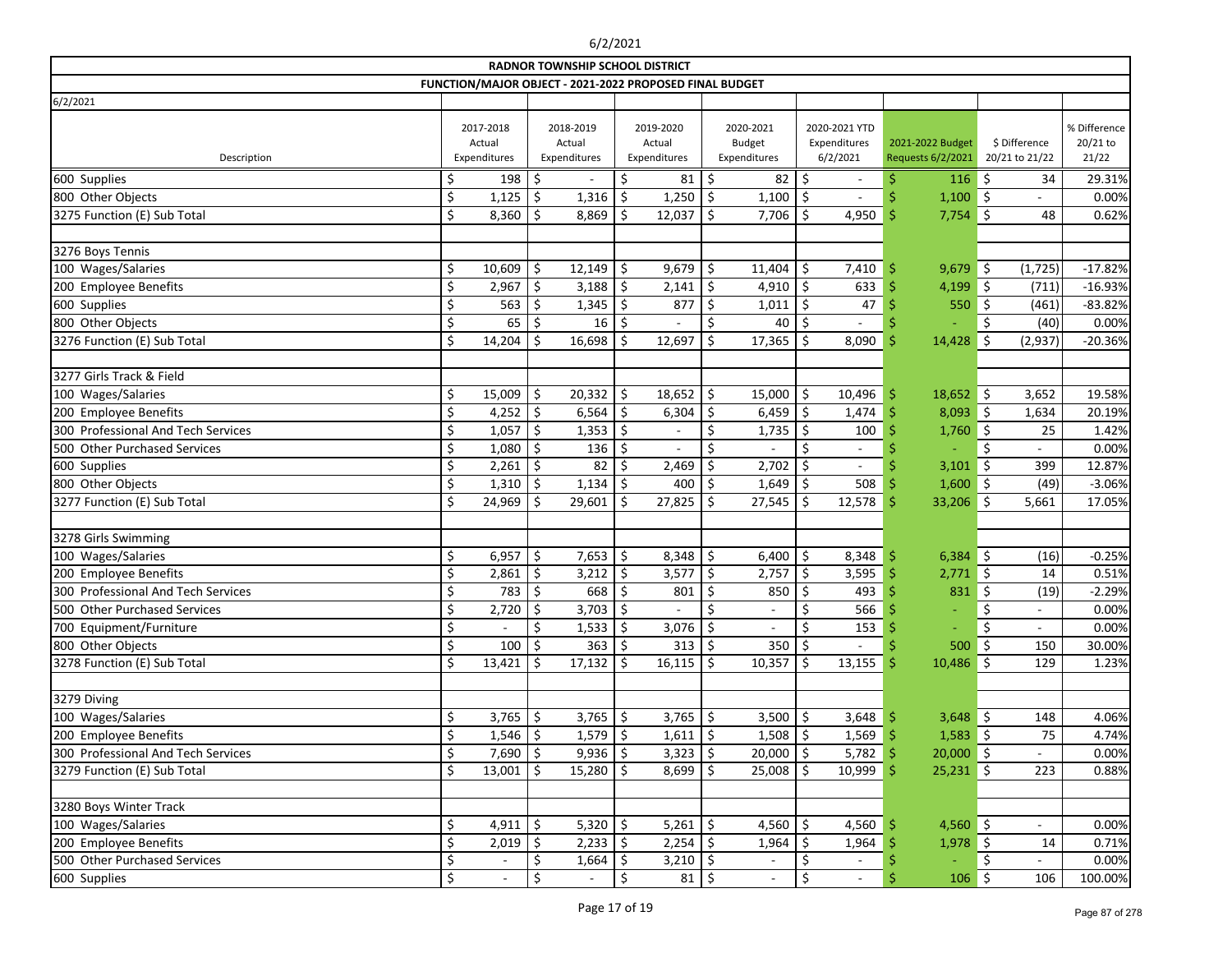|                                               |     |                                     |                                     | <b>RADNOR TOWNSHIP SCHOOL DISTRICT</b>                  |                                     |                          |                                            |                          |                                           |                                       |                          |                                 |                          |                                   |
|-----------------------------------------------|-----|-------------------------------------|-------------------------------------|---------------------------------------------------------|-------------------------------------|--------------------------|--------------------------------------------|--------------------------|-------------------------------------------|---------------------------------------|--------------------------|---------------------------------|--------------------------|-----------------------------------|
|                                               |     |                                     |                                     | FUNCTION/MAJOR OBJECT - 2021-2022 PROPOSED FINAL BUDGET |                                     |                          |                                            |                          |                                           |                                       |                          |                                 |                          |                                   |
| 6/2/2021                                      |     |                                     |                                     |                                                         |                                     |                          |                                            |                          |                                           |                                       |                          |                                 |                          |                                   |
| Description                                   |     | 2017-2018<br>Actual<br>Expenditures | 2018-2019<br>Actual<br>Expenditures |                                                         | 2019-2020<br>Actual<br>Expenditures |                          | 2020-2021<br><b>Budget</b><br>Expenditures |                          | 2020-2021 YTD<br>Expenditures<br>6/2/2021 | 2021-2022 Budget<br>Requests 6/2/2021 |                          | \$ Difference<br>20/21 to 21/22 |                          | % Difference<br>20/21 to<br>21/22 |
| 800 Other Objects                             | \$  | 875                                 | \$                                  | 1,275                                                   | \$                                  | 1,035                    | \$                                         | 875                      | \$                                        | \$.                                   | $875$ \$                 |                                 | $\overline{\phantom{a}}$ | 0.00%                             |
| 3280 Function (E) Sub Total                   | \$  | 7,805                               | Ś.                                  | 10,492                                                  | \$                                  | 11,841                   | \$                                         | 7,399                    | \$<br>6,524                               | Ŝ                                     | 7,519                    | -\$                             | 120                      | 1.60%                             |
|                                               |     |                                     |                                     |                                                         |                                     |                          |                                            |                          |                                           |                                       |                          |                                 |                          |                                   |
| 3281 Girls Ice Hockey                         |     |                                     |                                     |                                                         |                                     |                          |                                            |                          |                                           |                                       |                          |                                 |                          |                                   |
| 100 Wages/Salaries                            | \$  | 2,888                               | \$                                  | 3,000                                                   | \$                                  | 3,000                    | \$                                         | 2,700                    | \$<br>1,125                               | \$.                                   | $3,000$ \$               |                                 | 300                      | 10.00%                            |
| 200 Employee Benefits                         | \$  | 1,188                               | \$                                  | 1,260                                                   | \$                                  | 1,286                    | \$                                         | 1,162                    | \$<br>484                                 |                                       | $1,302$ \$               |                                 | 140                      | 10.75%                            |
| 800 Other Objects                             | \$  | 4,432                               | \$                                  | 4,432 $\frac{1}{2}$                                     |                                     | 4,432 $\frac{1}{2}$      |                                            | 4,432                    | \$<br>4,432                               |                                       | $4,432$ \$               |                                 |                          | 0.00%                             |
| 3281 Function (E) Sub Total                   | \$  | 8,508                               | .S                                  | 8,692                                                   | Ŝ.                                  | 8,718                    | .S                                         | 8,294                    | \$<br>6,041                               | -Ŝ                                    | $8,734$ \$               |                                 | 440                      | 5.04%                             |
|                                               |     |                                     |                                     |                                                         |                                     |                          |                                            |                          |                                           |                                       |                          |                                 |                          |                                   |
| 3300 Community Services                       |     |                                     |                                     |                                                         |                                     |                          |                                            |                          |                                           |                                       |                          |                                 |                          |                                   |
| 100 Wages/Salaries                            | \$  | $\overline{\phantom{a}}$            | \$                                  | 4,294                                                   | \$                                  | $\overline{\phantom{a}}$ | \$                                         | $\overline{\phantom{a}}$ | \$<br>$\overline{\phantom{a}}$            | -S                                    | $\overline{\phantom{0}}$ | \$                              | $\overline{\phantom{a}}$ | 0.00%                             |
| 200 Employee Benefits                         | \$  |                                     | \$                                  | 1,796                                                   | \$                                  |                          | \$                                         |                          | \$                                        | \$                                    |                          | \$                              | $\overline{\phantom{a}}$ | 0.00%                             |
| 600 Supplies                                  | \$  | $\overline{\phantom{a}}$            | \$                                  | 206                                                     |                                     | $\overline{\phantom{a}}$ | \$                                         | $\overline{\phantom{a}}$ | \$<br>$\overline{\phantom{a}}$            |                                       |                          | \$                              | $\overline{\phantom{a}}$ | 0.00%                             |
| 3300 Function (E) Sub Total                   | \$  | $\blacksquare$                      | \$                                  | 6,296                                                   | .S                                  | $\blacksquare$           | \$                                         | $\overline{\phantom{a}}$ | \$<br>$\overline{\phantom{a}}$            |                                       |                          | \$                              | $\overline{\phantom{a}}$ | 0.00%                             |
|                                               |     |                                     |                                     |                                                         |                                     |                          |                                            |                          |                                           |                                       |                          |                                 |                          |                                   |
| 3330 Public Library Services                  |     |                                     |                                     |                                                         |                                     |                          |                                            |                          |                                           |                                       |                          |                                 |                          |                                   |
| 600 Supplies                                  | \$  | 103                                 | $\zeta$                             | $\sim$                                                  | \$                                  | $\overline{\phantom{a}}$ | \$                                         | $\frac{1}{2}$            | \$<br>$\overline{\phantom{a}}$            | \$                                    |                          | \$                              | $\overline{\phantom{a}}$ | 0.00%                             |
| 3330 Function (E) Sub Total                   | \$  | 103                                 | \$                                  | $\overline{\phantom{a}}$                                | \$                                  | $\overline{\phantom{a}}$ | \$                                         | $\overline{\phantom{a}}$ | \$<br>$\overline{\phantom{a}}$            | \$                                    |                          | \$                              | $\overline{\phantom{a}}$ | 0.00%                             |
|                                               |     |                                     |                                     |                                                         |                                     |                          |                                            |                          |                                           |                                       |                          |                                 |                          |                                   |
| 4600 Facilities Initiatives                   |     |                                     |                                     |                                                         |                                     |                          |                                            |                          |                                           |                                       |                          |                                 |                          |                                   |
| 400 Purchased Property Services               | \$  | 5,900                               | \$                                  | $\overline{\phantom{a}}$                                | \$                                  | $\overline{\phantom{a}}$ | \$                                         | $\overline{\phantom{a}}$ | \$<br>$\overline{\phantom{a}}$            | \$                                    |                          | \$                              | $\overline{\phantom{a}}$ | 0.00%                             |
| 700 Equipment/Furniture                       | \$  | 96,506                              | $\zeta$                             |                                                         | \$                                  | $\overline{a}$           | \$                                         | $\overline{\phantom{a}}$ | \$                                        | \$                                    |                          | \$                              | $\overline{\phantom{a}}$ | 0.00%                             |
| 4600 Function (E) Sub Total                   | \$  | 102,406                             | Ŝ.                                  | $\overline{\phantom{a}}$                                | \$                                  | $\overline{\phantom{a}}$ | \$                                         | $\overline{\phantom{a}}$ | \$<br>$\overline{\phantom{a}}$            | Ś                                     |                          | \$                              | $\overline{\phantom{a}}$ | 0.00%                             |
|                                               |     |                                     |                                     |                                                         |                                     |                          |                                            |                          |                                           |                                       |                          |                                 |                          |                                   |
| 5110 Debt Service                             |     |                                     |                                     |                                                         |                                     |                          |                                            |                          |                                           |                                       |                          |                                 |                          |                                   |
| 800 Other Objects                             |     | 2,848,050                           |                                     | 2,882,382                                               | \$                                  | 2,279,882                |                                            | 2,585,784                | \$<br>2,585,790                           | -S                                    | $3,273,335$ \$           |                                 | 687,551                  | 21.00%                            |
| 900 Other Uses Of Funds                       | \$  | 4,168,149                           | Ŝ.                                  | 4,250,144                                               | Ŝ.                                  | 4,413,820                |                                            | 4,593,153                | \$<br>4,593,153                           | -S                                    | 4,731,420 \$             |                                 | 138,267                  | 2.92%                             |
| 5110 Function (E) Sub Total                   |     | 7,016,199                           | Ŝ                                   | 7,132,526                                               | Ŝ                                   | 6,693,702                | -Ŝ                                         | 7,178,937                | \$<br>7,178,943                           | -Ŝ                                    | 8,004,755 \$             |                                 | 825,818                  | 10.32%                            |
|                                               |     |                                     |                                     |                                                         |                                     |                          |                                            |                          |                                           |                                       |                          |                                 |                          |                                   |
| 5130 Refund Of Prior Year Revenues / Receipts |     |                                     |                                     |                                                         |                                     |                          |                                            |                          |                                           |                                       |                          |                                 |                          |                                   |
| 800 Other Objects                             | \$  | 15,637                              | \$                                  | $(128,062)$ \$                                          |                                     | $256,775$   \$           |                                            |                          | \$<br>1,486                               | -S                                    |                          | \$                              | $\overline{\phantom{a}}$ | 0.00%                             |
| 5130 Function (E) Sub Total                   | \$  | 15,637                              | \$.                                 | $(128,062)$ \$                                          |                                     | $256,775$   \$           |                                            |                          | \$<br>1,486                               | -S                                    |                          | \$                              | $\overline{\phantom{a}}$ | 0.00%                             |
|                                               |     |                                     |                                     |                                                         |                                     |                          |                                            |                          |                                           |                                       |                          |                                 |                          |                                   |
| 5210 General Fund Transfers                   |     |                                     |                                     |                                                         |                                     |                          |                                            |                          |                                           |                                       |                          |                                 |                          |                                   |
| 900 Other Uses Of Funds                       |     | \$1,317,372                         | \$                                  | 1,494,157                                               | Ŝ.                                  | 1,489,889                |                                            | 1,458,857                | \$<br>1,458,857                           |                                       | $1,458,857$ \$           |                                 | $\overline{\phantom{a}}$ | 0.00%                             |
| 5210 Function (E) Sub Total                   | \$. | 1,317,372                           | \$                                  | 1,494,157                                               | \$                                  | 1,489,889                |                                            | 1,458,857                | \$<br>1,458,857                           | -Ŝ                                    | $1,458,857$ \$           |                                 | $\overline{\phantom{a}}$ | 0.00%                             |
|                                               |     |                                     |                                     |                                                         |                                     |                          |                                            |                          |                                           |                                       |                          |                                 |                          |                                   |
| 5230 Capital Projects Fund Transfers          |     |                                     |                                     |                                                         |                                     |                          |                                            |                          |                                           |                                       |                          |                                 |                          |                                   |
| 900 Other Uses Of Funds                       | \$. | 2,415,807                           | \$                                  | 2,996,602                                               | \$                                  | $2,000,334$   \$         |                                            | 1,250,807                | \$<br>1,534,973                           | -S                                    | 2,164,899                | - 15                            | 914,092                  | 42.22%                            |
| 5230 Function (E) Sub Total                   | \$. | 2,415,807                           | \$                                  | 2,996,602                                               | \$                                  | $2,000,334$   \$         |                                            | 1,250,807                | \$<br>1,534,973                           |                                       | $2,164,899$ \$           |                                 | 914,092                  | 42.22%                            |